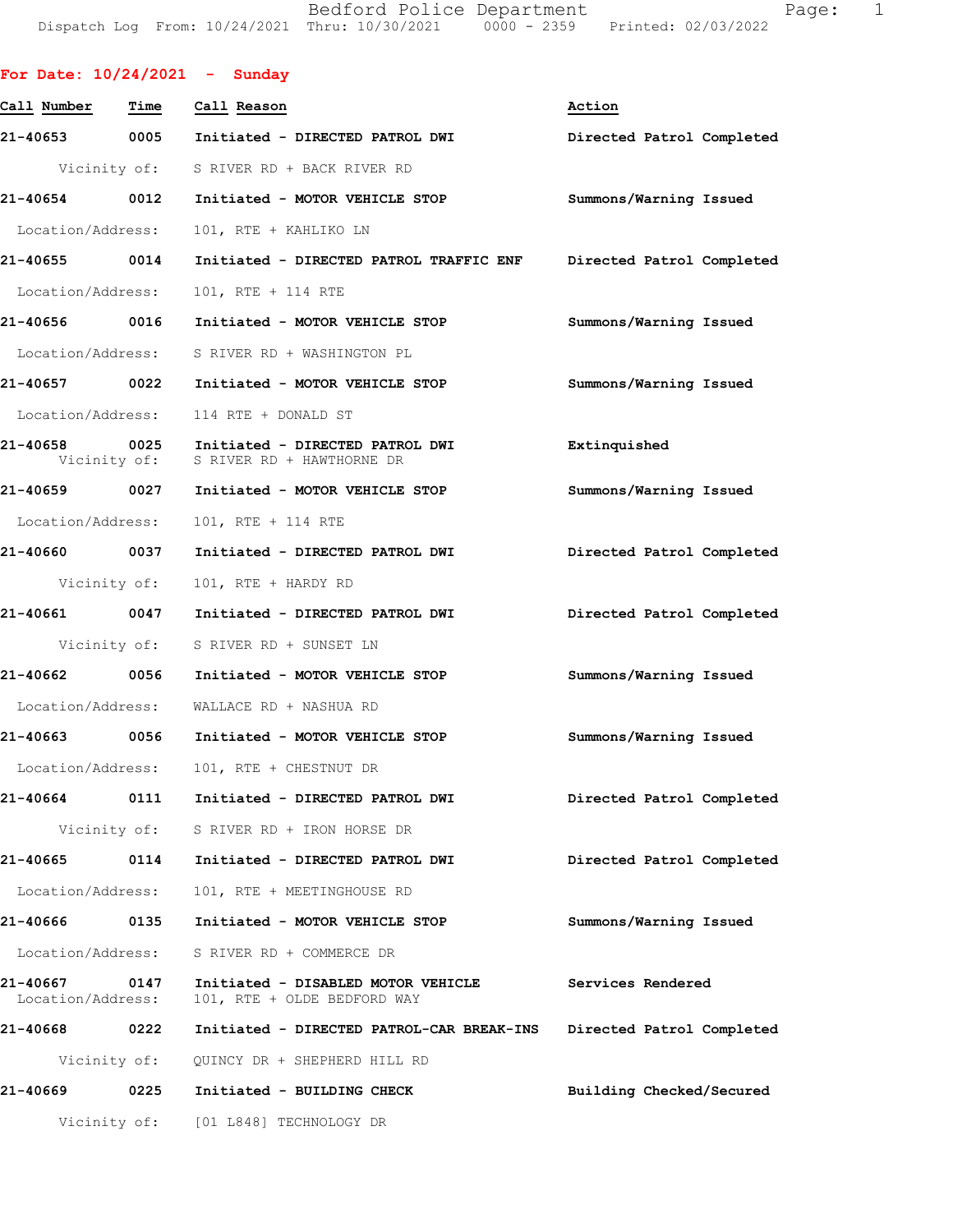|                                             |      | Bedford Police Department<br>Dispatch Log From: 10/24/2021 Thru: 10/30/2021 0000 - 2359 Printed: 02/03/2022 | 2<br>Page:                     |
|---------------------------------------------|------|-------------------------------------------------------------------------------------------------------------|--------------------------------|
|                                             |      | 21-40670 0244 Initiated - BUILDING CHECK                                                                    | Building Checked/Secured       |
|                                             |      | Location/Address: [01 L1094] S RIVER RD                                                                     |                                |
|                                             |      | 21-40671 0251 Initiated - DIRECTED PATROL-CAR BREAK-INS Directed Patrol Completed                           |                                |
|                                             |      | Vicinity of: GREENFIELD PKWY                                                                                |                                |
|                                             |      | 21-40672 0255 Initiated - DIRECTED PATROL-CAR BREAK-INS                                                     | Directed Patrol Completed      |
|                                             |      | Vicinity of: TECHNOLOGY DR + CHATHAM DR                                                                     |                                |
|                                             |      | 21-40673 0307 Initiated - FOUND PROPERTY<br>Location/Address: BARNSIDE DR                                   | Services Rendered              |
| Location/Address: BARNSIDE DR               |      | 21-40674 0309 Initiated - FOUND PROPERTY<br>Refer To Incident: 21-1004-OF                                   | Investigated                   |
|                                             |      |                                                                                                             | Directed Patrol Completed      |
|                                             |      | Vicinity of: S RIVER RD + AUTUMN LN                                                                         |                                |
| Location/Address:                           |      | 21-40676 0349 Initiated - DISABLED MOTOR VEHICLE<br>BEDFORD CENTER RD + 101, RTE                            | Services Rendered              |
|                                             |      | 21-40677 0352 Phone - ALARM, BURGLAR<br>Location/Address: [01 1589] COLBY CT                                | Alarm - False                  |
| 21-40678 0400                               |      | Initiated - DIRECTED PATROL BURGLARY Directed Patrol Completed                                              |                                |
|                                             |      | Vicinity of: BACK RIVER RD + COUNTY RD                                                                      |                                |
|                                             |      | 21-40679 0423 911 - S-EMERGENCY MEDICAL CALL                                                                | Transported to Elliot Hospital |
|                                             |      | Location/Address: [01 1387] TECHNOLOGY DR                                                                   |                                |
| 21-40680<br>Location/Address: BACK RIVER RD |      | 0503 911 - SUSP ACTIVITIES-IN PROGRESS Could Not Locate                                                     |                                |
|                                             |      |                                                                                                             | Directed Patrol Completed      |
| Vicinity of:                                |      | 101, RTE + WALLACE RD                                                                                       |                                |
| 21-40682<br>Location/Address:               |      | 0654 911 - MOTOR VEHICLE ACCIDENT<br>101, RTE + 114 RTE                                                     | Services Rendered              |
| 21-40683 0720<br>Location/Address:          |      | Initiated - DISABLED MOTOR VEHICLE<br>101, RTE + 114 RTE                                                    | Services Rendered              |
|                                             |      |                                                                                                             | No Action Required             |
|                                             |      | Location/Address: [01 696] WALLACE RD<br>Refer To Incident: 21-1004-OF                                      |                                |
| 21-40685<br>Location/Address:               |      | [01 1339] CAMPBELL RD                                                                                       | Alarm - False                  |
| 21-40686 0831                               |      | Initiated - DIRECTED PATROL TRAFFIC ENF                                                                     | Directed Patrol Completed      |
| Location/Address:                           |      | DONALD ST + 114 RTE                                                                                         |                                |
| 21-40687                                    | 0842 | Initiated - DIRECTED PATROL TRAFFIC ENF                                                                     | Directed Patrol Completed      |
|                                             |      | Vicinity of: [01 935] S RIVER RD                                                                            |                                |
| 21-40688<br>Location/Address:               | 1025 | Phone - DOG COMPLAINT<br>RANDOM RD                                                                          | Could Not Locate               |
| 21-40689                                    |      | 1047 Phone - ALARM,BURGLAR                                                                                  | Alarm- correct code/reset      |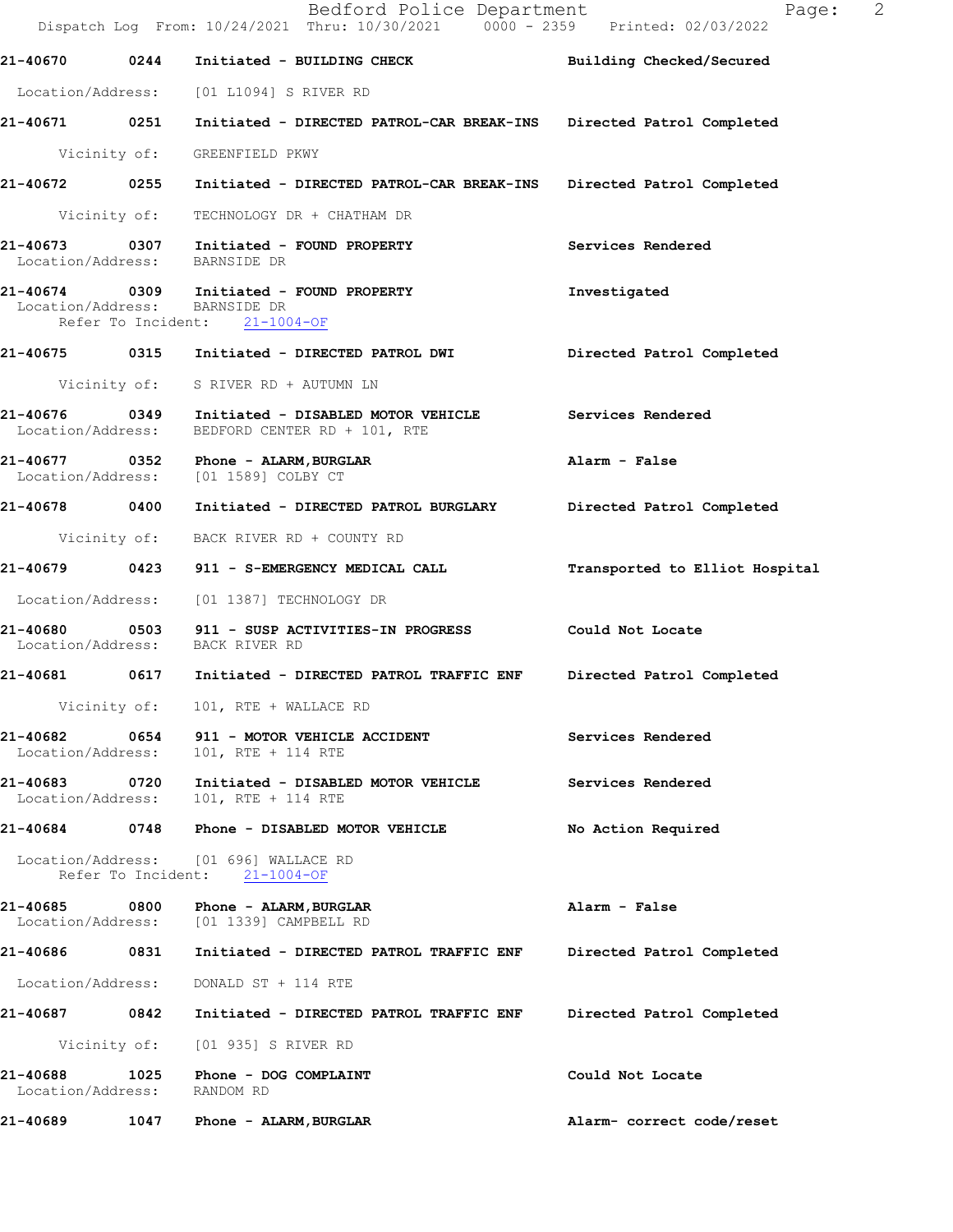|                                    | Bedford Police Department<br>Dispatch Log From: 10/24/2021 Thru: 10/30/2021 0000 - 2359 Printed: 02/03/2022      | 3<br>Page:                |
|------------------------------------|------------------------------------------------------------------------------------------------------------------|---------------------------|
|                                    | Location/Address: [01 L445] S RIVER RD                                                                           |                           |
|                                    | 21-40690 1109 Initiated - DIRECTED PATROL TRAFFIC ENF Directed Patrol Completed                                  |                           |
| Location/Address:                  | BOYNTON ST + PLUMMER RD                                                                                          |                           |
|                                    | 21-40691 1119 Phone - HIGHWAY CONDITIONS<br>Location/Address: [01 L1387] JOPPA HILL RD                           | Services Rendered         |
| 21-40692 1137<br>Location/Address: | Phone - DISABLED MOTOR VEHICLE<br>WALLACE RD + JACKSON SO                                                        | Services Rendered         |
|                                    | <b>21-40693 1154 Phone - CHECK THE WELFARE</b><br>Location/Address: [01 694] S RIVER RD                          | Could Not Locate          |
| 21-40694 1215                      | Initiated - MOTOR VEHICLE STOP                                                                                   | Summons/Warning Issued    |
| Location/Address:                  | S RIVER RD                                                                                                       |                           |
|                                    | 21-40695 1219 Initiated - DIRECTED PATROL TRAFFIC ENF                                                            | Directed Patrol Completed |
| Vicinity of:                       | NASHUA RD + COUNTY RD                                                                                            |                           |
| 21-40696 1233                      | Initiated - MOTOR VEHICLE STOP                                                                                   | Summons/Warning Issued    |
| Location/Address:                  | 101, RTE                                                                                                         |                           |
| 21-40697 1238                      | Initiated - DIRECTED PATROL TRAFFIC ENF                                                                          | Directed Patrol Completed |
| Location/Address:                  | DONALD ST + 114 RTE                                                                                              |                           |
| 21-40698 1244                      | Initiated - MOTOR VEHICLE STOP                                                                                   | Summons/Warning Issued    |
| Location/Address:                  | 101, RTE + WALLACE RD                                                                                            |                           |
| 1308<br>21-40699                   | Initiated - DIRECTED PATROL-CAR BREAK-INS Directed Patrol Completed                                              |                           |
|                                    | Location/Address: [01 1050] DONALD ST                                                                            |                           |
| 21-40700 1310                      | Initiated - MOTOR VEHICLE STOP                                                                                   | Summons/Warning Issued    |
| Location/Address:                  | S RIVER RD                                                                                                       |                           |
| 21-40701<br>Refer To Incident:     | 1341 911 - DOMESTIC DISTURB.-IN PROGRESS<br>Location/Address: BUCKINGHAM WAY<br>$21 - 1005 - OF$                 | Investigated              |
| 21-40702                           | 1451 911 - S-EMERGENCY MEDICAL CALL-DELTA<br>Location/Address: [01 694] S RIVER RD<br>Refer To Arrest: 21-593-AR | Arrest(s) Made            |

| 21-40703                      | 1459 | Initiated - DIRECTED PATROL ACCIDENTS                  | Directed Patrol Completed   |
|-------------------------------|------|--------------------------------------------------------|-----------------------------|
| Location/Address:             |      | WALLACE RD + 101, RTE                                  |                             |
| 21-40704                      | 1513 | 911 - S-EMERGENCY MEDICAL CALL-CHARL                   | TRANSPORTED TO CMC HOSPITAL |
|                               |      | Location/Address: [01 435] HAWTHORNE DR                |                             |
| 21-40705<br>Location/Address: | 1547 | Phone - CHECK THE WELFARE<br>[01 1190] MINISTERIAL CIR | Could Not Locate            |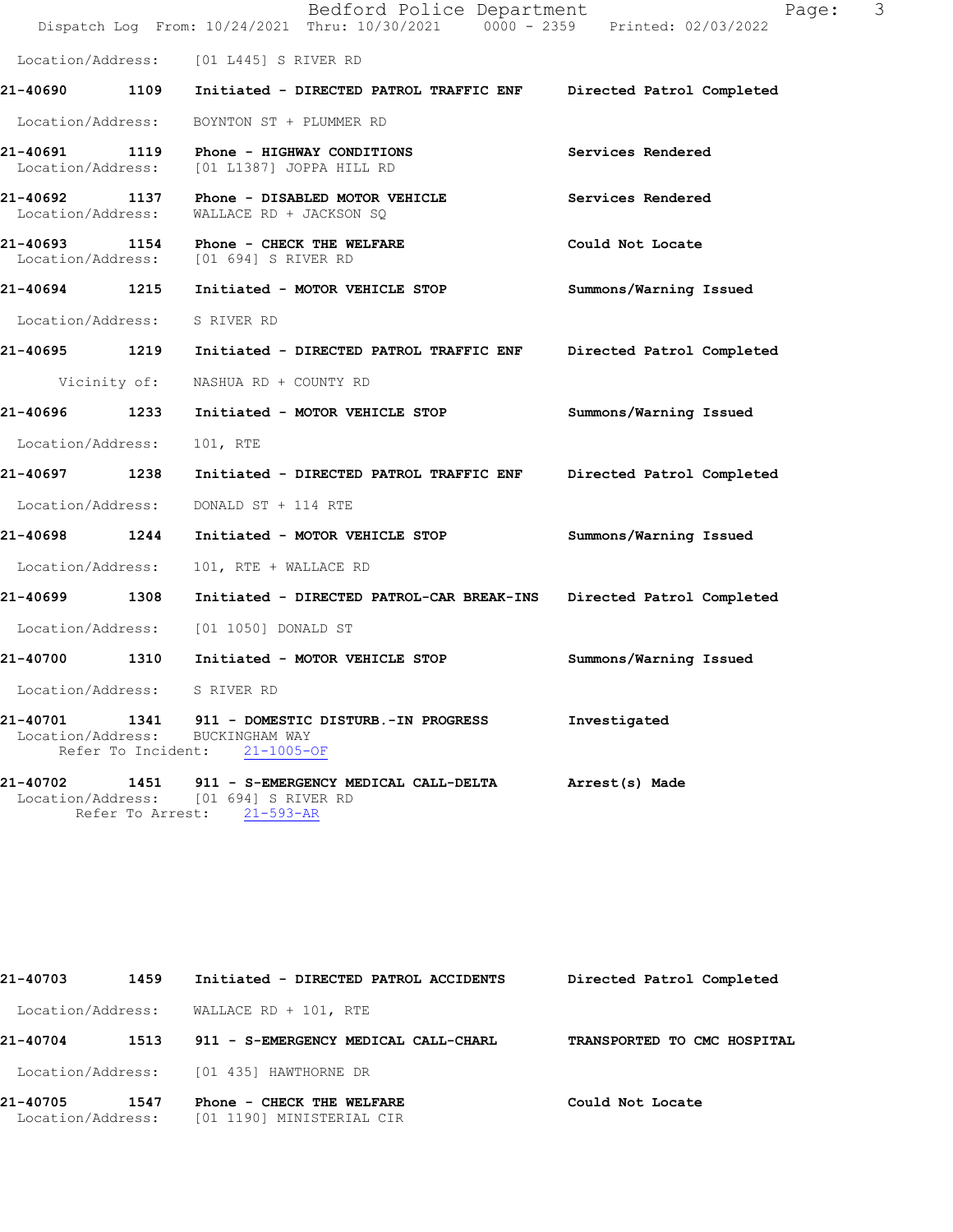|                               |         | Bedford Police Department<br>Dispatch Log From: 10/24/2021 Thru: 10/30/2021 0000 - 2359 Printed: 02/03/2022                                                               | $\overline{4}$<br>Page:       |
|-------------------------------|---------|---------------------------------------------------------------------------------------------------------------------------------------------------------------------------|-------------------------------|
|                               |         | 21-40706 1555 Initiated - MOTOR VEHICLE ACCIDENT<br>Location/Address: 101, RTE + CONSTITUTION DR                                                                          | Investigated                  |
|                               |         | 21-40707 1611 911 - MOTOR VEHICLE COMP-IN PROGRESS                                                                                                                        | Taken/Refered to Other Agency |
|                               |         | Location/Address: [01 L241] 101, RTE                                                                                                                                      |                               |
|                               |         |                                                                                                                                                                           | Services Rendered             |
| Location/Address:             |         | 21-40709 1732 911 - S-EMERGENCY MEDICAL CALL-ALPHA<br>[01 1387] TECHNOLOGY DR                                                                                             | LIFT ASSIST                   |
|                               |         | 21-40710 1736 Phone - ANIMAL COMPLAINT<br>Location/Address: COBBLER LN + MEETINGHOUSE RD                                                                                  | Services Rendered             |
|                               |         | 21-40711 1754 Initiated - MOTOR VEHICLE STOP                                                                                                                              | Summons/Warning Issued        |
| Location/Address:             |         | 101, RTE + FREEDOM WAY                                                                                                                                                    |                               |
| 21-40712 1853                 |         | Initiated - DIRECTED PATROL-CAR BREAK-INS                                                                                                                                 | Directed Patrol Completed     |
| Location/Address:             |         | [01 1050] DONALD ST                                                                                                                                                       |                               |
|                               |         | 21-40713 1855 Initiated - DIRECTED PATROL-CAR BREAK-INS                                                                                                                   | Directed Patrol Completed     |
|                               |         | Location/Address: MCAFEE FARM RD + OLD EVERGREEN RD                                                                                                                       |                               |
|                               |         | 21-40714 1858 Initiated - MOTOR VEHICLE STOP<br>Location/Address: S RIVER RD + KILTON RD<br>Refer To Arrest: 21-594-AR<br>Arrest: SHAVER, ROWAN<br>Address: GOFFSTOWN, NH | Arrest(s) Made                |
|                               | Age: 23 | Charges: Bench Warrants                                                                                                                                                   |                               |
|                               |         | 21-40715 1947 Initiated - DIRECTED PATROL DWI                                                                                                                             | Directed Patrol Completed     |
|                               |         | Location/Address: JENKINS RD + 101, RTE                                                                                                                                   |                               |
| <b>21-40716</b>               |         | 1958 Initiated - MOTOR VEHICLE STOP                                                                                                                                       | Summons/Warning Issued        |
| Location/Address:             |         | JENKINS RD + HOMESTEAD HILL RD                                                                                                                                            |                               |
| 21-40717                      | 2005    | Initiated - MOTOR VEHICLE STOP                                                                                                                                            | Summons/Warning Issued        |
| Location/Address:             |         | TEBBETTS LN                                                                                                                                                               |                               |
| 21-40718                      | 2041    | Initiated - DIRECTED PATROL BURGLARY                                                                                                                                      | Directed Patrol Completed     |
| Location/Address:             |         | WHITE AVE + BELLEMORE DR                                                                                                                                                  |                               |
| 21-40719                      | 2113    | Initiated - DIRECTED PATROL DWI                                                                                                                                           | Directed Patrol Completed     |
| Location/Address:             |         | NASHUA RD + 101, RTE                                                                                                                                                      |                               |
| 21-40720                      | 2120    | Initiated - MOTOR VEHICLE STOP                                                                                                                                            | Summons/Warning Issued        |
| Location/Address:             |         | 101, RTE + CONSTITUTION DR                                                                                                                                                |                               |
| 21-40721                      | 2146    | Initiated - MOTOR VEHICLE STOP                                                                                                                                            | Summons/Warning Issued        |
| Location/Address:             |         | 114 RTE + 101, RTE                                                                                                                                                        |                               |
| 21-40722<br>Location/Address: | 2207    | Initiated - MOTOR VEHICLE STOP<br>101, RTE + CHESTNUT DR                                                                                                                  | NO PAPERWORK                  |
| 21-40723                      | 2213    | Initiated - MOTOR VEHICLE STOP                                                                                                                                            | Summons/Warning Issued        |
| Location/Address:             |         | 101, RTE + PLUMMER ROAD OVERPASS                                                                                                                                          |                               |
|                               |         |                                                                                                                                                                           |                               |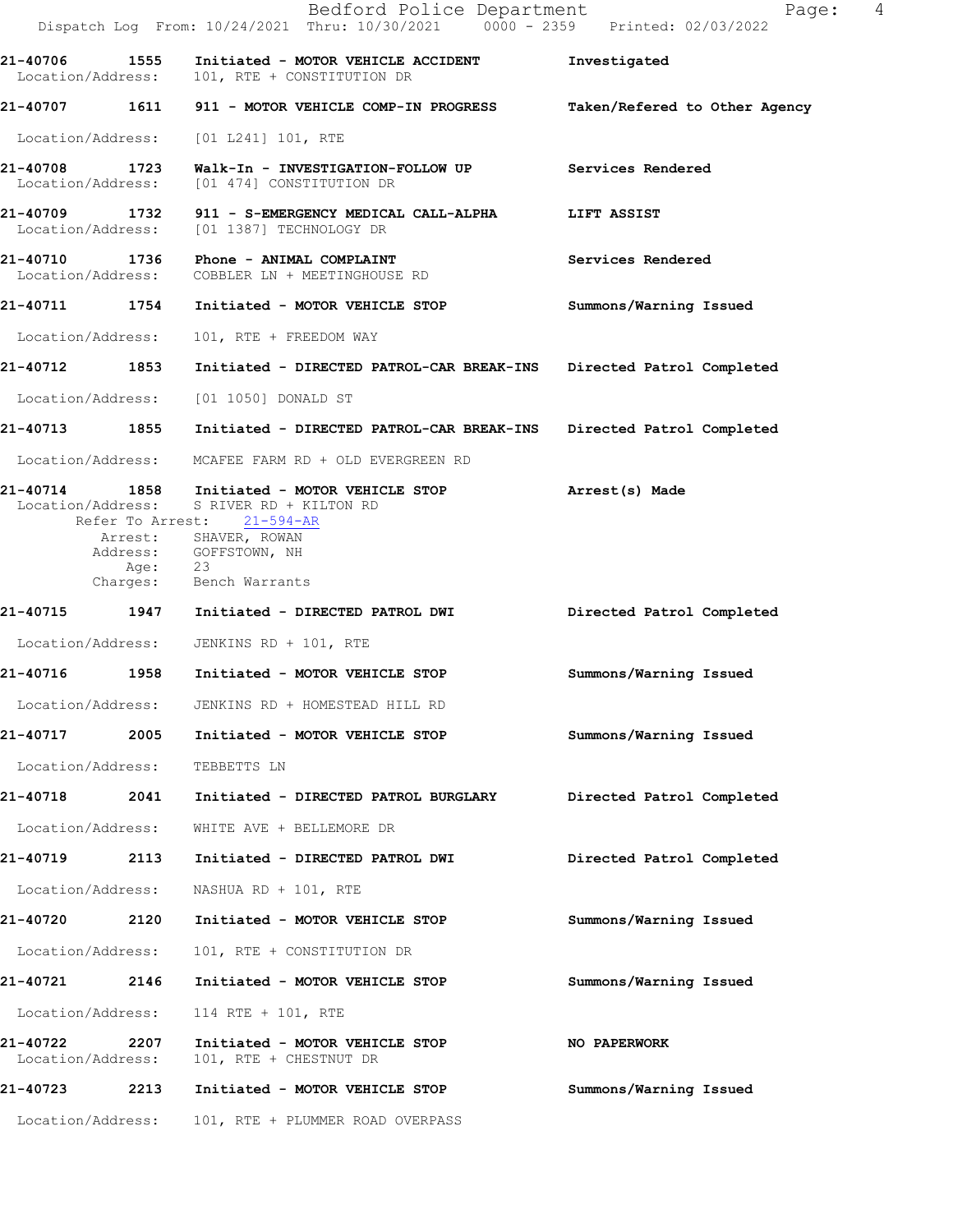|                                    |      | Bedford Police Department<br>Dispatch Log From: 10/24/2021 Thru: 10/30/2021 0000 - 2359 Printed: 02/03/2022 | Page:                     | 5 |
|------------------------------------|------|-------------------------------------------------------------------------------------------------------------|---------------------------|---|
| 21-40724 2322<br>Location/Address: |      | Initiated - MOTOR VEHICLE STOP<br>BOYNTON ST + 101, RTE                                                     | <b>NO PAPERWORK</b>       |   |
| 21-40725 2323                      |      | Initiated - DIRECTED PATROL DWI                                                                             | Directed Patrol Completed |   |
| Location/Address:                  |      | 101, RTE + 114 RTE                                                                                          |                           |   |
| 21-40726                           | 2328 | Initiated - MOTOR VEHICLE STOP                                                                              | Summons/Warning Issued    |   |
| Location/Address:                  |      | S RIVER RD + EXECUTIVE PARK DR                                                                              |                           |   |
| 21-40727 2332                      |      | Initiated - DIRECTED PATROL DWI                                                                             | Directed Patrol Completed |   |
|                                    |      | Vicinity of: S RIVER RD + BACK RIVER RD                                                                     |                           |   |
| 21-40728 2332                      |      | Initiated - MOTOR VEHICLE STOP                                                                              | Summons/Warning Issued    |   |
| Location/Address:                  |      | MEETINGHOUSE RD + MEETINGHOUSE RD OFF RAMP                                                                  |                           |   |
| 21-40729 2333                      |      | Initiated - DIRECTED PATROL TRAFFIC ENF                                                                     | Directed Patrol Completed |   |
| Location/Address:                  |      | 101, RTE + KAHLIKO LN                                                                                       |                           |   |
| 21-40730 2339                      |      | Initiated - MOTOR VEHICLE STOP                                                                              | Summons/Warning Issued    |   |
| Location/Address:                  |      | MEETINGHOUSE RD + MEETINGHOUSE TER                                                                          |                           |   |
| 21-40731 2348                      |      | Initiated - MOTOR VEHICLE STOP                                                                              | Summons/Warning Issued    |   |
| Location/Address:                  |      | S RIVER RD + CLUB ACRE LN                                                                                   |                           |   |
| 21-40732<br>Location/Address:      | 2349 | Initiated - TRAFFIC COUNTER<br>LIBERTY HILL RD                                                              | Services Rendered         |   |
| 21-40733 2350                      |      | Initiated - DIRECTED PATROL DWI                                                                             | Directed Patrol Completed |   |
| Location/Address:                  |      | 101, RTE + MEETINGHOUSE RD                                                                                  |                           |   |
|                                    |      |                                                                                                             |                           |   |

## **For Date: 10/25/2021 - Monday**

| 21-40734                           | 0002         | Initiated - DIRECTED PATROL DWI                            | Directed Patrol Completed      |
|------------------------------------|--------------|------------------------------------------------------------|--------------------------------|
|                                    |              | Vicinity of: S RIVER RD + AUTUMN LN                        |                                |
| 21-40735 0002                      |              | Initiated - MOTOR VEHICLE STOP                             | Summons/Warning Issued         |
| Location/Address:                  |              | 101, RTE + WALLACE RD                                      |                                |
| 21-40736                           | 0004         | Initiated - DIRECTED PATROL DWI                            | Directed Patrol Completed      |
| Location/Address:                  |              | KILTON RD + SULLIVAN DR                                    |                                |
| 21-40737 0008<br>Location/Address: |              | Initiated - MOTOR VEHICLE STOP<br>101, RTE + GAGE GIRLS RD | <b>NO PAPERWORK</b>            |
| 21-40738                           | 0015         | 911 - S-EMERGENCY MEDICAL CALL-BRAVO                       | Transported to Elliot Hospital |
|                                    |              | Location/Address: [01 L679] MAPLE DR                       |                                |
| 21-40739                           | 0026         | Initiated - DIRECTED PATROL DWI                            | Directed Patrol Completed      |
|                                    | Vicinity of: | S RIVER RD + KILTON RD                                     |                                |
| 21-40740                           | 0026         | Initiated - DIRECTED PATROL DWI                            | Directed Patrol Completed      |
|                                    |              | Vicinity of: BACK RIVER RD + MEADOWCREST DR                |                                |
| $21 - 40741$                       | 0031         | Initiated - DIRECTED PATROL TRAFFIC ENF                    | Directed Patrol Completed      |
|                                    |              | Vicinity of: 101, RTE + JOPPA HILL RD                      |                                |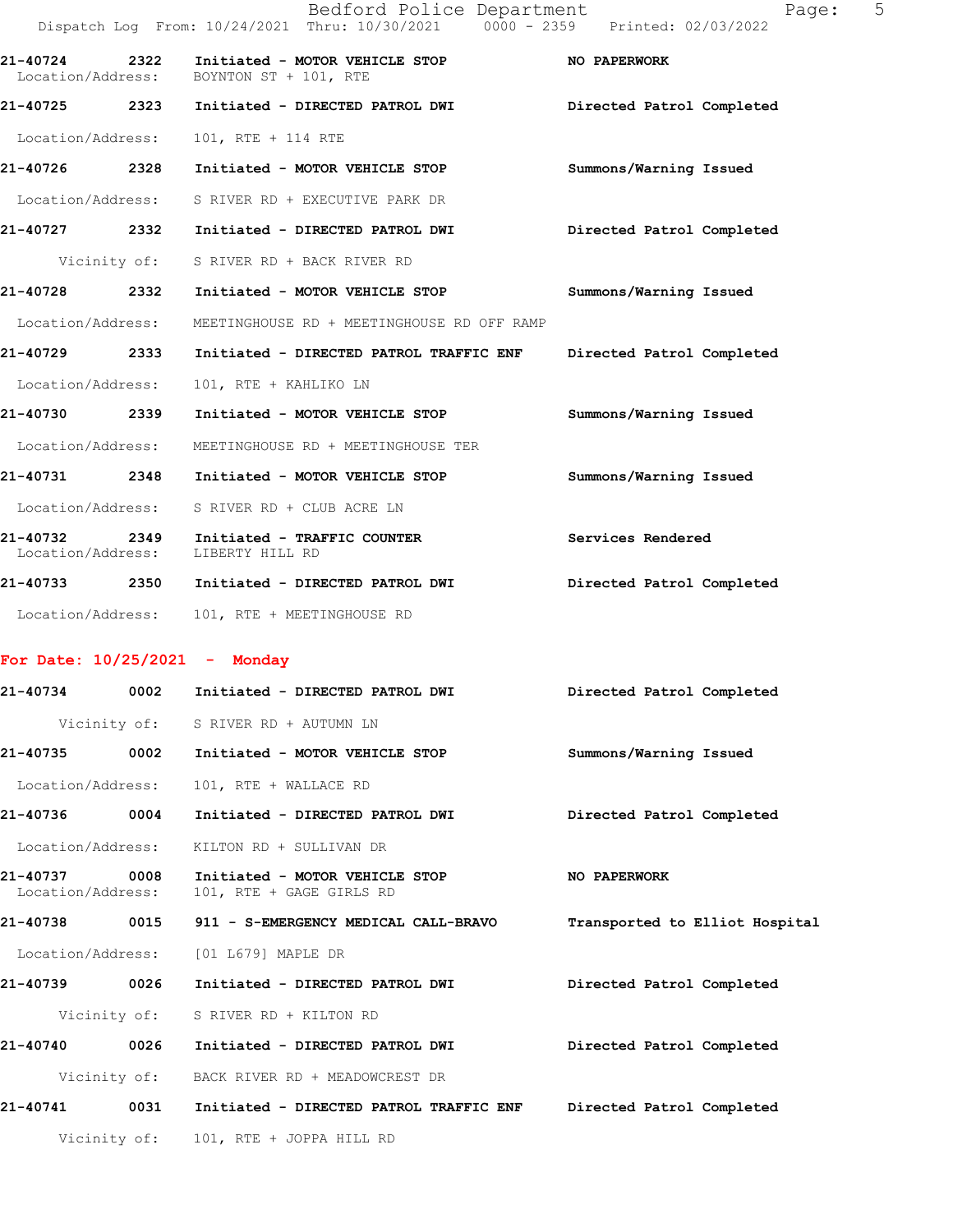**21-40742 0044 Initiated - DIRECTED PATROL DWI Directed Patrol Completed**  Vicinity of: S RIVER RD + TECHNOLOGY DR **21-40743 0045 Initiated - DIRECTED PATROL DWI Directed Patrol Completed**  Vicinity of: S RIVER RD + UPJOHN ST **21-40744 0102 Initiated - DIRECTED PATROL DWI Directed Patrol Completed**  Vicinity of: S RIVER RD + SOMERVILLE DR **21-40745 0104 Initiated - DIRECTED PATROL DWI Directed Patrol Completed**  Location/Address: 114 RTE + PLUMMER HILL RD **21-40746 0110 Initiated - MOTOR VEHICLE STOP Summons/Warning Issued**  Location/Address: 114 RTE **21-40747 0116 Initiated - DIRECTED PATROL DWI Directed Patrol Completed**  Vicinity of: S RIVER RD + MAIN ST **21-40748 0120 Initiated - DIRECTED PATROL DWI Directed Patrol Completed**  Location/Address: NEW BOSTON RD + CHESTERFIELD PL **21-40749 0131 Initiated - DIRECTED PATROL BURGLARY Directed Patrol Completed**  Location/Address: [01 L1094] S RIVER RD **21-40750 0151 Initiated - SUSP ACTIVITIES Services Rendered**  Location/Address: [01 324] HAWTHORNE DR **21-40751 0204 Initiated - BUILDING CHECK Building Checked/Secured**  Location/Address: [01 515] S RIVER RD **21-40752 0204 Initiated - DIRECTED PATROL BURGLARY Directed Patrol Completed**  Vicinity of: MARKET ST + MAIN ST **21-40753 0207 Initiated - BUILDING CHECK Directed Patrol Completed**  Location/Address: [01 192] NEW BOSTON RD **21-40754 0213 Phone - S- ALARM,CARBON MONOXIDE Alarm - False**  Location/Address: [01 L1032] BEDFORD CENTER RD **21-40755 0219 Initiated - MOTOR VEHICLE STOP Summons/Warning Issued**  Location/Address: 101, RTE + NASHUA RD **21-40756 0226 Initiated - DIRECTED PATROL BURGLARY Directed Patrol Completed**  Vicinity of: S RIVER RD + BACK RIVER RD **21-40757 0228 Initiated - DIRECTED PATROL BURGLARY Directed Patrol Completed**  Location/Address: NATHAN CUTLER DR **21-40758 0229 Initiated - DIRECTED PATROL BURGLARY Directed Patrol Completed**  Location/Address: [01 1235] S RIVER RD **21-40759 0255 Initiated - DIRECTED PATROL BURGLARY Directed Patrol Completed**  Location/Address: HARVEY RD

Bedford Police Department Fage: 6 Dispatch Log From: 10/24/2021 Thru: 10/30/2021 0000 - 2359 Printed: 02/03/2022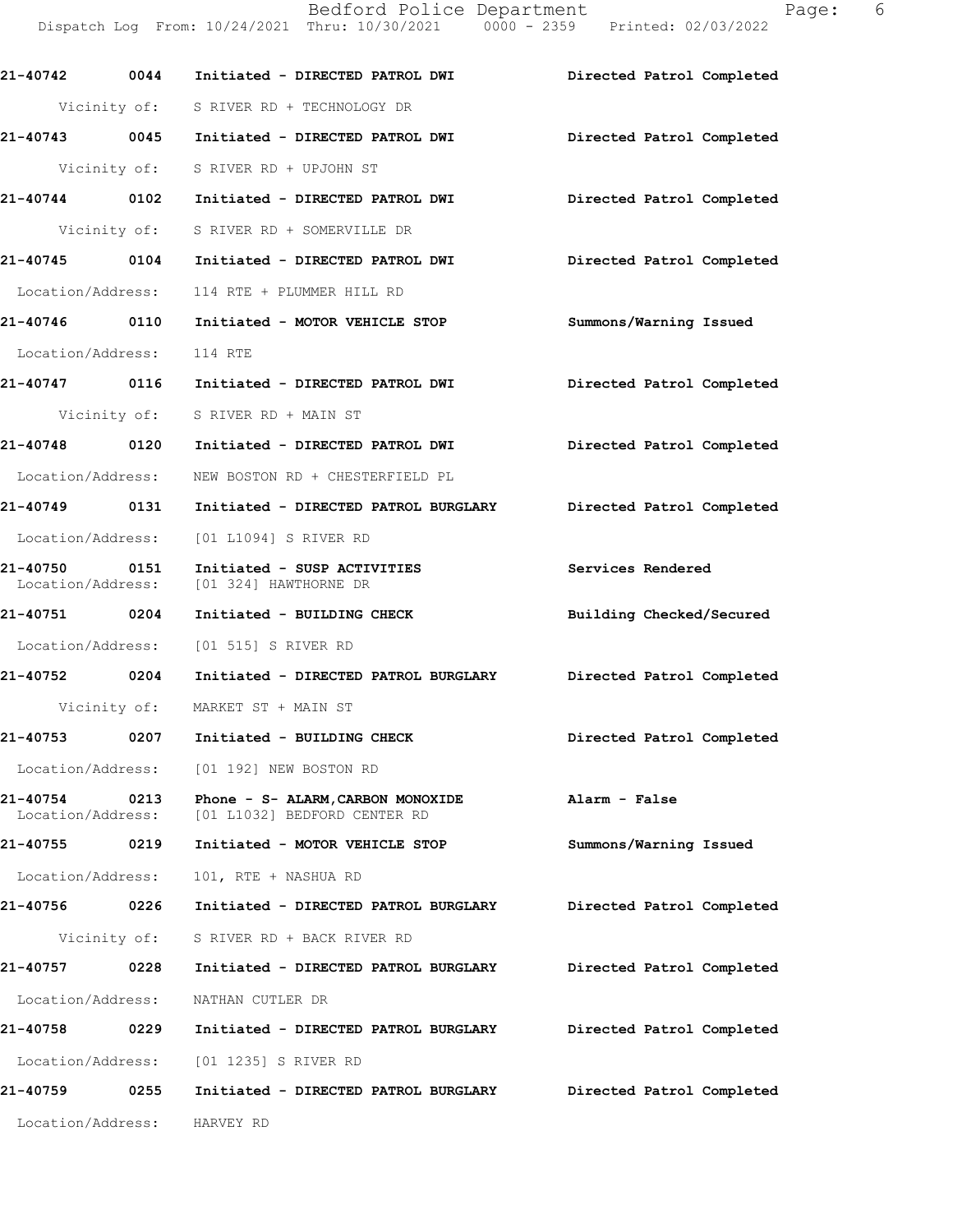|                                    |                     | Bedford Police Department<br>Dispatch Log From: 10/24/2021 Thru: 10/30/2021 0000 - 2359 Printed: 02/03/2022 | 7<br>Page:                     |
|------------------------------------|---------------------|-------------------------------------------------------------------------------------------------------------|--------------------------------|
| 21-40760                           | 0257                | Initiated - BUILDING CHECK                                                                                  | Building Checked/Secured       |
| Location/Address:                  |                     | [01 L0000786] S RIVER RD                                                                                    |                                |
| 21-40761 0323                      |                     | Initiated - DIRECTED PATROL-CAR BREAK-INS                                                                   | Directed Patrol Completed      |
| Location/Address:                  |                     | [01 1870] S RIVER RD                                                                                        |                                |
| 21-40762 0419                      |                     | Initiated - DIRECTED PATROL BURGLARY                                                                        | Directed Patrol Completed      |
|                                    | Vicinity of:        | PALOMINO LN + S RIVER RD                                                                                    |                                |
| 21-40763                           | 0438                | 911 - S-EMERGENCY MEDICAL CALL-CHARL                                                                        | Transported to Elliot Hospital |
| Location/Address:                  |                     | [01 919] CORPORATE DR                                                                                       |                                |
| 21-40764 0534<br>Location/Address: |                     | Phone - ALARM, BURGLAR<br>$[01  L818]$ FRENCH DR                                                            | Alarm - False                  |
| 21-40765                           | 0551                | Initiated - BUILDING CHECK                                                                                  | Building Checked/Secured       |
| Location/Address:                  |                     | [01 400] MEETINGHOUSE RD                                                                                    |                                |
| 21-40766 0556                      |                     | Initiated - DIRECTED PATROL ACCIDENTS                                                                       | Directed Patrol Completed      |
|                                    | Vicinity of:        | S RIVER RD + SOMERVILLE DR                                                                                  |                                |
| 21-40767                           | 0604                | Initiated - DIRECTED PATROL TRAFFIC ENF                                                                     | Directed Patrol Completed      |
| Location/Address:                  |                     | 101, RTE + 114 RTE                                                                                          |                                |
| 21-40768 0612                      |                     | Initiated - DIRECTED PATROL TRAFFIC ENF                                                                     | Directed Patrol Completed      |
|                                    | Vicinity of:        | S RIVER RD + BACK RIVER RD                                                                                  |                                |
| 21-40769                           | 0613                | Initiated - DIRECTED PATROL TRAFFIC ENF                                                                     | Directed Patrol Completed      |
| Location/Address:                  |                     | S RIVER RD + KILTON RD                                                                                      |                                |
| 21-40770 0620                      |                     | Initiated - DIRECTED PATROL TRAFFIC ENF                                                                     | Directed Patrol Completed      |
| Location/Address:                  |                     | NEW BOSTON RD + WALLACE RD                                                                                  |                                |
| 21-40771                           | 0652                | Initiated - MOTOR VEHICLE STOP                                                                              | Summons/Warning Issued         |
| Location/Address:                  |                     | CONSTITUTION DR                                                                                             |                                |
| 21-40772 0750                      |                     | Initiated - DIRECTED PATROL TRAFFIC ENF                                                                     | Directed Patrol Completed      |
|                                    | Vicinity of:        | NEW BOSTON RD + WALLACE RD                                                                                  |                                |
| 21-40773                           | 0754                | Initiated - DIRECTED PATROL ACCIDENTS                                                                       | Directed Patrol Completed      |
| Location/Address:                  |                     | S RIVER RD + MOORES CROSSING RD                                                                             |                                |
| 21-40774                           | 0754                | Initiated - DIRECTED PATROL ACCIDENTS                                                                       | Directed Patrol Completed      |
| Location/Address:                  |                     | S RIVER RD + WASHINGTON PL                                                                                  |                                |
| 21-40775                           | 0802                | Initiated - DIRECTED PATROL TRAFFIC ENF                                                                     | Directed Patrol Completed      |
| Location/Address:                  |                     | NASHUA RD + COUNTY RD                                                                                       |                                |
| 21-40776                           | 0826<br>Location:   | Phone - SERVE WARRANT<br>[104] ROCK COUNTY<br>Refer To Arrest: 21-595-AR                                    | Arrest(s) Made                 |
|                                    | Arrest:<br>Address: | THOMAS, MICHAEL<br>MANCHESTER, NH                                                                           |                                |
|                                    | Age:<br>Charges:    | 37<br>Theft by Unauthd Taking \$0-\$1000                                                                    |                                |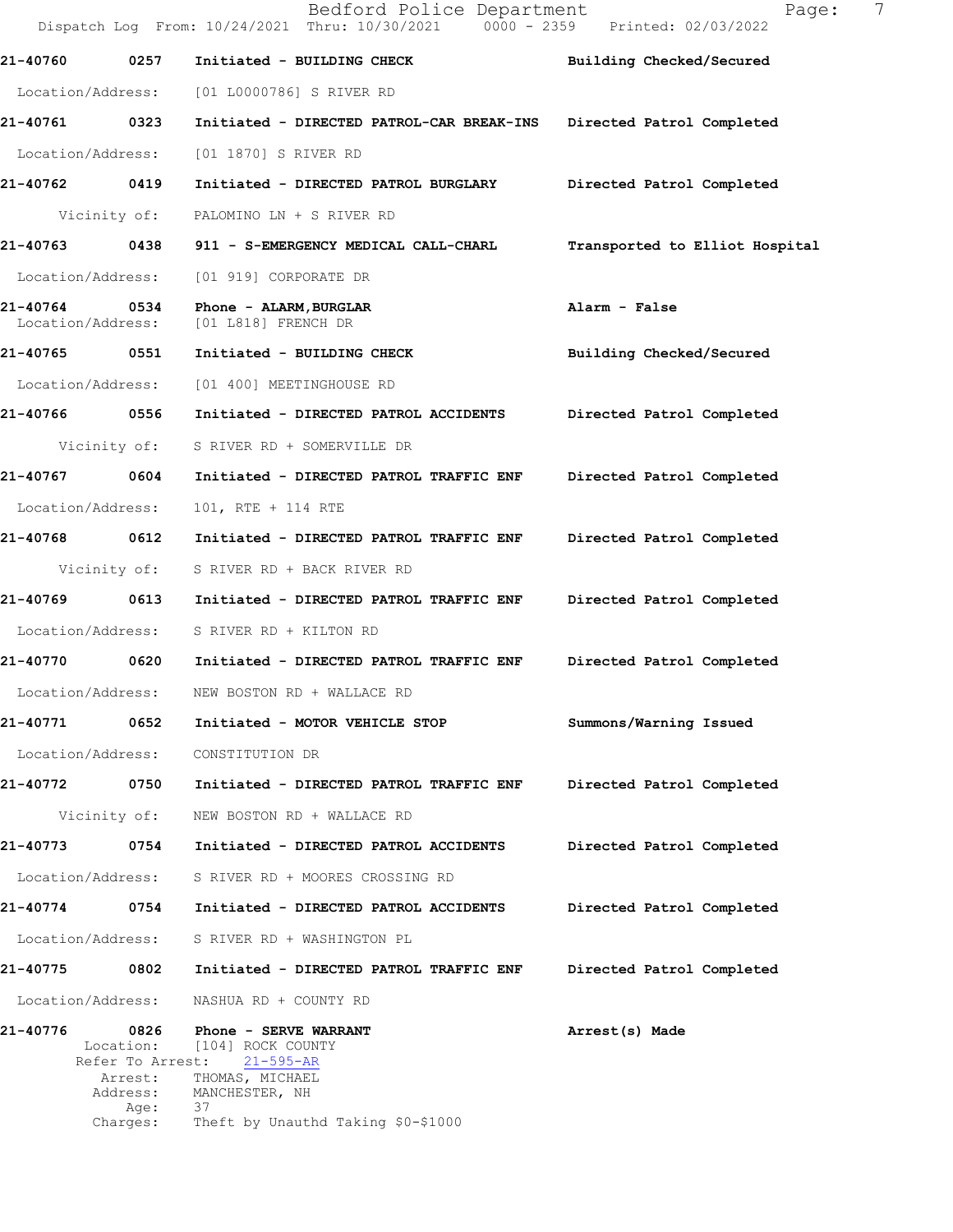|                               |              | Bedford Police Department<br>Dispatch Log From: 10/24/2021 Thru: 10/30/2021 0000 - 2359 Printed: 02/03/2022      | 8<br>Page:                     |
|-------------------------------|--------------|------------------------------------------------------------------------------------------------------------------|--------------------------------|
| 21-40777                      | 0828         | Initiated - DIRECTED PATROL TRAFFIC ENF                                                                          | Directed Patrol Completed      |
|                               |              | Location/Address: S RIVER RD + KILTON RD                                                                         |                                |
| 21-40778 0831                 |              | Initiated - DIRECTED PATROL TRAFFIC ENF Directed Patrol Completed                                                |                                |
| Location/Address:             |              | 101, RTE + HITCHING POST LN                                                                                      |                                |
| 21-40779 0838                 |              | Initiated - DIRECTED PATROL ACCIDENTS                                                                            | Directed Patrol Completed      |
|                               | Vicinity of: | S RIVER RD + IRON HORSE DR                                                                                       |                                |
| 21-40780<br>Location/Address: | 0845         | Initiated - SERVE PAPERWORK<br>PARK DR                                                                           | Could Not Locate               |
| 21-40781 0846                 |              | Initiated - MOTOR VEHICLE STOP                                                                                   | Summons/Warning Issued         |
| Location/Address:             |              | 101, RTE + WALLACE RD                                                                                            |                                |
| 21-40782                      | 0912         | Initiated - DIRECTED PATROL TRAFFIC ENF                                                                          | Directed Patrol Completed      |
| Location/Address:             |              | 101, RTE + KAHLIKO LN                                                                                            |                                |
| 21-40783                      | 0920         | Initiated - DIRECTED PATROL ACCIDENTS                                                                            | Directed Patrol Completed      |
|                               | Vicinity of: | BACK RIVER RD + MEADOWCREST DR                                                                                   |                                |
| 21-40784                      | 0922         | 911 - S-EMERGENCY MEDICAL CALL-ALPHA                                                                             | TRANSPORTED TO CMC HOSPITAL    |
| Location/Address:             |              | [01 L146] WASHINGTON PL                                                                                          |                                |
| 21-40785 0923                 |              | Initiated - DIRECTED PATROL ACCIDENTS                                                                            | Directed Patrol Completed      |
| Location/Address:             |              | S RIVER RD + COLBY CT                                                                                            |                                |
| 21-40786<br>Location/Address: | 0928         | Initiated - CHECK THE WELFARE<br>[01 1190] MINISTERIAL CIR                                                       | Services Rendered              |
| 21-40787 0948                 |              | 911 - S-EMERGENCY MEDICAL CALL-DELTA                                                                             | Transported to Elliot Hospital |
|                               |              | Location/Address: [01 L679] MAPLE DR                                                                             |                                |
| 21-40788                      |              | 0950 Phone - ASSIST CITIZEN<br>Location/Address: [01 1451] KENSINGTON LN                                         | Services Rendered              |
| Location/Address: PURITAN DR  |              | 21-40789 0956 Phone - FRAUD<br>Refer To Incident: 21-1007-OF                                                     | Investigated                   |
| 21-40790<br>Location/Address: | 1052         | Initiated - MOTOR VEHICLE STOP<br>[01 1613] MAIN ST                                                              | <b>NO PAPERWORK</b>            |
| 21-40795 1100                 |              | Radio - INVESTIGATION-FOLLOW UP<br>Location/Address: [01 1190] MINISTERIAL CIR                                   | Investigated                   |
| 21-40791                      | 1103         | Initiated - MOTOR VEHICLE STOP                                                                                   | Summons/Warning Issued         |
|                               |              | Location/Address: [01 L10] S RIVER RD                                                                            |                                |
|                               |              | 21-40792 1105 Phone - VANDALISM<br>Location/Address: [01 1260] RUNDLETT HILL RD<br>Refer To Incident: 21-1008-OF | Investigated                   |
| 21-40793 1249                 |              | Initiated - DIRECTED PATROL-CAR BREAK-INS                                                                        | Directed Patrol Completed      |
| Location/Address:             |              | [01 L1804] S RIVER RD                                                                                            |                                |
| 21-40794                      | 1303         | Initiated - INVESTIGATION-FOLLOW UP<br>Location/Address: PURITAN DR<br>Refer To Incident: 21-1007-OF             | Investigated                   |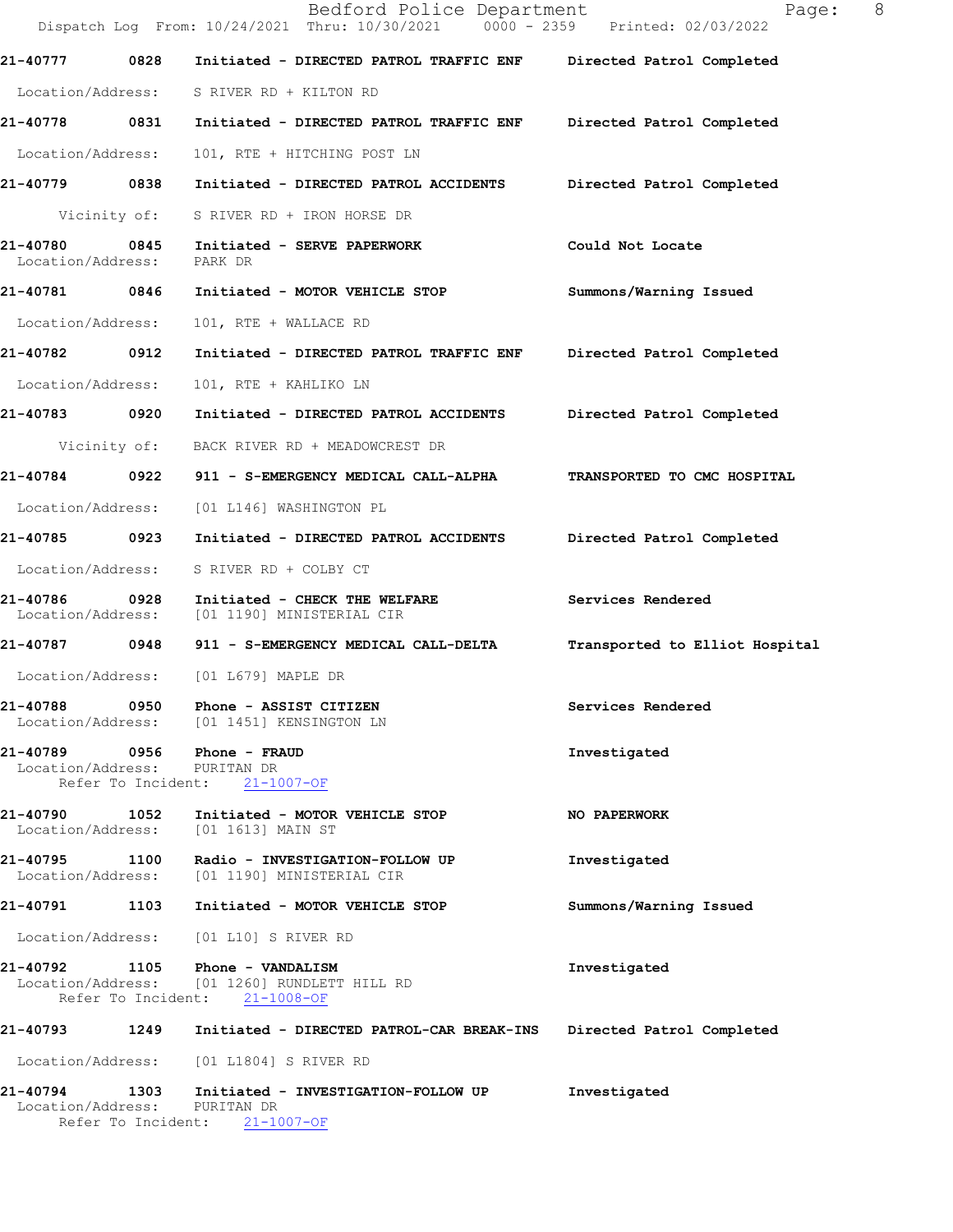|                              |                    | Bedford Police Department<br>Dispatch Log From: 10/24/2021 Thru: 10/30/2021 0000 - 2359 Printed: 02/03/2022      | - 9<br>Page:                   |
|------------------------------|--------------------|------------------------------------------------------------------------------------------------------------------|--------------------------------|
|                              |                    | 21-40796 1320 911 - S-EMERGENCY MEDICAL CALL-DELTA                                                               | Transported to Elliot Hospital |
| Location/Address: SMITH RD   |                    |                                                                                                                  |                                |
|                              |                    | 21-40797 1322 911 - S-EMERGENCY MEDICAL CALL-ALPHA Transported to Elliot Hospital                                |                                |
| Location/Address: S RIVER RD |                    |                                                                                                                  |                                |
|                              |                    | 21-40798 1328 Phone - ANIMAL COMPLAINT<br>Location/Address: COBBLER LN + MEETINGHOUSE RD                         | Services Rendered              |
|                              |                    | 21-40799 1329 Phone - MOTOR VEHICLE ACCIDENT<br>Location/Address: [01 L2205] RIVERWAY PL                         | Investigated                   |
|                              |                    | 21-40800 1338 Phone - HIGHWAY CONDITIONS<br>Location/Address: 114 RTE + NEW BOSTON RD                            | Unfounded                      |
|                              |                    | 21-40801 1351 Phone - MOTOR VEHICLE THEFT-RECOVERED<br>Location: [09] CONCORD PD<br>Refer To Incident: 21-991-OF | Investigated                   |
|                              |                    | 21-40802 1416 Initiated - DISABLED MOTOR VEHICLE Removed Hazard<br>Location/Address: 114 RTE + 101, RTE          |                                |
| Location/Address: GAULT RD   |                    | 21-40803 1423 Phone - ASSIST OTHER AGENCY                                                                        | Could Not Locate               |
|                              |                    | 21-40804 1507 Initiated - DIRECTED PATROL TRAFFIC ENF Directed Patrol Completed                                  |                                |
|                              |                    | Location/Address: [01 628] NASHUA RD                                                                             |                                |
| 21-40805 1515                |                    | Initiated - DIRECTED PATROL TRAFFIC ENF Directed Patrol Completed                                                |                                |
| Location/Address:            |                    | 101, RTE + 114 RTE                                                                                               |                                |
|                              |                    | 21-40806 1517 Initiated - DIRECTED PATROL ACCIDENTS Directed Patrol Completed                                    |                                |
|                              |                    | Location/Address: KILTON RD + S RIVER RD                                                                         |                                |
|                              |                    | 21-40807 1534 Phone - INVESTIGATION-FOLLOW UP                                                                    | No Action Required             |
|                              | Refer To Incident: | Location/Address: [01 L1803] S RIVER RD<br>$21 - 991 - OF$                                                       |                                |
| 21-40808                     | 1537               | 911 - S-EMERGENCY MEDICAL CALL-CHARL                                                                             | Transported to Elliot Hospital |
| Location/Address:            |                    | [01 919] CORPORATE DR                                                                                            |                                |
| 21-40809                     | 1539               | Initiated - DIRECTED PATROL ACCIDENTS                                                                            | Directed Patrol Completed      |
| Location/Address:            |                    | 101, RTE + WALLACE RD                                                                                            |                                |
| 21-40810 1540                |                    | Initiated - DIRECTED PATROL ACCIDENTS                                                                            | Directed Patrol Completed      |
| Location/Address:            |                    | 114 RTE                                                                                                          |                                |
| 21-40811                     | 1603               | Initiated - DIRECTED PATROL TRAFFIC ENF                                                                          | Directed Patrol Completed      |
| Location/Address:            |                    | TECHNOLOGY DR + S RIVER RD                                                                                       |                                |
| 21-40812                     | 1616               | Initiated - DIRECTED PATROL TRAFFIC ENF                                                                          | Directed Patrol Completed      |
| Location/Address:            |                    | 101, RTE + KAHLIKO LN                                                                                            |                                |
| 21-40813                     | 1616               | Initiated - DIRECTED PATROL TRAFFIC ENF                                                                          | Directed Patrol Completed      |
| Location/Address:            |                    | 101, RTE + CONSTITUTION DR                                                                                       |                                |
| 21-40814                     | 1644               | Initiated - MOTOR VEHICLE STOP                                                                                   | Summons/Warning Issued         |
| Location/Address:            |                    | S RIVER RD + CLUB ACRE LN                                                                                        |                                |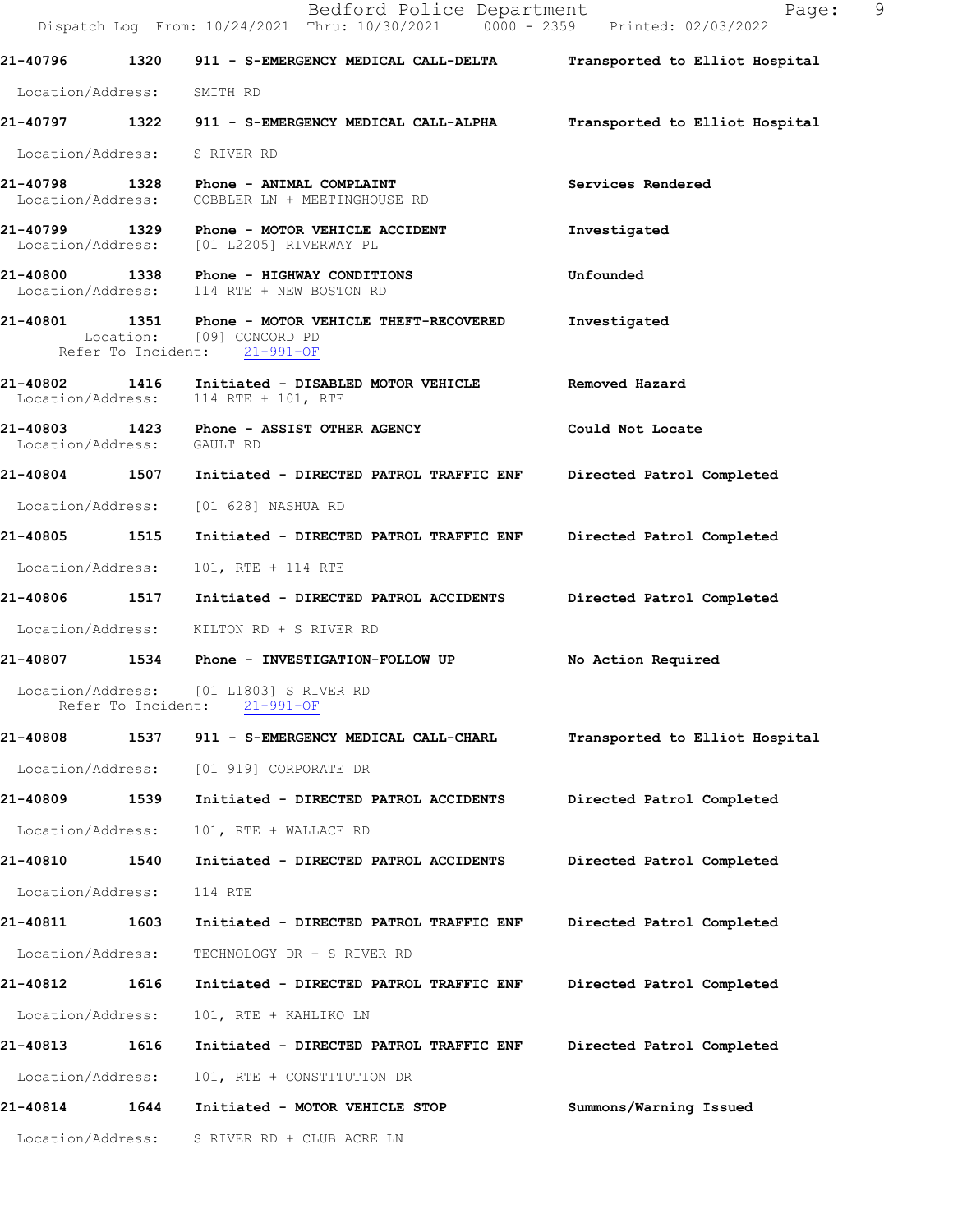**21-40815 1706 911 - S-EMERGENCY MEDICAL CALL-CHARL Transported to Elliot Hospital** Location/Address: [01 17] DONALD ST **21-40816 1751 Phone - BOLO No Action Required**  Location/Address: [130] EMERSON AVE **21-40817 1753 Initiated - DIRECTED PATROL-CAR BREAK-INS Directed Patrol Completed**  Location/Address: [01 1050] DONALD ST **21-40818 1756 Initiated - DIRECTED PATROL-CAR BREAK-INS Directed Patrol Completed**  Location/Address: 101, RTE + WALLACE RD **21-40819 1810 Phone - DISABLED MOTOR VEHICLE Services Rendered**  Location/Address: [01 L562] WALLACE RD **21-40820 1818 Initiated - DIRECTED PATROL-CAR BREAK-INS Directed Patrol Completed**  Location/Address: [01 L2252] JENKINS RD **21-40821 1843 911 - S-EMERGENCY MEDICAL CALL-ALPHA Transported to Elliot Hospital** Location/Address: [01 919] CORPORATE DR **21-40822 1844 Phone - ALARM,BURGLAR Alarm - False**  Location/Address: [01 L0000487] PALOMINO LN **21-40823 1955 Phone - MOTOR VEHICLE ACCIDENT Services Rendered**  Location/Address: [01 L0000816] IRON HORSE DR **21-40824 2019 Initiated - DIRECTED PATROL ACCIDENTS Directed Patrol Completed**  Location/Address: NEW BOSTON RD **21-40825 2020 Initiated - DIRECTED PATROL ACCIDENTS Directed Patrol Completed**  Location/Address: 101, RTE + NASHUA RD **21-40826 2024 911 - S- ALARM,CARBON MONOXIDE Services Rendered**  Location/Address: [01 L1032] BEDFORD CENTER RD **21-40827 2024 Other - BOLO No Action Required**  Location/Address: [03] AMOSKEAG DR **21-40828 2104 911 - DISORDERLY CONDUCT-IN PROGRESS Services Rendered**  Location/Address: [01 694] S RIVER RD **21-40829 2106 Initiated - SUSP ACTIVITIES Services Rendered**  Location/Address: [01 L562] WALLACE RD **21-40375 2245 Phone - POLICE INFORMATION No Action Required**  Location/Address: [01 1437] S RIVER RD **21-40830 2338 Initiated - DIRECTED PATROL DWI Directed Patrol Completed**  Vicinity of: S RIVER RD + HAWTHORNE DR **21-40831 2339 Initiated - DIRECTED PATROL DWI Directed Patrol Completed**  Location/Address: 101, RTE + MEETINGHOUSE RD **21-40832 2348 Radio - ASSIST CITIZEN Services Rendered**  Location/Address: [01 474] CONSTITUTION DR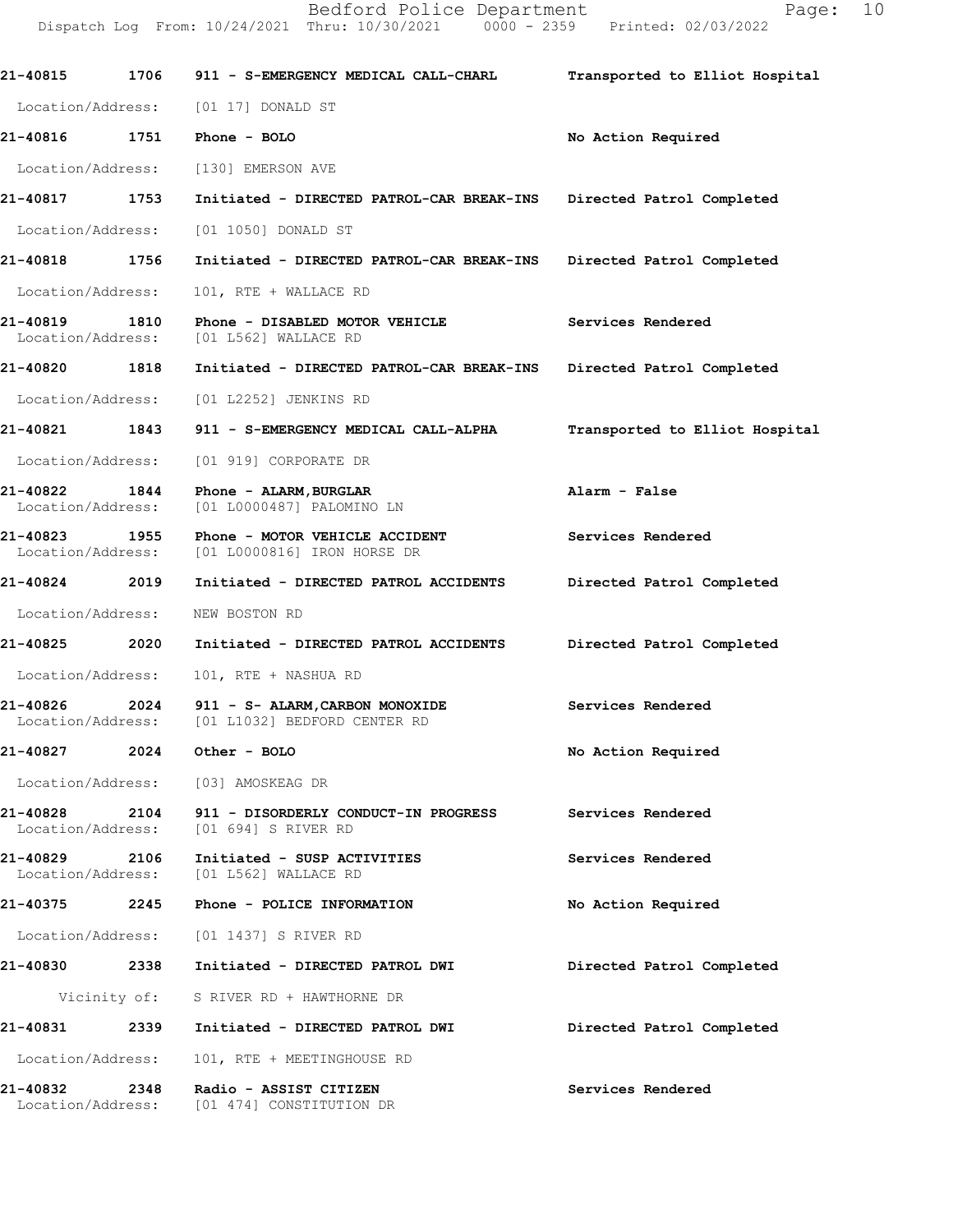Dispatch Log From: 10/24/2021 Thru: 10/30/2021 0000 - 2359 Printed: 02/03/2022 **For Date: 10/26/2021 - Tuesday 21-40833 0006 Initiated - DIRECTED PATROL DWI Directed Patrol Completed**  Location/Address: 101, RTE + WALLACE RD **21-40834 0006 Initiated - DIRECTED PATROL DWI Directed Patrol Completed**  Vicinity of: S RIVER RD + KILTON RD **21-40835 0025 Initiated - DIRECTED PATROL DWI Directed Patrol Completed**  Vicinity of: 101, RTE + 114 RTE **21-40836 0041 Initiated - DIRECTED PATROL DWI Directed Patrol Completed**  Vicinity of: S RIVER RD + HARVEY RD **21-40837 0044 Initiated - DIRECTED PATROL DWI Directed Patrol Completed**  Vicinity of: 114 RTE + WHITE AVE **21-40838 0044 Initiated - DIRECTED PATROL DWI Directed Patrol Completed**  Location/Address: 101, RTE + TWIN BROOK LN **21-40839 0101 Initiated - DIRECTED PATROL DWI Directed Patrol Completed**  Vicinity of: 101, RTE + MEETINGHOUSE RD **21-40840 0103 Initiated - MOTOR VEHICLE STOP Summons/Warning Issued**  Location/Address: 101, RTE + NASHUA RD **21-40841 0107 Initiated - DIRECTED PATROL BURGLARY Directed Patrol Completed**  Location/Address: S RIVER RD + COLBY CT **21-40842 0108 Initiated - DIRECTED PATROL DWI Directed Patrol Completed**  Vicinity of: S RIVER RD + BACK RIVER RD **21-40843 0111 Initiated - MOTOR VEHICLE STOP Summons/Warning Issued**  Location/Address: 101, RTE + WALLACE RD **21-40844 0116 Initiated - DIRECTED PATROL DWI Directed Patrol Completed**  Vicinity of: 101, RTE + OLD BEDFORD RD **21-40845 0117 Initiated - DIRECTED PATROL DWI Directed Patrol Completed**  Location/Address: WALLACE RD + NASHUA RD **21-40846 0139 Initiated - DIRECTED PATROL-CAR BREAK-INS Directed Patrol Completed**  Location/Address: [01 L1094] S RIVER RD **21-40847 0207 Initiated - DIRECTED PATROL DWI Directed Patrol Completed**  Vicinity of: NEW BOSTON RD + WALLACE RD **21-40848 0211 Initiated - DIRECTED PATROL BURGLARY Directed Patrol Completed**  Vicinity of: RIVERWAY PL **21-40849 0211 Initiated - BUILDING CHECK Building Checked/Secured**  Location/Address: [01 L0000587] 101, RTE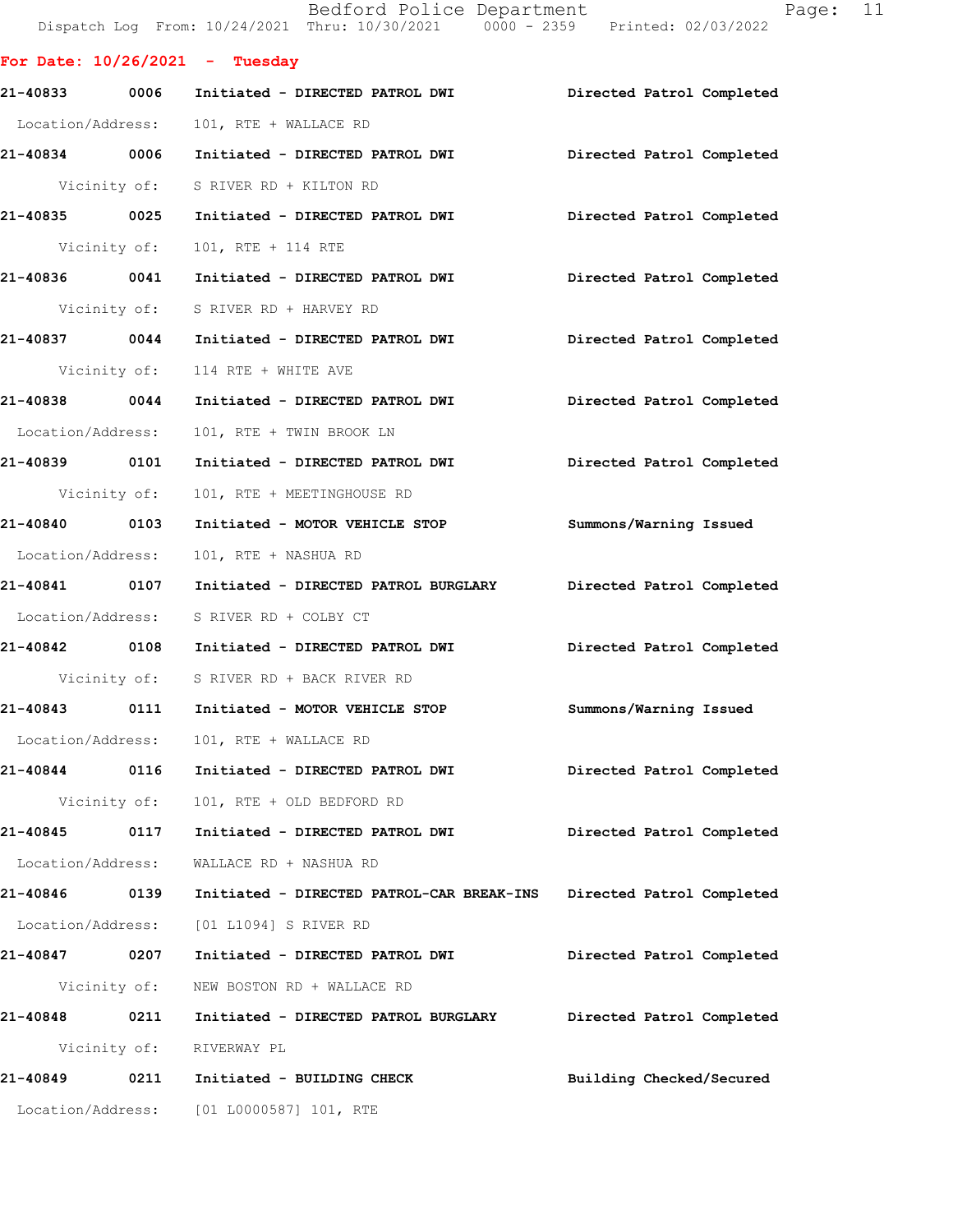Dispatch Log From: 10/24/2021 Thru: 10/30/2021 0000 - 2359 Printed: 02/03/2022 **21-40850 0220 Initiated - DIRECTED PATROL BURGLARY Directed Patrol Completed**  Vicinity of: DONALD ST **21-40851 0227 Initiated - DIRECTED PATROL BURGLARY Directed Patrol Completed**  Location/Address: BEALS RD + MCQUADE BROOK RD **21-40852 0228 Initiated - DIRECTED PATROL BURGLARY Directed Patrol Completed**  Vicinity of: N AMHERST RD + CAMPBELL RD **21-40853 0240 Initiated - DIRECTED PATROL BURGLARY Directed Patrol Completed**  Vicinity of: COUNTY RD + BACK RIVER RD **21-40854 0253 Initiated - BUILDING CHECK Building Checked/Secured**  Location/Address: [01 L0000553] 101, RTE **21-40855 0318 Phone - S-FIRE ALARM Services Rendered**  Location/Address: [01 L2400] RIDGEWOOD RD **21-40856 0319 Initiated - DIRECTED PATROL BURGLARY Directed Patrol Completed**  Vicinity of: DONALD ST + OLD BEDFORD RD **21-40857 0348 Initiated - DIRECTED PATROL BURGLARY Directed Patrol Completed**  Vicinity of: HARVEY RD **21-40858 0357 Initiated - DIRECTED PATROL BURGLARY Directed Patrol Completed**  Vicinity of: LEAVY DR **21-40859 0415 Phone - S-FIRE ALARM Services Rendered**  Location/Address: [01 L2400] RIDGEWOOD RD **21-40860 0424 Initiated - DIRECTED PATROL BURGLARY Directed Patrol Completed**  Location/Address: [01 308] COLBY CT **21-40861 0430 Initiated - DIRECTED PATROL-CAR BREAK-INS Directed Patrol Completed**  Location/Address: [01 L0000794] OLDE BEDFORD WAY **21-40862 0525 Initiated - DIRECTED PATROL TRAFFIC ENF Directed Patrol Completed**  Vicinity of: S RIVER RD + MEETINGHOUSE RD **21-40863 0547 Initiated - DIRECTED PATROL TRAFFIC ENF Directed Patrol Completed**  Location/Address: 101, RTE + JENKINS RD **21-40864 0557 Initiated - DIRECTED PATROL TRAFFIC ENF Directed Patrol Completed**  Vicinity of: NEW BOSTON RD + WALLACE RD **21-40865 0656 Phone - ALARM,BURGLAR Alarm - False**  Location/Address: [01 L1994] HITCHING POST LN **21-40866 0727 Initiated - DIRECTED PATROL ACCIDENTS Directed Patrol Completed**  Location/Address: 101, RTE + CONSTITUTION DR **21-40867 0728 Initiated - DIRECTED PATROL TRAFFIC ENF Directed Patrol Completed**  Location/Address: S RIVER RD + IRON HORSE DR **21-40868 0732 Initiated - DIRECTED PATROL ACCIDENTS Directed Patrol Completed**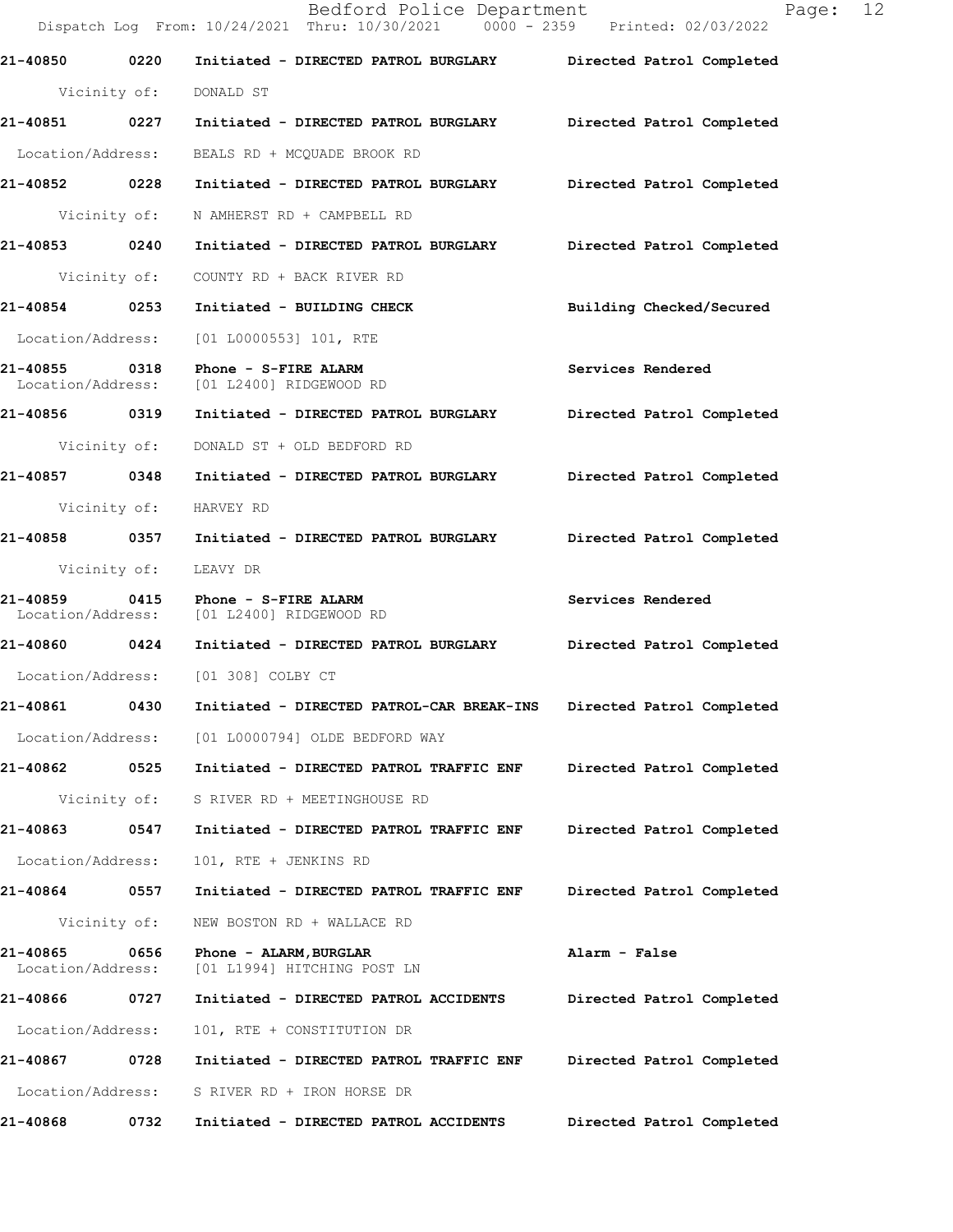|                               |                    | Bedford Police Department<br>Dispatch Log From: 10/24/2021 Thru: 10/30/2021 0000 - 2359 Printed: 02/03/2022 | 13<br>Page:               |  |
|-------------------------------|--------------------|-------------------------------------------------------------------------------------------------------------|---------------------------|--|
|                               |                    | Location/Address: S RIVER RD + COLBY CT                                                                     |                           |  |
| 21-40869 0736                 |                    | Initiated - MOTOR VEHICLE STOP                                                                              | Summons/Warning Issued    |  |
| Location/Address:             |                    | 101, RTE + PLUMMER ROAD OVERPASS                                                                            |                           |  |
| 21-40870                      | 0750               | Initiated - DIRECTED PATROL TRAFFIC ENF                                                                     | Directed Patrol Completed |  |
| Location/Address:             |                    | 101, RTE + 114 RTE                                                                                          |                           |  |
| 21-40871 0752                 |                    | Initiated - MOTOR VEHICLE STOP                                                                              | Summons/Warning Issued    |  |
| Location/Address:             |                    | [01 L481] S RIVER RD                                                                                        |                           |  |
| 21-40872 0759                 |                    | Initiated - MOTOR VEHICLE STOP                                                                              | Summons/Warning Issued    |  |
| Location/Address:             |                    | OLD BEDFORD RD + 101, RTE                                                                                   |                           |  |
| 21-40873                      | 0818               | Initiated - MOTOR VEHICLE STOP                                                                              | Summons/Warning Issued    |  |
| Location/Address:             |                    | S RIVER RD + RIDGEWOOD RD                                                                                   |                           |  |
| 21-40874 0820                 |                    | Initiated - DIRECTED PATROL ACCIDENTS                                                                       | Directed Patrol Completed |  |
| Location/Address:             |                    | 114 RTE                                                                                                     |                           |  |
| 21-40875 0821                 |                    | Initiated - DIRECTED PATROL TRAFFIC ENF                                                                     | Directed Patrol Completed |  |
| Location/Address:             |                    | S RIVER RD + MOORES CROSSING RD                                                                             |                           |  |
| 21-40876                      | 0829               | Initiated - DIRECTED PATROL TRAFFIC ENF                                                                     | Directed Patrol Completed |  |
| Location/Address:             |                    | PALOMINO LN + WHITTEMORE ST                                                                                 |                           |  |
| 21-40877<br>Location/Address: | 0841               | Phone - S-EMERGENCY MEDICAL CALL-ALPHA<br>[01 1387] TECHNOLOGY DR                                           | Services Rendered         |  |
| 21-40878 0905                 |                    | Initiated - DIRECTED PATROL-CAR BREAK-INS                                                                   | Directed Patrol Completed |  |
| Location/Address:             |                    | [01 L1804] S RIVER RD                                                                                       |                           |  |
| 21-40879                      | 0908               | Initiated - DIRECTED PATROL ACCIDENTS                                                                       | Directed Patrol Completed |  |
| Location/Address:             |                    | NEW BOSTON RD                                                                                               |                           |  |
| 21-40880                      | 0913               | Initiated - DIRECTED PATROL-CAR BREAK-INS                                                                   | Directed Patrol Completed |  |
| Location/Address:             |                    | [01 L1562] KILTON RD                                                                                        |                           |  |
| 21-40881                      | 0939<br>Location:  | Radio - INVESTIGATION-FOLLOW UP<br>CONCORD                                                                  | Investigated              |  |
| 21-40882<br>Location/Address: | 1005               | Phone - Parking Complaint<br>[01 1446] COUNTY RD                                                            | Services Rendered         |  |
| 21-40883                      | 1008               | Initiated - DIRECTED PATROL-CAR BREAK-INS                                                                   | Directed Patrol Completed |  |
| Location/Address:             |                    | S RIVER RD + COLBY CT                                                                                       |                           |  |
| 21-40884                      | 1012               | Initiated - INVESTIGATION-FOLLOW UP                                                                         | Directed Patrol Completed |  |
| Location/Address:             | Refer To Incident: | [01 474] CONSTITUTION DR<br>$21 - 993 - OF$                                                                 |                           |  |
| 21-40885                      | 1023               | Initiated - DIRECTED PATROL-CAR BREAK-INS                                                                   | Directed Patrol Completed |  |
| Location/Address:             |                    | [01 1050] DONALD ST                                                                                         |                           |  |
| 21-40886<br>Location/Address: | 1051               | Walk-In - FOUND PROPERTY<br>[01 387] CHUBBUCK RD                                                            | Services Rendered         |  |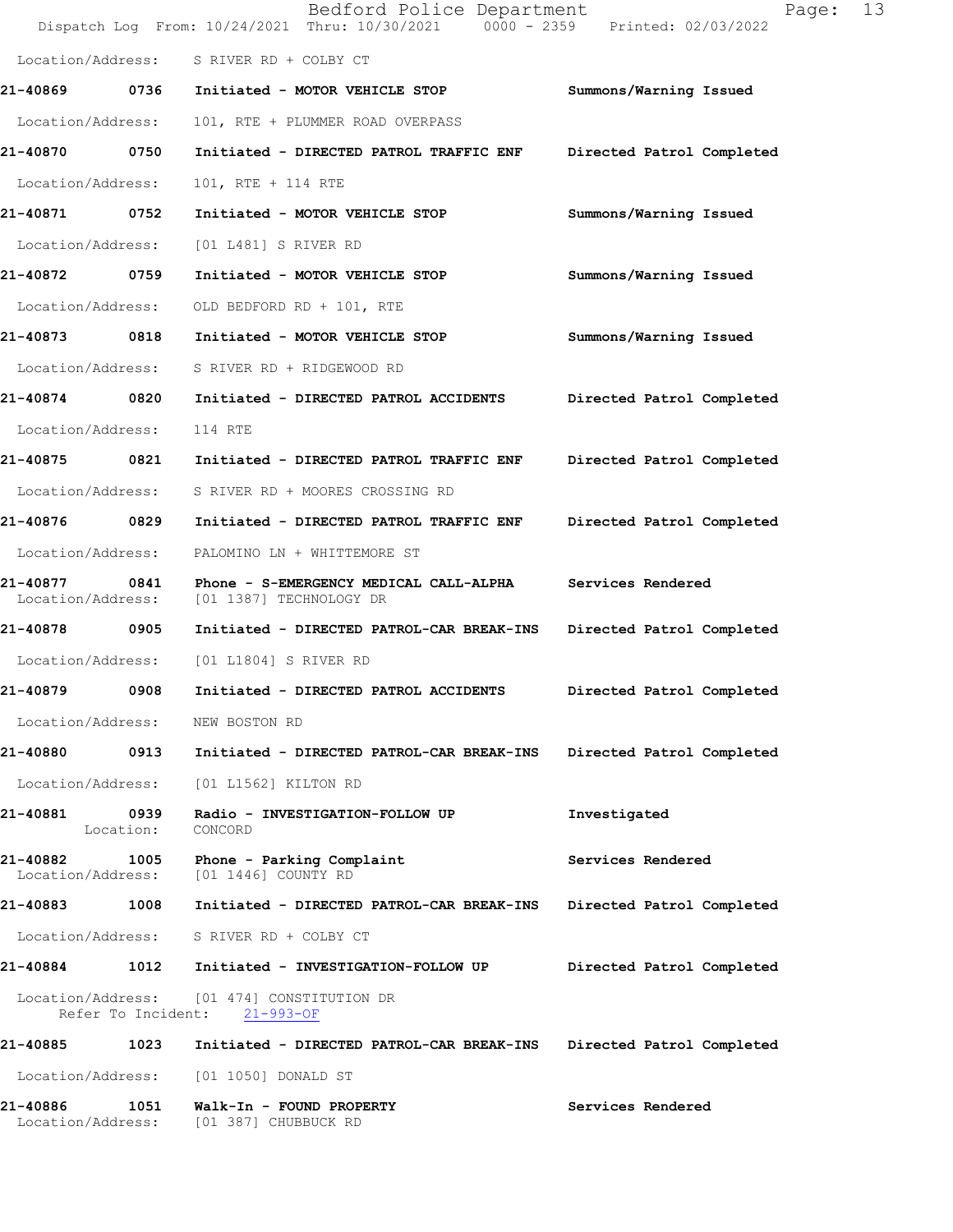|                               |                                                | Bedford Police Department<br>Dispatch Log From: 10/24/2021 Thru: 10/30/2021 0000 - 2359 Printed: 02/03/2022 | Page: 14                       |  |
|-------------------------------|------------------------------------------------|-------------------------------------------------------------------------------------------------------------|--------------------------------|--|
| 21-40887                      | 1148                                           | Initiated - DIRECTED PATROL-CAR BREAK-INS                                                                   | Directed Patrol Completed      |  |
|                               |                                                | Location/Address: [01 1235] S RIVER RD                                                                      |                                |  |
|                               | 21-40888 1206                                  | 911 - S-EMERGENCY MEDICAL CALL-CHARL                                                                        | Transported to Elliot Hospital |  |
|                               | Location/Address:                              | [01 1132] HAWTHORNE DR                                                                                      |                                |  |
| 21-40889                      | 1208                                           | 911 - MOTOR VEHICLE ACC-SPECIAL CIR.<br>Location/Address: [01 1312] S RIVER RD                              | Services Rendered              |  |
|                               | 21-40890 1214                                  | Walk-In - FOUND PROPERTY<br>Location/Address: [01 L0000587] 101, RTE                                        | Investigated                   |  |
| 21-40891                      |                                                | 1217 911 - 911 Abandoned<br>Location/Address: [01 231] OLD BEDFORD RD                                       | Services Rendered              |  |
|                               | 21-40892 1218                                  | Initiated - DIRECTED PATROL ACCIDENTS                                                                       | Directed Patrol Completed      |  |
|                               | Vicinity of:                                   | 101, RTE + WALLACE RD                                                                                       |                                |  |
|                               |                                                |                                                                                                             | No Action Required             |  |
|                               |                                                | Location/Address: [01 435] HAWTHORNE DR                                                                     |                                |  |
|                               | 21-40894 1251                                  | Initiated - DIRECTED PATROL TRAFFIC ENF                                                                     | Directed Patrol Completed      |  |
|                               | Vicinity of:                                   | GAGE GIRLS RD + WENTWORTH DR                                                                                |                                |  |
|                               | 21-40895 1256                                  | Initiated - DIRECTED PATROL TRAFFIC ENF                                                                     | Directed Patrol Completed      |  |
|                               | Location/Address:                              | LIBERTY HILL RD                                                                                             |                                |  |
|                               |                                                | 21-40896 1256 Initiated - DIRECTED PATROL TRAFFIC ENF                                                       | Directed Patrol Completed      |  |
|                               | Vicinity of:                                   | S RIVER RD + KILTON RD                                                                                      |                                |  |
|                               | 21-40897 1300                                  | Initiated - DIRECTED PATROL TRAFFIC ENF                                                                     | Directed Patrol Completed      |  |
|                               | Location/Address:                              | WALLACE RD + MAGAZINE ST                                                                                    |                                |  |
| 21-40898                      | 1332<br>Location/Address:                      | Initiated - SERVE PAPERWORK<br>PARK DR                                                                      | Could Not Locate               |  |
| 21-40899                      | 1339                                           | Initiated - DIRECTED PATROL-CAR BREAK-INS                                                                   | Directed Patrol Completed      |  |
|                               | Location/Address:                              | [01 628] NASHUA RD                                                                                          |                                |  |
| 21-40900                      | 1428<br>Location/Address:                      | Walk-In - DOG COMPLAINT<br>SEBBINS POND DR                                                                  | Services Rendered              |  |
| 21-40901<br>Location/Address: | 1457                                           | Phone - ASSIST CITIZEN<br>[01 L1141] CIRCLE DR                                                              | Services Rendered              |  |
| 21-40902                      | 1529                                           | Initiated - DIRECTED PATROL TRAFFIC ENF                                                                     | Directed Patrol Completed      |  |
|                               | Location/Address:                              | 101, RTE + COVENANT WAY                                                                                     |                                |  |
| 21-40903                      | 1543                                           | Initiated - DIRECTED PATROL ACCIDENTS                                                                       | Directed Patrol Completed      |  |
|                               | Location/Address:                              | S RIVER RD + KILTON RD                                                                                      |                                |  |
| 21-40904                      | 1546                                           | Initiated - MOTOR VEHICLE STOP                                                                              | Summons/Warning Issued         |  |
|                               | Location/Address:                              | 101, RTE + 114 RTE                                                                                          |                                |  |
| 21-40905                      | 1550<br>Location/Address:<br>Refer To Summons: | Initiated - MOTOR VEHICLE STOP<br>S RIVER RD + MEETINGHOUSE RD<br>21-596-AR                                 | Arrest(s) Made                 |  |
|                               | Summons:<br>Address:                           | MITCHELL, MARCUS A<br>MANCHESTER, NH                                                                        |                                |  |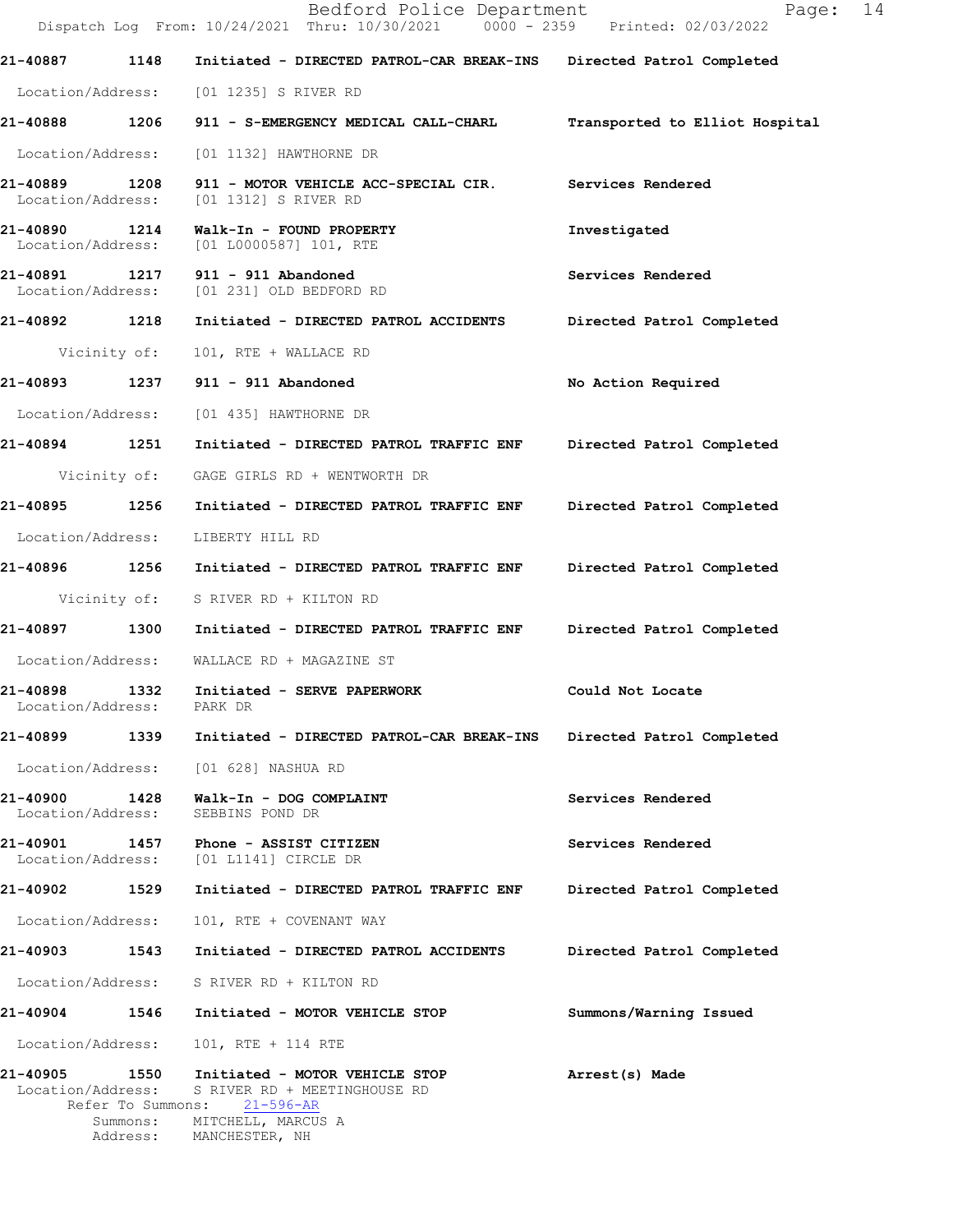|                               |                  | Bedford Police Department<br>Dispatch Log From: 10/24/2021 Thru: 10/30/2021 0000 - 2359                                                                  | Page:<br>Printed: 02/03/2022 | 15 |
|-------------------------------|------------------|----------------------------------------------------------------------------------------------------------------------------------------------------------|------------------------------|----|
|                               | Age:<br>Charges: | 39<br>Suspension of Vehicle Registration<br>License Reqd; Op w/o Valid License<br>Drive after Rev/Suspension<br>Misuse of Plates<br>Unregistered Vehicle |                              |    |
| 21-40906<br>Location/Address: | 1550             | Radio - MOTOR VEHICLE ACCIDENT<br>S RIVER RD + MEETINGHOUSE RD                                                                                           | Services Rendered            |    |
| 21-40907                      | 1622             | Initiated - MOTOR VEHICLE STOP                                                                                                                           | Summons/Warning Issued       |    |
| Location/Address:             |                  | UPJOHN ST + S RIVER RD                                                                                                                                   |                              |    |
| 21-40908                      | 1635             | Phone - POLICE INFORMATION                                                                                                                               | No Action Required           |    |
| Location/Address:             |                  | NORMAND CIR                                                                                                                                              |                              |    |
| 21-40909                      | 1642             | Initiated - DIRECTED PATROL ACCIDENTS                                                                                                                    | Directed Patrol Completed    |    |
| Location/Address:             |                  | S RIVER RD + HAWTHORNE DR                                                                                                                                |                              |    |
| 21-40910                      | 1642             | Initiated - DIRECTED PATROL ACCIDENTS                                                                                                                    | Directed Patrol Completed    |    |
| Location/Address:             |                  | 101, RTE + 114 RTE                                                                                                                                       |                              |    |
| 21-40911                      | 1657             | Initiated - DIRECTED PATROL ACCIDENTS                                                                                                                    | Directed Patrol Completed    |    |
| Location/Address:             |                  | 101, RTE + KAHLIKO LN                                                                                                                                    |                              |    |
| 21-40912                      | 1713             | Initiated - DIRECTED PATROL TRAFFIC ENF                                                                                                                  | Directed Patrol Completed    |    |
| Location/Address:             |                  | S RIVER RD + COLBY CT                                                                                                                                    |                              |    |
| 21-40913                      | 1740             | Initiated - DIRECTED PATROL-CAR BREAK-INS                                                                                                                | Directed Patrol Completed    |    |
| Location/Address:             |                  | [01 1235] S RIVER RD                                                                                                                                     |                              |    |
| 21-40914<br>Location/Address: | 1742             | 911 - MOTOR VEHICLE ACCIDENT<br>BOYNTON ST                                                                                                               | Investigated                 |    |
| 21-40915                      | 1750             | Initiated - DIRECTED PATROL-CAR BREAK-INS                                                                                                                | Directed Patrol Completed    |    |
|                               |                  | Location/Address: [01 L1804] S RIVER RD                                                                                                                  |                              |    |
|                               |                  | 21-40916 1800 Phone - POLICE INFORMATION                                                                                                                 | No Action Required           |    |
| Location/Address:             |                  | [01 1190] MINISTERIAL CIR                                                                                                                                |                              |    |
| 21-40917                      | 1817             | Initiated - DIRECTED PATROL DWI                                                                                                                          | Directed Patrol Completed    |    |
| Location/Address:             |                  | S RIVER RD + COLBY CT                                                                                                                                    |                              |    |
| 21-40918                      | 1825             | Initiated - DIRECTED PATROL-CAR BREAK-INS                                                                                                                | Directed Patrol Completed    |    |
| Location/Address:             |                  | [01 324] HAWTHORNE DR                                                                                                                                    |                              |    |
| 21-40919<br>Location/Address: | 1852             | Initiated - SERVE PAPERWORK<br>PARK DR                                                                                                                   | Could Not Locate             |    |
| 21-40920                      | 1852             | Initiated - DIRECTED PATROL DWI                                                                                                                          | Directed Patrol Completed    |    |
| Location/Address:             |                  | MEETINGHOUSE RD + OAK DR                                                                                                                                 |                              |    |
| 21-40921                      | 1853             | Initiated - DIRECTED PATROL ACCIDENTS                                                                                                                    | Directed Patrol Completed    |    |
| Location/Address:             |                  | 101, RTE + WALLACE RD                                                                                                                                    |                              |    |
| 21-40922 1856                 |                  | Initiated - MOTOR VEHICLE STOP                                                                                                                           | Summons/Warning Issued       |    |
| Location/Address:             |                  | S RIVER RD + MEETINGHOUSE RD                                                                                                                             |                              |    |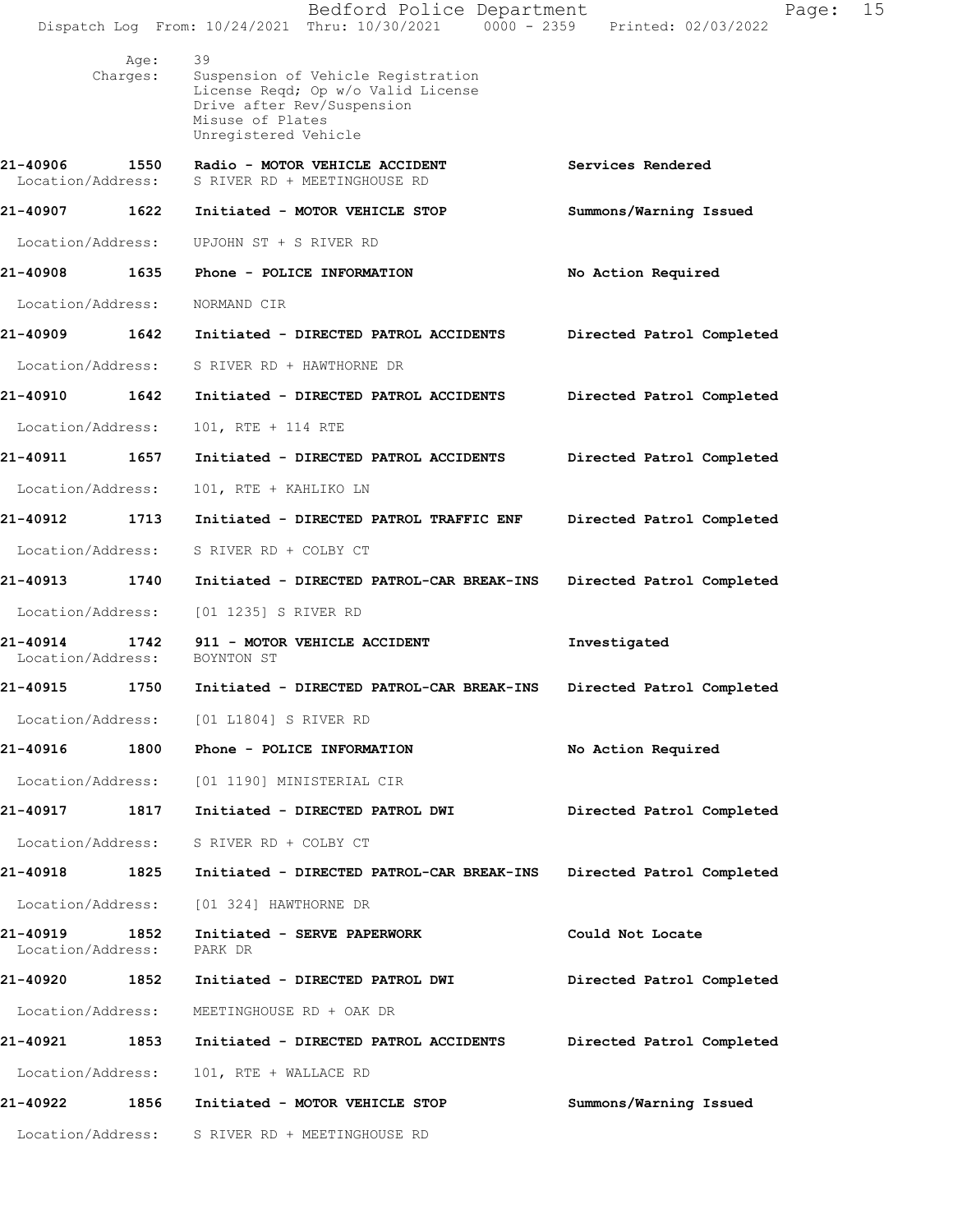**21-40923 1909 Phone - DOG COMPLAINT Services Rendered**  Location/Address: HITCHING POST LN **21-40924 1931 Phone - SUSP ACTIVITIES Services Rendered**  Location/Address: 101, RTE **21-40925 1931 Phone - HIGHWAY CONDITIONS Services Rendered**  Location/Address: 101, RTE **21-40926 2001 Phone - S-MUTUAL AID-MEDICAL No Action Required**  Location/Address: [07] MARCH AVE **21-40927 2004 Initiated - BUILDING CHECK Building Checked/Secured**  Location/Address: [01 L1094] S RIVER RD **21-40928 2020 Initiated - DIRECTED PATROL BURGLARY Directed Patrol Completed**  Location/Address: [01 L863] 101, RTE **21-40929 2022 Initiated - BUILDING CHECK Directed Patrol Completed**  Location/Address: [01 L0000792] S RIVER RD **21-40930 2026 Initiated - DIRECTED PATROL BURGLARY Directed Patrol Completed**  Location/Address: PILGRIM DR **21-40931 2033 Initiated - DIRECTED PATROL-CAR BREAK-INS Directed Patrol Completed**  Location/Address: CAMPBELL RD + ROSEWELL RD **21-40932 2049 Phone - ANIMAL COMPLAINT Taken/Refered to Other Agency** Location/Address: 101, RTE + WALLACE RD **21-40933 2100 Initiated - DIRECTED PATROL-CAR BREAK-INS Directed Patrol Completed**  Location/Address: KING RD + CORTLAND DR **21-40934 2127 Phone - SUSP ACTIVITIES Could Not Locate**  Location/Address: PALOMINO LN + MACK ST **21-40935 2206 Phone - ASSIST OTHER AGENCY Services Rendered**  Location/Address: [216] WENDOVER WAY **21-40936 2308 Initiated - DIRECTED PATROL DWI Directed Patrol Completed**  Location/Address: S RIVER RD + SOMERVILLE DR **21-40937 2326 Initiated - DIRECTED PATROL DWI Directed Patrol Completed**  Vicinity of: 101, RTE + NASHUA RD **21-40938 2334 Initiated - DIRECTED PATROL DWI Peace Restored**  Location/Address: 101, RTE + 114 RTE **21-40939 2334 Initiated - DIRECTED PATROL DWI Directed Patrol Completed**  Vicinity of: S RIVER RD + PALOMINO LN **21-40940 2342 Initiated - DIRECTED PATROL DWI Directed Patrol Completed**  Location/Address: S RIVER RD + MEETINGHOUSE RD **21-40941 2346 Initiated - DIRECTED PATROL DWI Directed Patrol Completed**  Vicinity of: 101, RTE + JENKINS RD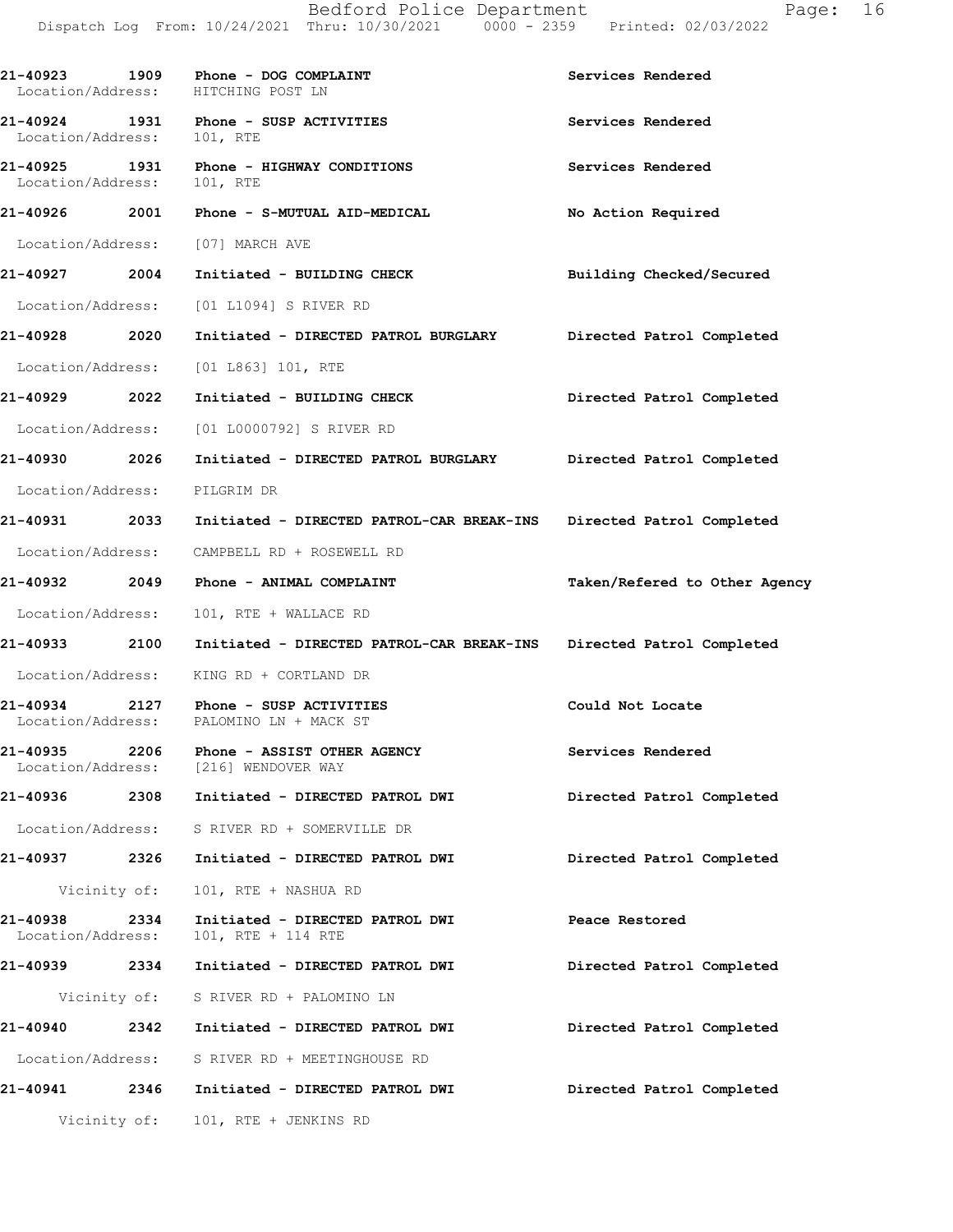|                               |              | Bedford Police Department<br>Dispatch Log From: 10/24/2021 Thru: 10/30/2021 0000 - 2359 Printed: 02/03/2022 | Page: 17                  |
|-------------------------------|--------------|-------------------------------------------------------------------------------------------------------------|---------------------------|
|                               |              | 21-40942 2350 Initiated - DIRECTED PATROL-CAR BREAK-INS Directed Patrol Completed                           |                           |
|                               |              | Location/Address: DONALD ST + CURTIS LN                                                                     |                           |
|                               |              | 21-40943 2354 Initiated - DIRECTED PATROL DWI         Directed Patrol Completed                             |                           |
|                               |              | Vicinity of: S RIVER RD + KILTON RD                                                                         |                           |
|                               |              | For Date: $10/27/2021$ - Wednesday                                                                          |                           |
|                               |              | 21-40944 0006 Initiated - DIRECTED PATROL DWI                                                               | Directed Patrol Completed |
|                               |              | Vicinity of: 101, RTE + WALLACE RD                                                                          |                           |
|                               |              | 21-40945     0021  Initiated - DIRECTED PATROL DWI        Directed Patrol Completed                         |                           |
|                               |              | Location/Address: AUTUMN LN + S RIVER RD                                                                    |                           |
|                               |              | 21-40946 0025 Initiated - DIRECTED PATROL DWI                                                               | Directed Patrol Completed |
|                               |              | Vicinity of: S RIVER RD + COLBY CT                                                                          |                           |
| 21-40947 0036                 |              | Initiated - DIRECTED PATROL DWI                                                                             | Directed Patrol Completed |
| Location/Address:             |              | 101, RTE + BEDFORD CENTER RD                                                                                |                           |
| 21-40948 0037                 |              | Initiated - DIRECTED PATROL DWI                                                                             | Directed Patrol Completed |
| Vicinity of:                  |              | WALLACE RD + BEALS RD                                                                                       |                           |
| 21-40949 0047                 |              | Initiated - DIRECTED PATROL BURGLARY Directed Patrol Completed                                              |                           |
| Vicinity of:                  |              | DONALD ST                                                                                                   |                           |
|                               |              | 21-40950 0057 Initiated - DIRECTED PATROL DWI                                                               | Directed Patrol Completed |
|                               |              | Vicinity of: S RIVER RD + UPJOHN ST                                                                         |                           |
|                               |              |                                                                                                             | Directed Patrol Completed |
| Location/Address:             |              | NEW BOSTON RD + WALLACE RD                                                                                  |                           |
| 21-40952                      | 0108         | Initiated - DIRECTED PATROL DWI                                                                             | Directed Patrol Completed |
|                               | Vicinity of: | 101, RTE + CHESTNUT DR                                                                                      |                           |
| 21-40953                      | 0155         | Initiated - BUILDING CHECK                                                                                  | Building Checked/Secured  |
| Location/Address:             |              | [01 2338] S RIVER RD                                                                                        |                           |
| 21-40954 0202                 |              | Initiated - DIRECTED PATROL BURGLARY                                                                        | Directed Patrol Completed |
|                               | Vicinity of: | NASHUA RD + COUNTY RD                                                                                       |                           |
| 21-40955                      | 0207         | Initiated - MOTOR VEHICLE STOP                                                                              | Summons/Warning Issued    |
| Location/Address:             |              | 114 RTE + WHITE AVE                                                                                         |                           |
| 21-40956 0218                 |              | Initiated - DIRECTED PATROL BURGLARY                                                                        | Directed Patrol Completed |
|                               | Vicinity of: | RIVERWAY PL                                                                                                 |                           |
| 21-40957                      | 0231         | Initiated - BUILDING CHECK                                                                                  | Directed Patrol Completed |
| Location/Address:             |              | [01 463] NASHUA RD                                                                                          |                           |
| 21-40958<br>Location/Address: | 0304         | Phone - ALARM, BURGLAR<br>[01 L213] OLD MILL RD                                                             | Alarm - False             |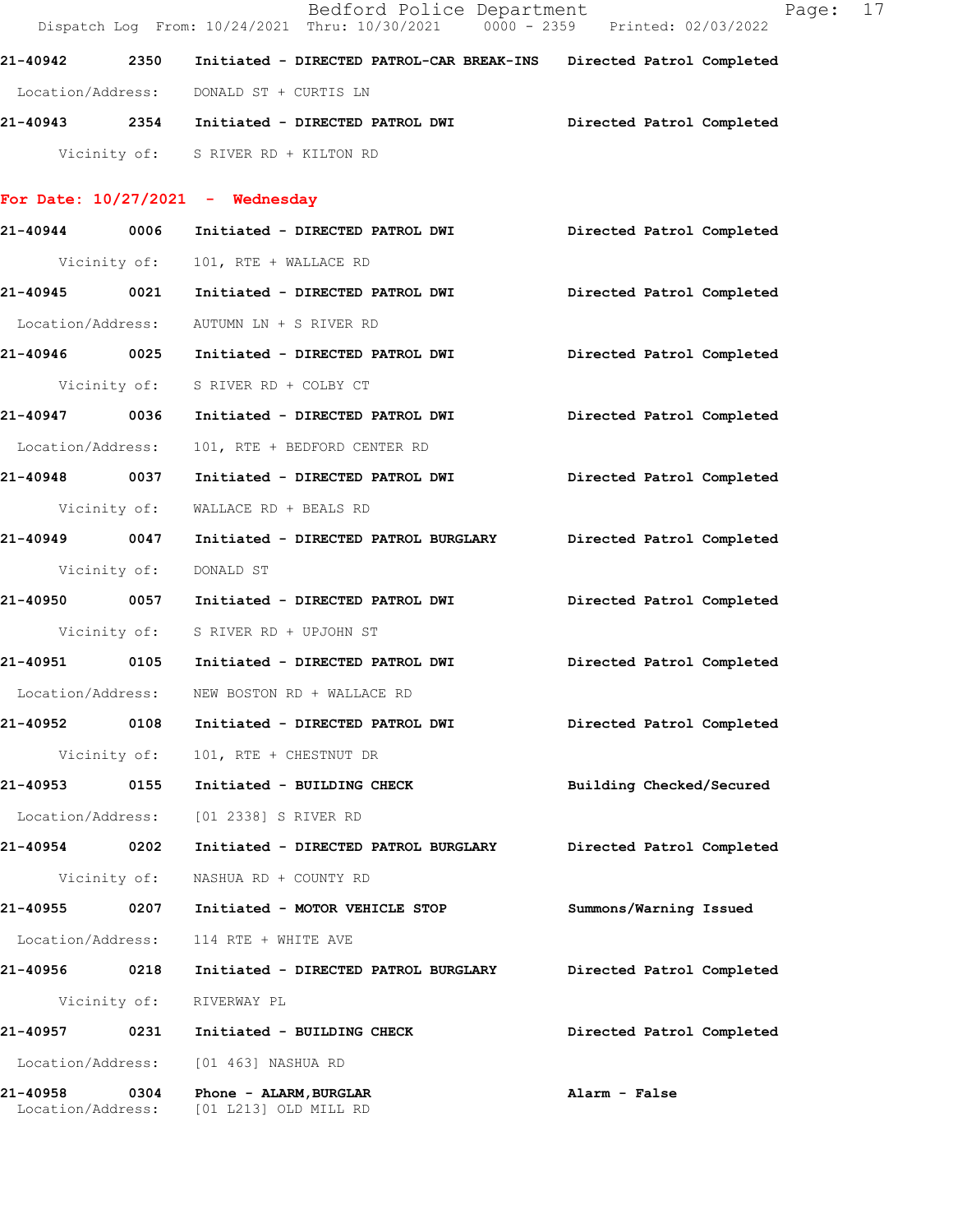Bedford Police Department Page: 18 Dispatch Log From: 10/24/2021 Thru: 10/30/2021 0000 - 2359 Printed: 02/03/2022 Vicinity of: JENKINS RD + BEALS RD **21-40960 0407 Initiated - DIRECTED PATROL BURGLARY Directed Patrol Completed**  Location/Address: [01 308] COLBY CT **21-40961 0416 Initiated - BUILDING CHECK Building Checked/Secured**  Location/Address: [01 L1094] S RIVER RD **21-40962 0428 Initiated - DIRECTED PATROL-CAR BREAK-INS Building Checked/Secured**  Location/Address: [01 324] HAWTHORNE DR **21-40963 0429 Initiated - DIRECTED PATROL-CAR BREAK-INS Directed Patrol Completed**  Vicinity of: PALOMINO LN + MACK ST **21-40964 0437 Initiated - DIRECTED PATROL-CAR BREAK-INS Directed Patrol Completed**  Vicinity of: QUINCY DR + SHEPHERD HILL RD **21-40965 0437 Initiated - DIRECTED PATROL BURGLARY Directed Patrol Completed**  Location/Address: [01 L0000794] OLDE BEDFORD WAY **21-40967 0451 Initiated - DIRECTED PATROL-CAR BREAK-INS Directed Patrol Completed**  Location/Address: [01 376] KILTON RD **21-40966 0452 Initiated - DIRECTED PATROL BURGLARY Directed Patrol Completed**  Location/Address: TECHNOLOGY DR **21-40968 0518 911 - S-EMERGENCY MEDICAL CALL-CHARL NO TRANSPORT**  Location/Address: PULPIT RD **21-40969 0542 Radio - POLICE INFORMATION Services Rendered**  Location/Address: [01 1350] OLDE BEDFORD WAY **21-40970 0554 Initiated - DIRECTED PATROL TRAFFIC ENF Directed Patrol Completed**  Location/Address: S RIVER RD + SOMERVILLE DR **21-40971 0556 Initiated - DIRECTED PATROL TRAFFIC ENF Directed Patrol Completed**  Vicinity of: 101, RTE + JENKINS RD **21-40972 0602 Phone - HIGHWAY CONDITIONS Services Rendered** 

Location/Address: STRAWBERRY HILL RD

**21-40973 0604 Phone - S-FIRE ALARM Services Rendered**  Location/Address: S RIVER RD

**21-40974 0648 911 - MOTOR VEHICLE ACCIDENT 1nvestigated** Location/Address: [01 1042] S RIVER RD [01 1042] S RIVER RD

**21-40975 0733 Initiated - DIRECTED PATROL ACCIDENTS Directed Patrol Completed**  Location/Address: S RIVER RD + BACK RIVER RD **21-40976 0734 Initiated - DIRECTED PATROL TRAFFIC ENF Directed Patrol Completed** 

 Location/Address: 114 RTE + WHITE AVE **21-40977 0734 Initiated - DIRECTED PATROL TRAFFIC ENF Directed Patrol Completed**  Location/Address: 101, RTE + JENKINS RD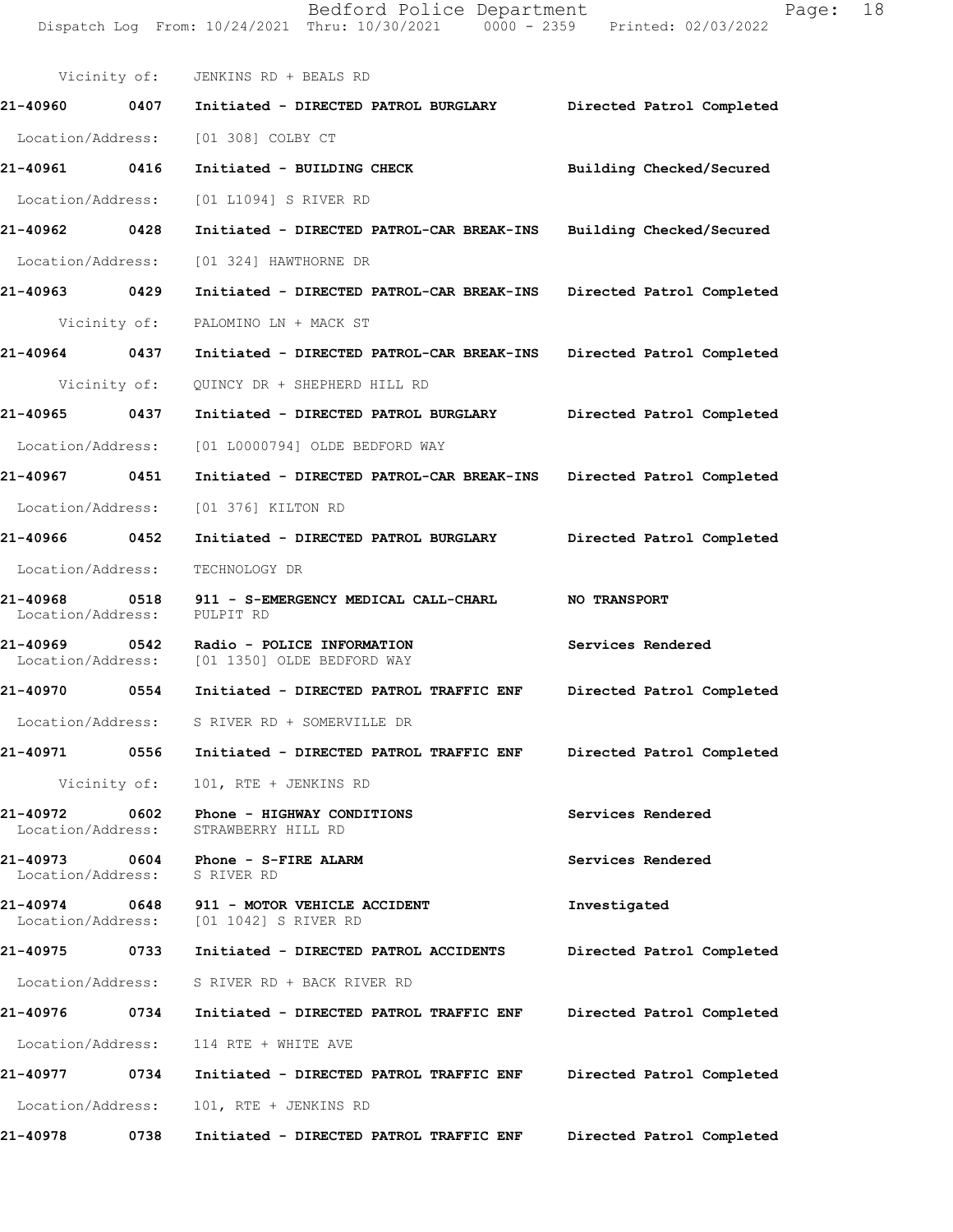Dispatch Log From: 10/24/2021 Thru: 10/30/2021 0000 - 2359 Printed: 02/03/2022 Location/Address: NEW BOSTON RD + WALLACE RD **21-40979 0759 Initiated - DIRECTED PATROL ACCIDENTS Directed Patrol Completed**  Location/Address: S RIVER RD + COLBY CT **21-40980 0801 Initiated - DIRECTED PATROL ACCIDENTS Directed Patrol Completed**  Location/Address: 101, RTE + HARDY RD **21-40981 0803 Initiated - MOTOR VEHICLE STOP Summons/Warning Issued**  Location/Address: 101, RTE + COVENANT WAY **21-40982 0812 Walk-In - CHECK THE WELFARE Services Rendered**  Location/Address: [01 474] CONSTITUTION DR **21-40983 0850 911 - S-EMERGENCY MEDICAL CALL-CHARL Transported to Elliot Hospital** Location/Address: [01 1132] HAWTHORNE DR **21-40984 0854 Initiated - DIRECTED PATROL ACCIDENTS Directed Patrol Completed**  Location/Address: 101, RTE + WALLACE RD **21-40985 0854 Initiated - DIRECTED PATROL ACCIDENTS Directed Patrol Completed**  Vicinity of: NEW BOSTON RD + MCALLISTER RD **21-40986 0856 Initiated - DIRECTED PATROL ACCIDENTS Directed Patrol Completed**  Location/Address: S RIVER RD + MEETINGHOUSE RD **21-40987 0931 Initiated - INVESTIGATION-FOLLOW UP Services Rendered**  Location/Address: [01 L0000696] BACK RIVER RD **21-40988 0932 Phone - SEX OFFENDER REGISTRATION Investigated**  [01 474] CONSTITUTION DR 21-40991 0949 Phone - ASSIST CITIZEN Services Rendered Location/Address: [01 474] CONSTITUTION DR [01 474] CONSTITUTION DR **21-40989 0950 Initiated - DIRECTED PATROL TRAFFIC ENF Directed Patrol Completed**  Location/Address: GAGE GIRLS RD **21-40990 0951 Initiated - DIRECTED PATROL TRAFFIC ENF Directed Patrol Completed**  Location/Address: S RIVER RD + HULL RD **21-40993 1002 Phone - SCAMS (PHONE,EMAIL ETC) No Action Required**  Location/Address: STEEPLE VIEW LN **21-40992 1003 Phone - BOLO No Action Required**  Location/Address: [03] MAST RD **21-40994 1014 Initiated - DIRECTED PATROL ACCIDENTS Directed Patrol Completed**  Location/Address: S RIVER RD + PALOMINO LN **21-40995 1018 Initiated - DIRECTED PATROL TRAFFIC ENF Directed Patrol Completed**  Location/Address: S RIVER RD + HAWTHORNE DR **21-40996 1035 Phone - SUSP ACTIVITIES Could Not Locate**  Location/Address: [01 1783] ELK DR **21-40997 1143 Phone - ASSIST CITIZEN Services Rendered**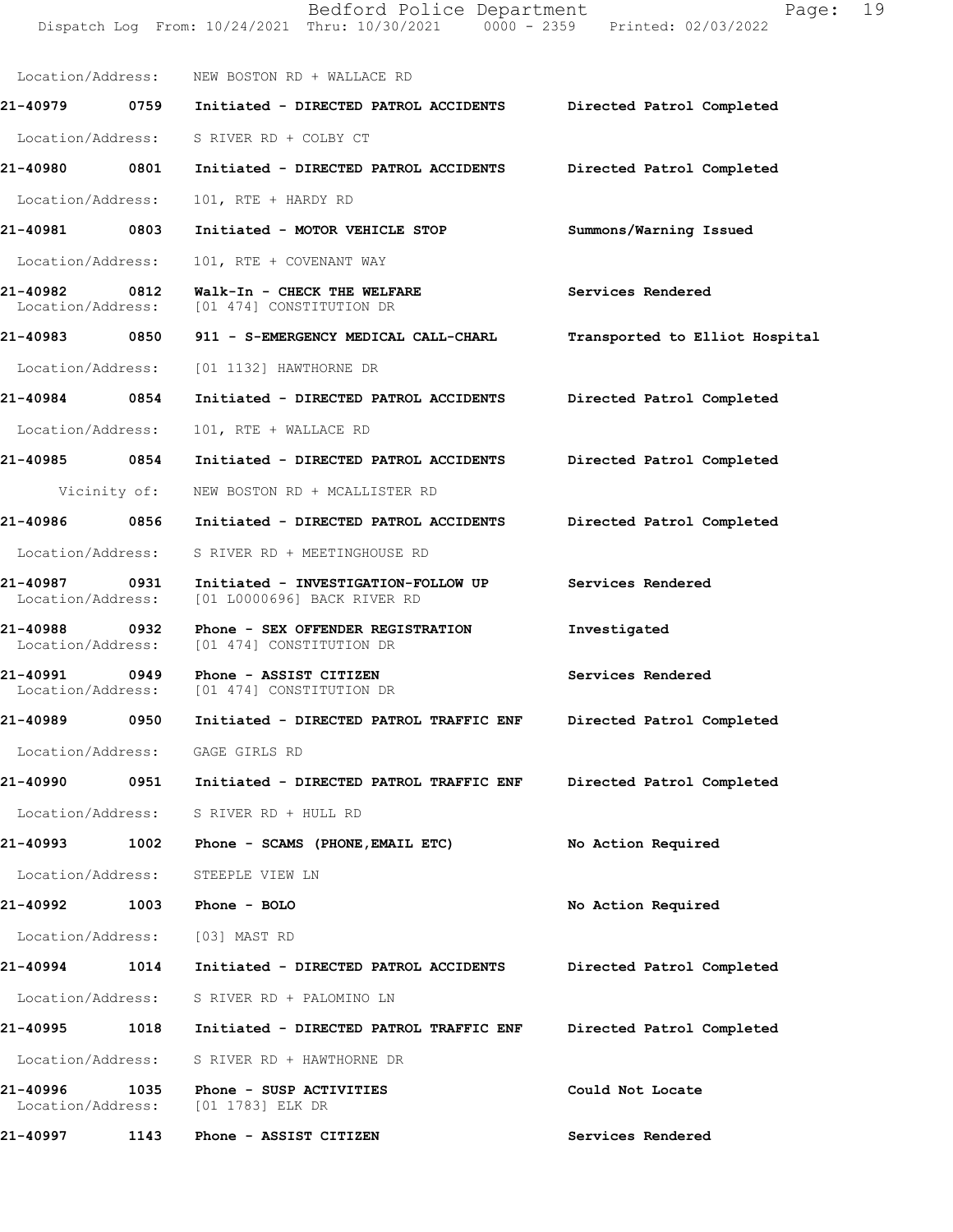|                               |              | Bedford Police Department<br>Dispatch Log From: 10/24/2021 Thru: 10/30/2021 0000 - 2359 Printed: 02/03/2022          | Page:                          | 20 |
|-------------------------------|--------------|----------------------------------------------------------------------------------------------------------------------|--------------------------------|----|
| Location/Address:             |              | [01 1686] NEW BOSTON RD                                                                                              |                                |    |
| 21-40998                      | 1157         | 911 - S-EMERGENCY MEDICAL CALL-CHARL                                                                                 | Transported to Elliot Hospital |    |
| Location/Address:             |              | OLD BEDFORD RD                                                                                                       |                                |    |
| 21-40999                      | 1234         | Initiated - DIRECTED PATROL BURGLARY                                                                                 | Directed Patrol Completed      |    |
|                               | Vicinity of: | DONALD ST + RUNDLETT HILL RD                                                                                         |                                |    |
| 21-41000                      | 1238         | Initiated - DIRECTED PATROL-CAR BREAK-INS                                                                            | Directed Patrol Completed      |    |
| Location/Address:             |              | 101, RTE                                                                                                             |                                |    |
| 21-41001                      | 1315         | Initiated - DIRECTED PATROL-CAR BREAK-INS                                                                            | Directed Patrol Completed      |    |
| Location/Address:             |              | [01 L1804] S RIVER RD                                                                                                |                                |    |
| 21-41002                      | 1332         | Initiated - DIRECTED PATROL ACCIDENTS                                                                                | Directed Patrol Completed      |    |
| Location/Address:             |              | 101, RTE + PINECREST DR                                                                                              |                                |    |
| 21-41003                      | 1335         | Initiated - DIRECTED PATROL ACCIDENTS                                                                                | Directed Patrol Completed      |    |
| Location/Address:             |              | NEW BOSTON RD + WALLACE RD                                                                                           |                                |    |
| 21-41004 1357                 |              | Phone - ALARM, BURGLAR                                                                                               | Alarm- correct code/reset      |    |
| Location/Address:             |              | [01 L1923] ASPEN LN                                                                                                  |                                |    |
| 21-41005<br>Location/Address: | 1359         | Phone - DOG COMPLAINT<br>[01 1870] S RIVER RD                                                                        | Services Rendered              |    |
| 21-41006 1405                 |              | Initiated - DIRECTED PATROL TRAFFIC ENF                                                                              | Directed Patrol Completed      |    |
| Location/Address:             |              | S RIVER RD + AUTUMN LN                                                                                               |                                |    |
| 21-41007 1408                 |              | 911 - S-EMERGENCY MEDICAL CALL-ALPHA                                                                                 | Transported to Elliot Hospital |    |
| Location/Address:             |              | [01 1489] LEAVY DR                                                                                                   |                                |    |
| 21-41008                      | 1409         | Phone - S-ALARM-MEDICAL AID/LIFT ASST<br>Location/Address: [01 L1950] HAWTHORNE DR                                   | Services Rendered              |    |
|                               |              | 21-41009 1416 Initiated - DIRECTED PATROL TRAFFIC ENF Directed Patrol Completed                                      |                                |    |
| Location/Address: NASHUA RD   |              |                                                                                                                      |                                |    |
| Location/Address: S RIVER RD  |              | 21-41010 1421 911 - SCAMS (PHONE, EMAIL ETC)                                                                         | Services Rendered              |    |
|                               |              | 21-41011 1427 Phone - PLATES, LOST/STOLEN<br>Location/Address: [01 1312] S RIVER RD<br>Refer To Incident: 21-1012-OF | Investigated                   |    |
|                               |              | 21-41012 1430 911 - DOMESTIC DISTURB.-IN PROGRESS Merge: 21-41013 By: 00421                                          |                                |    |
|                               |              | Location/Address: CAMBRIDGE RD                                                                                       |                                |    |
|                               |              | 21-41013 1431 911 - DOMESTIC DISTURB.-IN PROGRESS<br>Location/Address: CAMBRIDGE RD<br>Refer To Incident: 21-1011-OF | Investigated                   |    |
|                               |              | 21-41014 1432 Phone - SCAMS (PHONE, EMAIL ETC) No Action Required                                                    |                                |    |
| Location/Address: MCINTOSH LN |              |                                                                                                                      |                                |    |
|                               |              | 21-41015 1451 Walk-In - ASSIST CITIZEN<br>Location/Address: [01 1312] S RIVER RD                                     | Services Rendered              |    |
|                               |              | 21-41016 1514 911 - S-MOTOR VEHICLE ACCIDENT INJ                                                                     | <b>NO TRANSPORT</b>            |    |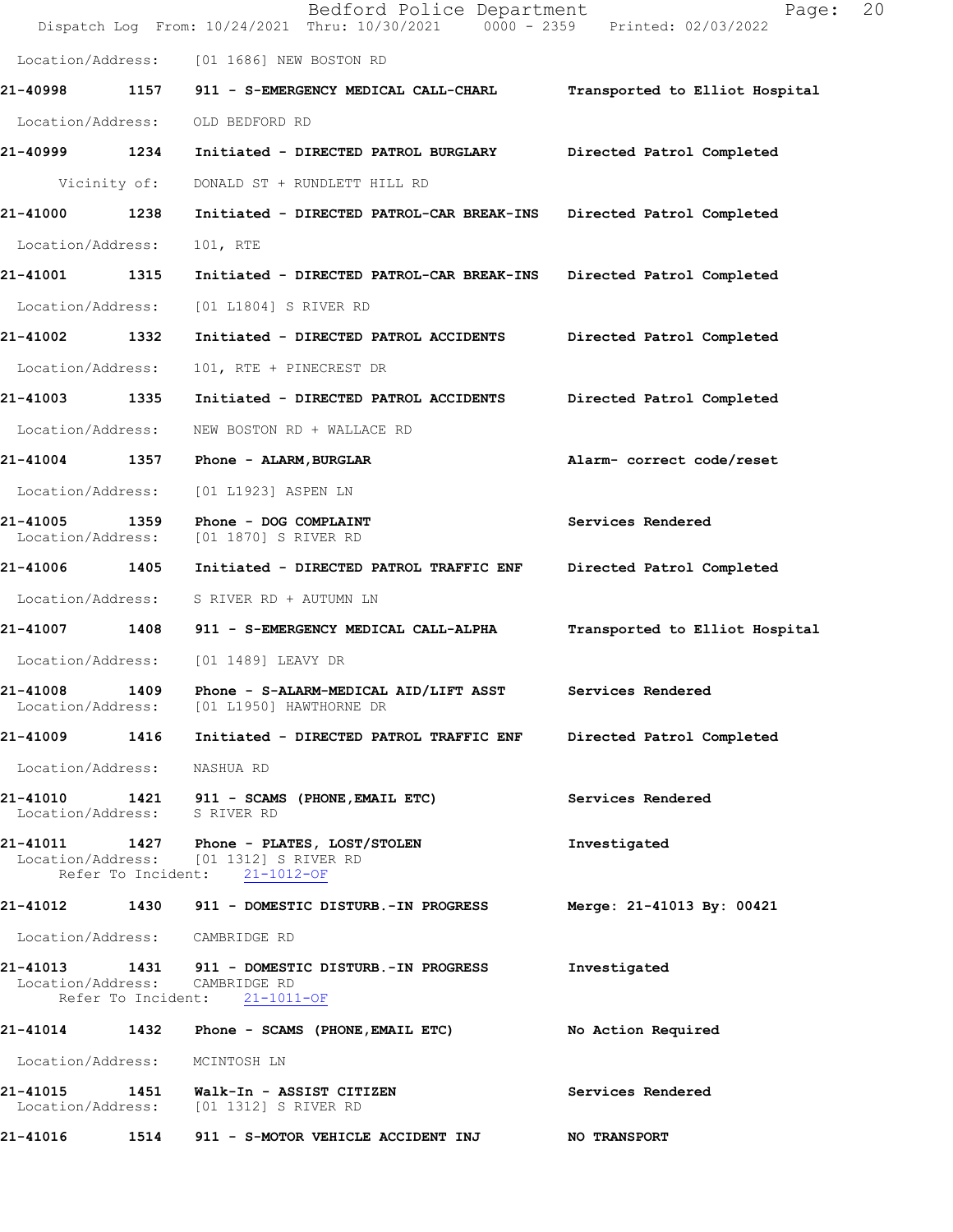|                                    |                              | Bedford Police Department<br>Dispatch Log From: 10/24/2021 Thru: 10/30/2021 0000 - 2359 Printed: 02/03/2022                                                                                                                           | 21<br>Page:                    |
|------------------------------------|------------------------------|---------------------------------------------------------------------------------------------------------------------------------------------------------------------------------------------------------------------------------------|--------------------------------|
|                                    |                              | Location/Address: I-293 SOUTH                                                                                                                                                                                                         |                                |
|                                    |                              | 21-41017 1519 Initiated - DIRECTED PATROL TRAFFIC ENF                                                                                                                                                                                 | Directed Patrol Completed      |
| Location/Address:                  |                              | S RIVER RD + CLUB ACRE LN                                                                                                                                                                                                             |                                |
| 21-41018 1530<br>Location/Address: |                              | Phone - MOTOR VEHICLE ACCIDENT<br>101, RTE + PLUMMER ROAD OVERPASS                                                                                                                                                                    | Services Rendered              |
| 21-41019 1534                      |                              | Initiated - DIRECTED PATROL TRAFFIC ENF                                                                                                                                                                                               | Directed Patrol Completed      |
| Location/Address:                  |                              | GAGE GIRLS RD                                                                                                                                                                                                                         |                                |
|                                    |                              |                                                                                                                                                                                                                                       | Directed Patrol Completed      |
| Location/Address:                  |                              | LYNN DR                                                                                                                                                                                                                               |                                |
| 21-41020 1544                      |                              | Initiated - DIRECTED PATROL ACCIDENTS                                                                                                                                                                                                 | Directed Patrol Completed      |
| Location/Address:                  |                              | 114 RTE + NEW BOSTON RD                                                                                                                                                                                                               |                                |
| Location/Address:                  |                              | 21-41022     1552   Phone - MOTOR VEHICLE COMP-IN PROGRESS     Could Not Locate<br>[01 L2252] JENKINS RD                                                                                                                              |                                |
| 21-41023 1600                      |                              | Phone - SCAMS (PHONE,EMAIL ETC)                                                                                                                                                                                                       | No Action Required             |
| Location/Address:                  |                              | NEW MERRIMACK RD                                                                                                                                                                                                                      |                                |
|                                    |                              | 21-41024 1601 Initiated - MOTOR VEHICLE STOP                                                                                                                                                                                          | Summons/Warning Issued         |
|                                    |                              | Location/Address: S RIVER RD + SUNSET LN                                                                                                                                                                                              |                                |
| 21-41025                           | Address:<br>Age:<br>Charges: | 1601 Initiated - INVESTIGATION-FOLLOW UP<br>Location/Address: [01 1253] COOPER LN<br>Refer To $P/C$ : 21-588-AR<br>P/C: DAVIS, JOHN LOGAN<br>BEDFORD, NH<br>26<br>Reckless Conduct - Deadly Weapon<br>Unauthd Use/Firearm/Firecracker | Investigated                   |
| 21-41026                           | 1610                         | Initiated - MOTOR VEHICLE STOP                                                                                                                                                                                                        | Summons/Warning Issued         |
|                                    |                              | Location/Address: S RIVER RD + KILTON RD                                                                                                                                                                                              |                                |
| <b>21-41027</b>                    | 1613                         | Initiated - DIRECTED PATROL TRAFFIC ENF                                                                                                                                                                                               | Directed Patrol Completed      |
| Location/Address:                  |                              | NASHUA RD + COUNTY RD                                                                                                                                                                                                                 |                                |
| 21-41028<br>Location/Address:      | 1618                         | Phone - HIGHWAY CONDITIONS<br>MCINTOSH LN                                                                                                                                                                                             | Services Rendered              |
| 21-41029 1621                      |                              | Initiated - MOTOR VEHICLE STOP                                                                                                                                                                                                        | Summons/Warning Issued         |
| Location/Address:                  |                              | S RIVER RD                                                                                                                                                                                                                            |                                |
| 21-41030                           | 1625                         | Initiated - DIRECTED PATROL TRAFFIC ENF                                                                                                                                                                                               | Directed Patrol Completed      |
| Location/Address:                  |                              | S RIVER RD + MOORES CROSSING RD                                                                                                                                                                                                       |                                |
| 21-41031                           | 1629                         | 911 - S-EMERGENCY MEDICAL CALL-CHARL                                                                                                                                                                                                  | Transported to Elliot Hospital |
| Location/Address:                  |                              | [01 1489] LEAVY DR                                                                                                                                                                                                                    |                                |
| 21-41032                           | 1631                         | Initiated - MOTOR VEHICLE STOP                                                                                                                                                                                                        | Summons/Warning Issued         |
| Location/Address:                  |                              | S RIVER RD + TECHNOLOGY DR                                                                                                                                                                                                            |                                |
| 21-41033 1639                      |                              | Initiated - MOTOR VEHICLE STOP                                                                                                                                                                                                        | Summons/Warning Issued         |
| Location/Address:                  |                              | WALLACE RD + NASHUA RD                                                                                                                                                                                                                |                                |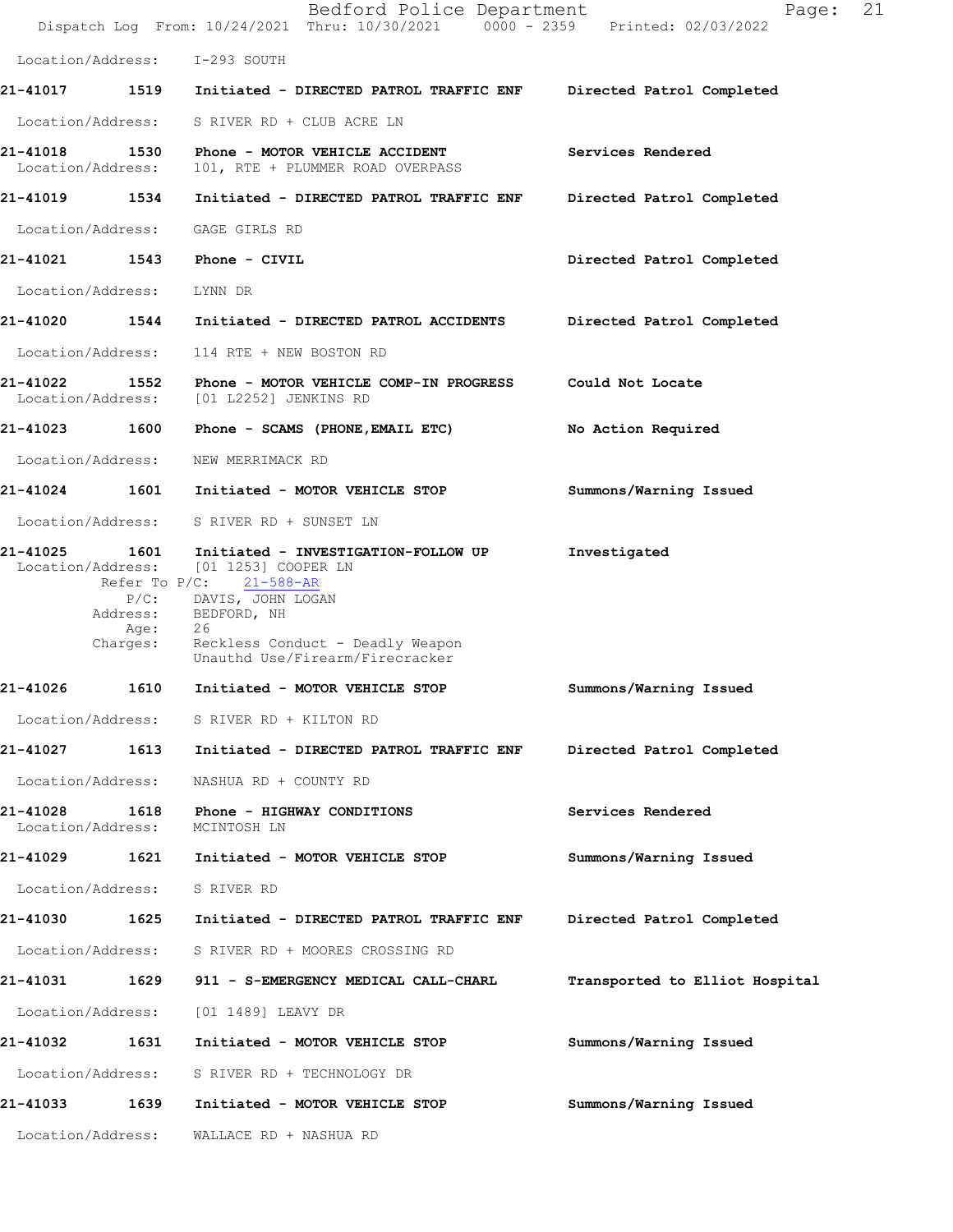|                                    |                                                                      | Dispatch Log From: 10/24/2021 Thru: 10/30/2021 0000 - 2359 Printed: 02/03/2022                                                                                                                         |                           |
|------------------------------------|----------------------------------------------------------------------|--------------------------------------------------------------------------------------------------------------------------------------------------------------------------------------------------------|---------------------------|
| 21-41034 1644                      |                                                                      | Initiated - MOTOR VEHICLE STOP                                                                                                                                                                         | Summons/Warning Issued    |
| Location/Address:                  |                                                                      | S RIVER RD + TECHNOLOGY DR                                                                                                                                                                             |                           |
|                                    |                                                                      | 21-41035 1700 Initiated - MOTOR VEHICLE STOP                                                                                                                                                           | Summons/Warning Issued    |
| Location/Address:                  |                                                                      | S RIVER RD + MEETINGHOUSE RD                                                                                                                                                                           |                           |
| 21-41036 1716                      |                                                                      | Initiated - DIRECTED PATROL ACCIDENTS Directed Patrol Completed                                                                                                                                        |                           |
| Location/Address:                  |                                                                      | NEW BOSTON RD + WALLACE RD                                                                                                                                                                             |                           |
| 21-41037 1716                      |                                                                      | Initiated - DIRECTED PATROL-CAR BREAK-INS Directed Patrol Completed                                                                                                                                    |                           |
| Location/Address:                  |                                                                      | [01 L1804] S RIVER RD                                                                                                                                                                                  |                           |
| 21-41038 1718                      |                                                                      | Initiated - DIRECTED PATROL-CAR BREAK-INS Directed Patrol Completed                                                                                                                                    |                           |
| Location/Address:                  |                                                                      | WALLACE RD + 101, RTE                                                                                                                                                                                  |                           |
| 21-41040 1720<br>Location/Address: |                                                                      | Phone - MOTOR VEHICLE COMPLAINT<br>MEETINGHOUSE RD                                                                                                                                                     | Could Not Locate          |
|                                    |                                                                      | 21-41039 1722 Initiated - DIRECTED PATROL TRAFFIC ENF Directed Patrol Completed                                                                                                                        |                           |
| Location/Address:                  |                                                                      | BOYNTON ST                                                                                                                                                                                             |                           |
| 21-41041 1733                      |                                                                      | Initiated - MOTOR VEHICLE STOP                                                                                                                                                                         | Summons/Warning Issued    |
| Location/Address:                  |                                                                      | UPJOHN ST                                                                                                                                                                                              |                           |
| 21-41042 1738<br>Location/Address: |                                                                      | Initiated - SUSP ACTIVITIES<br>$[01 L2066] 101$ , RTE                                                                                                                                                  | Services Rendered         |
| 21-41043 1744                      |                                                                      | Initiated - DIRECTED PATROL-CAR BREAK-INS Directed Patrol Completed                                                                                                                                    |                           |
| Location/Address:                  |                                                                      | CHESTNUT DR                                                                                                                                                                                            |                           |
| Location/Address:                  |                                                                      | 21-41044 1813 Phone - ALARM, BURGLAR<br>[01 L0000487] PALOMINO LN                                                                                                                                      | Alarm - False             |
| 21-41045 1819                      |                                                                      | Initiated - MOTOR VEHICLE STOP                                                                                                                                                                         | Summons/Warning Issued    |
| Location/Address:                  |                                                                      | 101, RTE + HUNTERS RD                                                                                                                                                                                  |                           |
| 21-41046                           | 1825                                                                 | Initiated - DIRECTED PATROL-CAR BREAK-INS                                                                                                                                                              | Directed Patrol Completed |
| Location/Address:                  |                                                                      | OLD BEDFORD RD + 101, RTE                                                                                                                                                                              |                           |
| 21-41047<br>Location/Address:      | 1843                                                                 | Initiated - SUSP ACTIVITIES<br>[01 1263] JENKINS RD                                                                                                                                                    | Services Rendered         |
| 21-41048                           | 1851                                                                 | Initiated - DIRECTED PATROL-CAR BREAK-INS                                                                                                                                                              | Directed Patrol Completed |
|                                    | Location/Address:                                                    | [01 L562] WALLACE RD                                                                                                                                                                                   |                           |
| 21-41049                           | 1858<br>Location/Address:<br>$P/C$ :<br>Address:<br>Age:<br>Charges: | Initiated - INVESTIGATION-FOLLOW UP<br>[01 1253] COOPER LN<br>Refer To P/C: 21-588-AR<br>DAVIS, JOHN LOGAN<br>BEDFORD, NH<br>26<br>Reckless Conduct - Deadly Weapon<br>Unauthd Use/Firearm/Firecracker | Investigated              |
| 21-41050                           | 1900                                                                 | Initiated - MOTOR VEHICLE STOP                                                                                                                                                                         | Summons/Warning Issued    |
| Location/Address:                  |                                                                      | S RIVER RD                                                                                                                                                                                             |                           |
| 21-41051                           | 1915                                                                 | Initiated - DIRECTED PATROL-CAR BREAK-INS                                                                                                                                                              | Directed Patrol Completed |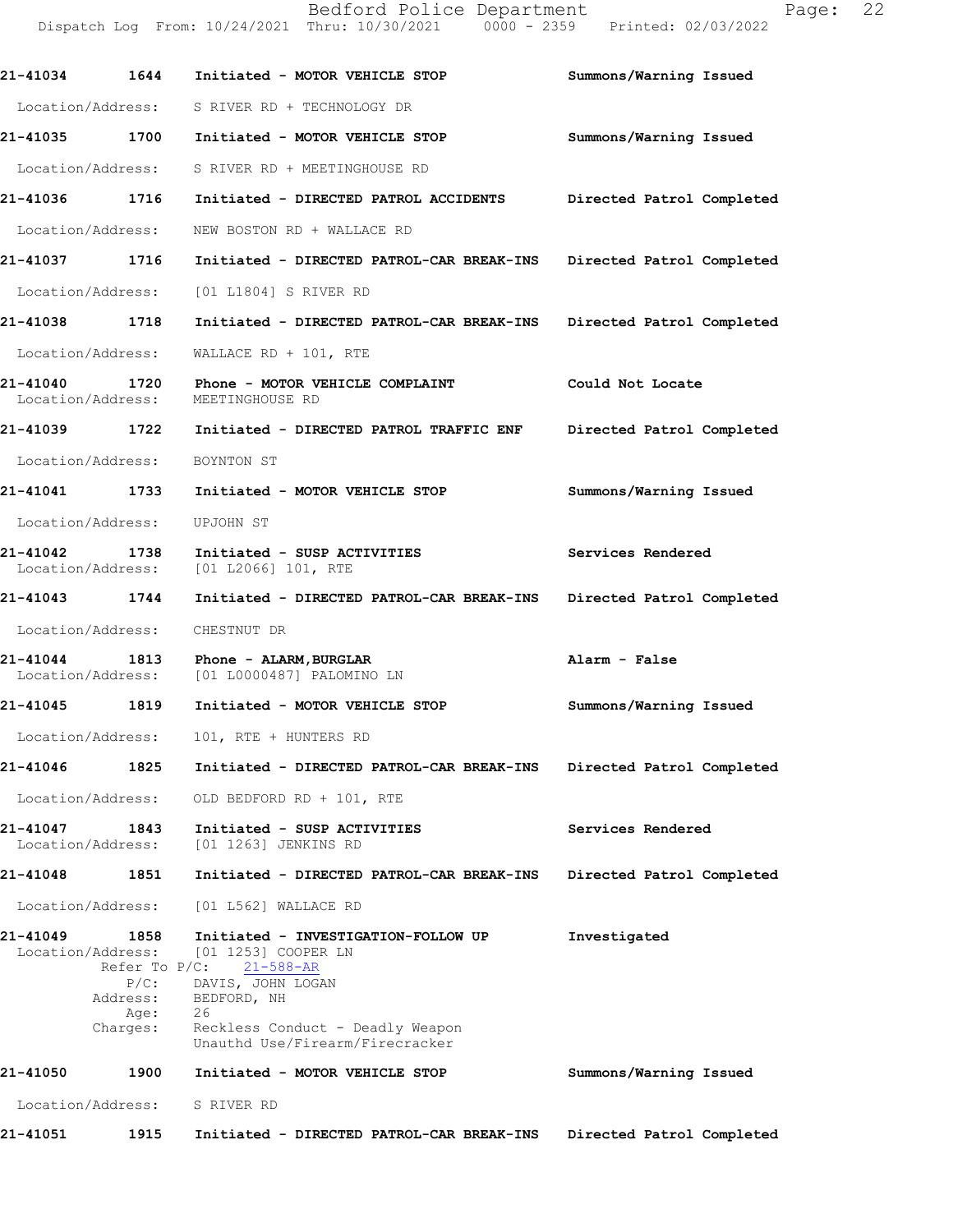|                   |              | Dispatch Log From: 10/24/2021 Thru: 10/30/2021 0000 - 2359 Printed: 02/03/2022                                                                                                                                                  |                           |
|-------------------|--------------|---------------------------------------------------------------------------------------------------------------------------------------------------------------------------------------------------------------------------------|---------------------------|
|                   |              | Location/Address: 101, RTE + MEETINGHOUSE RD                                                                                                                                                                                    |                           |
| Location/Address: |              | 21-41052 1918 911 - S-EMERGENCY MEDICAL CALL-CHARL NO TRANSPORT<br>HAWK DR                                                                                                                                                      |                           |
|                   |              | Location/Address: CONSTITUTION DR                                                                                                                                                                                               | Could Not Locate          |
|                   |              | 21-41054 1958 Initiated - DIRECTED PATROL-CAR BREAK-INS Directed Patrol Completed                                                                                                                                               |                           |
|                   |              | Location/Address: [01 515] S RIVER RD                                                                                                                                                                                           |                           |
| 21-41055 2026     |              | Initiated - DIRECTED PATROL-CAR BREAK-INS Directed Patrol Completed                                                                                                                                                             |                           |
|                   |              | Location/Address: GREELEY HILL RD                                                                                                                                                                                               |                           |
|                   |              | 21-41056 2031 Initiated - DIRECTED PATROL-CAR BREAK-INS Directed Patrol Completed                                                                                                                                               |                           |
|                   |              | Location/Address: BACK RIVER RD + SMITH RD                                                                                                                                                                                      |                           |
|                   |              | 21-41057  2039  Radio - BOLO<br>Location: [130] HAMPSTEAD PD                                                                                                                                                                    | Could Not Locate          |
|                   |              | 21-41058 2103 Initiated - DIRECTED PATROL DWI                                                                                                                                                                                   | Directed Patrol Completed |
| Location/Address: |              | 101, RTE + JENKINS RD                                                                                                                                                                                                           |                           |
| 21-41059 2108     |              | Initiated - DIRECTED PATROL-CAR BREAK-INS Directed Patrol Completed                                                                                                                                                             |                           |
|                   |              | Location/Address: [01 L1094] S RIVER RD                                                                                                                                                                                         |                           |
|                   |              | 21-41060  2133  Initiated - DIRECTED PATROL DWI                                                                                                                                                                                 | Directed Patrol Completed |
|                   |              | Location/Address: 114 RTE + DONALD ST                                                                                                                                                                                           |                           |
| 21-41061          | 2142<br>Age: | Radio - MOTOR VEHICLE COMP-IN PROGRESS Arrest(s) Made<br>Location/Address: [01 L1094] S RIVER RD<br>Refer To Arrest: 21-597-AR<br>Arrest: LAFLAMME, MATTHEW DAVID<br>Address: ALLENSTOWN, NH<br>33<br>Charges: DUI - impairment |                           |
| 21-41062          |              | 2143 Initiated - DIRECTED PATROL DWI                                                                                                                                                                                            | Directed Patrol Completed |
|                   |              | Location/Address: 101, RTE + NASHUA RD                                                                                                                                                                                          |                           |
| 21-41063          |              | 2205 911 - DOMESTIC DISTURB.-IN PROGRESS<br>Location/Address: ROCKINGHAM CT<br>Refer To Incident: 21-1013-OF                                                                                                                    | Investigated              |
|                   |              | 21-41064 2335 Initiated - DIRECTED PATROL DWI                                                                                                                                                                                   | Directed Patrol Completed |
|                   |              | Location/Address: S RIVER RD + SOMERVILLE DR                                                                                                                                                                                    |                           |
|                   |              | 21-41065  2336  Initiated - DIRECTED PATROL DWI                                                                                                                                                                                 | Directed Patrol Completed |
|                   |              | Vicinity of: 114 RTE + DONALD ST                                                                                                                                                                                                |                           |
| <b>21-41066</b>   |              | 2338 Initiated - DIRECTED PATROL DWI                                                                                                                                                                                            | Directed Patrol Completed |
|                   |              | Location/Address: 101, RTE + NASHUA RD                                                                                                                                                                                          |                           |
|                   |              | For Date: $10/28/2021$ - Thursday                                                                                                                                                                                               |                           |

**21-41067 0000 Initiated - DIRECTED PATROL DWI Directed Patrol Completed**  Location/Address: 101, RTE + KAHLIKO LN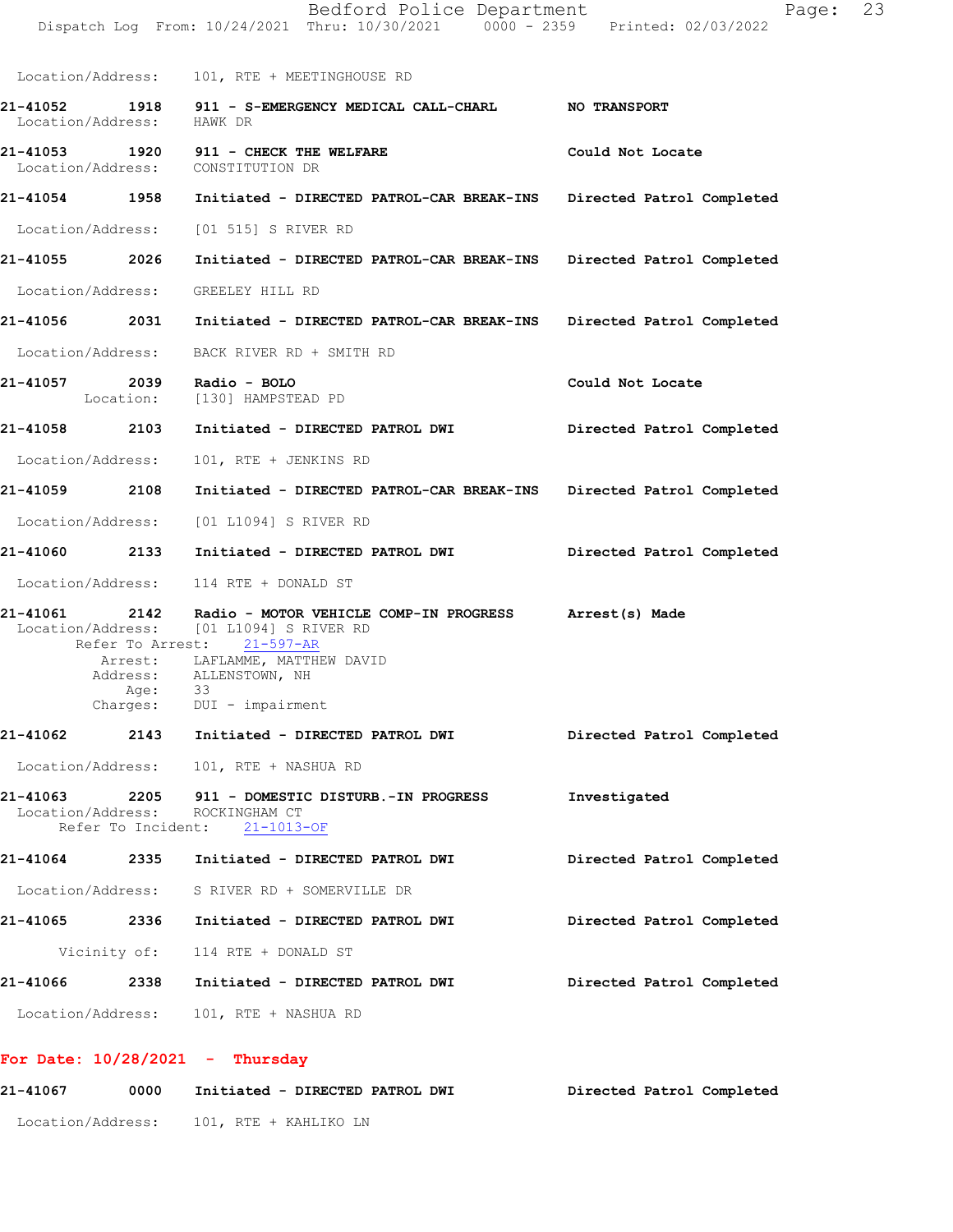|                               |              | Bedford Police Department<br>Dispatch Log From: 10/24/2021 Thru: 10/30/2021 0000 - 2359 Printed: 02/03/2022 | 24<br>Page:               |
|-------------------------------|--------------|-------------------------------------------------------------------------------------------------------------|---------------------------|
| 21-41068                      |              | 0014 Initiated - DIRECTED PATROL TRAFFIC ENF Directed Patrol Completed                                      |                           |
|                               |              | Location/Address: S RIVER RD + COLBY CT                                                                     |                           |
|                               |              | 21-41069 0016 Initiated - SUSP ACTIVITIES<br>Location/Address: [01 L1706] NEW BOSTON RD                     | Services Rendered         |
| 21-41070 0020                 |              | Initiated - DIRECTED PATROL DWI                                                                             | Directed Patrol Completed |
|                               |              | Location/Address: S RIVER RD + BACK RIVER RD                                                                |                           |
|                               |              | 21-41071 0026 Initiated - DIRECTED PATROL DWI                                                               | Directed Patrol Completed |
| Location/Address:             |              | WALLACE RD + NASHUA RD                                                                                      |                           |
|                               |              |                                                                                                             | Summons/Warning Issued    |
| Location/Address:             |              | [01 1613] MAIN ST                                                                                           |                           |
| 21-41073 0034                 |              | Initiated - DIRECTED PATROL DWI                                                                             | Directed Patrol Completed |
| Vicinity of:                  |              | 101, RTE + 114 RTE                                                                                          |                           |
| 21-41074 0101                 |              | Initiated - DIRECTED PATROL DWI                                                                             | Directed Patrol Completed |
| Vicinity of:                  |              | 101, RTE + MEETINGHOUSE RD                                                                                  |                           |
| 21-41075 0102                 |              | Initiated - DIRECTED PATROL DWI                                                                             | Directed Patrol Completed |
|                               |              | Location/Address: HARDY RD + N AMHERST RD                                                                   |                           |
|                               |              | 21-41076   0131   Initiated - DIRECTED PATROL DWI                                                           | Directed Patrol Completed |
|                               | Vicinity of: | NEW BOSTON RD + PASTURE LN                                                                                  |                           |
|                               |              | 21-41077     0139  Initiated - DIRECTED PATROL TRAFFIC ENF    Directed Patrol Completed                     |                           |
|                               |              | Location/Address: S RIVER RD + AUTUMN LN                                                                    |                           |
|                               |              | 21-41078     0205   Initiated - DIRECTED PATROL BURGLARY      Directed Patrol Completed                     |                           |
| Location/Address:             |              | 101, RTE + WALLACE RD                                                                                       |                           |
| 21-41079<br>Location/Address: | 0211         | Phone - CHECK THE WELFARE<br>[01 L0000816] IRON HORSE DR                                                    | Services Rendered         |
| 21-41080 0215                 |              | Initiated - DIRECTED PATROL-CAR BREAK-INS                                                                   | Directed Patrol Completed |
|                               | Vicinity of: | DONALD ST + CRIMSON GLORY LN                                                                                |                           |
| 21-41081                      | 0225         | Initiated - BUILDING CHECK                                                                                  | Building Checked/Secured  |
| Location/Address:             |              | [01 463] NASHUA RD                                                                                          |                           |
| 21-41082 0239                 |              | Initiated - DIRECTED PATROL BURGLARY                                                                        | Directed Patrol Completed |
|                               | Vicinity of: | JOPPA HILL RD + CAMPBELL RD                                                                                 |                           |
| 21-41083 0249                 |              | Initiated - MOTOR VEHICLE STOP                                                                              | Summons/Warning Issued    |
| Location/Address:             |              | S RIVER RD                                                                                                  |                           |
| 21-41084                      | 0314         | Initiated - DIRECTED PATROL-CAR BREAK-INS                                                                   | Directed Patrol Completed |
| Location/Address:             |              | [01 324] HAWTHORNE DR                                                                                       |                           |
| 21-41085                      | 0438         | Initiated - DIRECTED PATROL-CAR BREAK-INS                                                                   | Directed Patrol Completed |
|                               | Vicinity of: | N AMHERST RD + WALLACE RD                                                                                   |                           |
| 21-41086                      | 0449         | Initiated - DIRECTED PATROL-CAR BREAK-INS                                                                   | Directed Patrol Completed |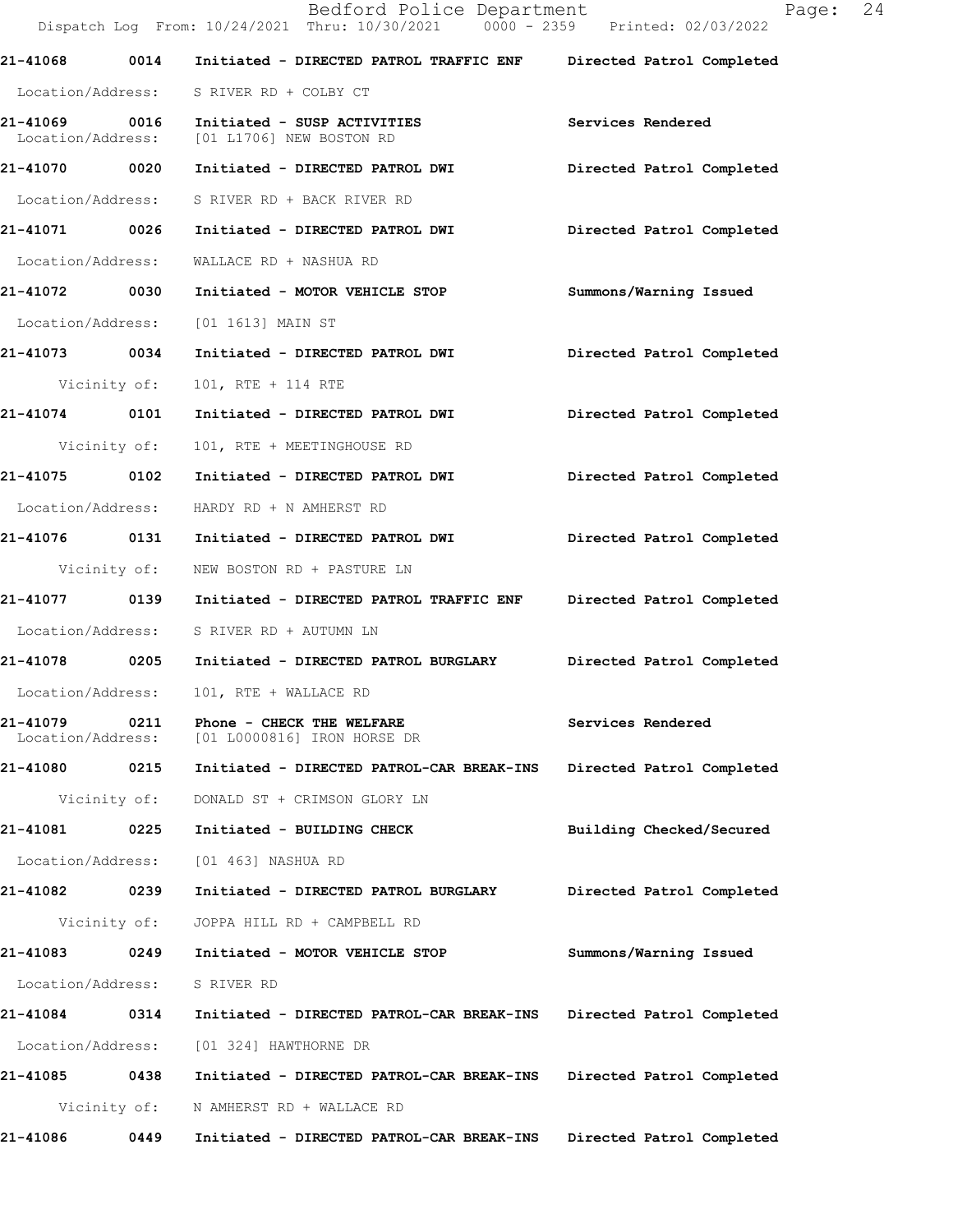Dispatch Log From: 10/24/2021 Thru: 10/30/2021 0000 - 2359 Printed: 02/03/2022 Location/Address: NASHUA RD + COUNTY RD **21-41087 0519 Initiated - DIRECTED PATROL TRAFFIC ENF Directed Patrol Completed** Vicinity of: 114 RTE + OLD BEDFORD ROAD OVERPASS **21-41088 0536 Initiated - BUILDING CHECK Building Checked/Secured** Location/Address: [01 L0000792] S RIVER RD **21-41089 0537 Initiated - BUILDING CHECK Building Checked/Secured** Location/Address: [01 232] LIBERTY HILL RD **21-41090 0613 Initiated - DIRECTED PATROL-CAR BREAK-INS Directed Patrol Completed** Location/Address: [01 L1094] S RIVER RD **21-41091 0617 Initiated - SUSP ACTIVITIES Services Rendered** Location/Address: [01 L1094] S RIVER RD **21-41092 0636 911 - S-EMERGENCY MEDICAL CALL-ALPHA Transported to Elliot Hospital** Location/Address: [01 435] HAWTHORNE DR **21-41093 0723 Initiated - DIRECTED PATROL TRAFFIC ENF Directed Patrol Completed** Location/Address: BACK RIVER RD + COUNTY RD **21-41094 0724 Initiated - DIRECTED PATROL TRAFFIC ENF Directed Patrol Completed** Location/Address: NEW BOSTON RD + WALLACE RD **21-41095 0729 Initiated - DIRECTED PATROL TRAFFIC ENF Directed Patrol Completed** Location/Address: S RIVER RD + COLBY CT **21-41096 0729 Initiated - DIRECTED PATROL TRAFFIC ENF Directed Patrol Completed** Vicinity of: NASHUA RD + COUNTY RD **21-41097 0740 Arrest(s) Made Initiated - SUSP ACTIVITIES** Location/Address: S RIVER RD + HULL RD Refer To Arrest: 21-598-AR Refer To Arrest: 21-599-AR **Services Rendered Services Rendered Summons/Warning Issued NO PAPERWORK**  Arrest: COLEMAN, CHRISTOPHER PAUL Address: PEMBROKE, NH Age: 34 Charges: Cntrl Drug: Sched 1 - 4; Possession Arrest on Warrant Arrest: PHILBRICK, DAVID E Address: MANCHESTER, NH Age: 42 Charges: Cntrl Drug: Sched 1 - 4; Possession Cntrl Drug: Sched 1 - 4; Possession Breach of Bail Bench Warrants **21-41098 0759 911 - ASSIST CITIZEN** Location/Address: NASHUA RD **21-41099 0804 Phone - S-FIRE ALARM** Location/Address: [01 2198] OLD BEDFORD RD **21-41100 0808 Initiated - MOTOR VEHICLE STOP** Location/Address: 101, RTE + KAHLIKO LN **21-41101 0812 Initiated - MOTOR VEHICLE STOP** Location/Address: 101, RTE + OLD BEDFORD RD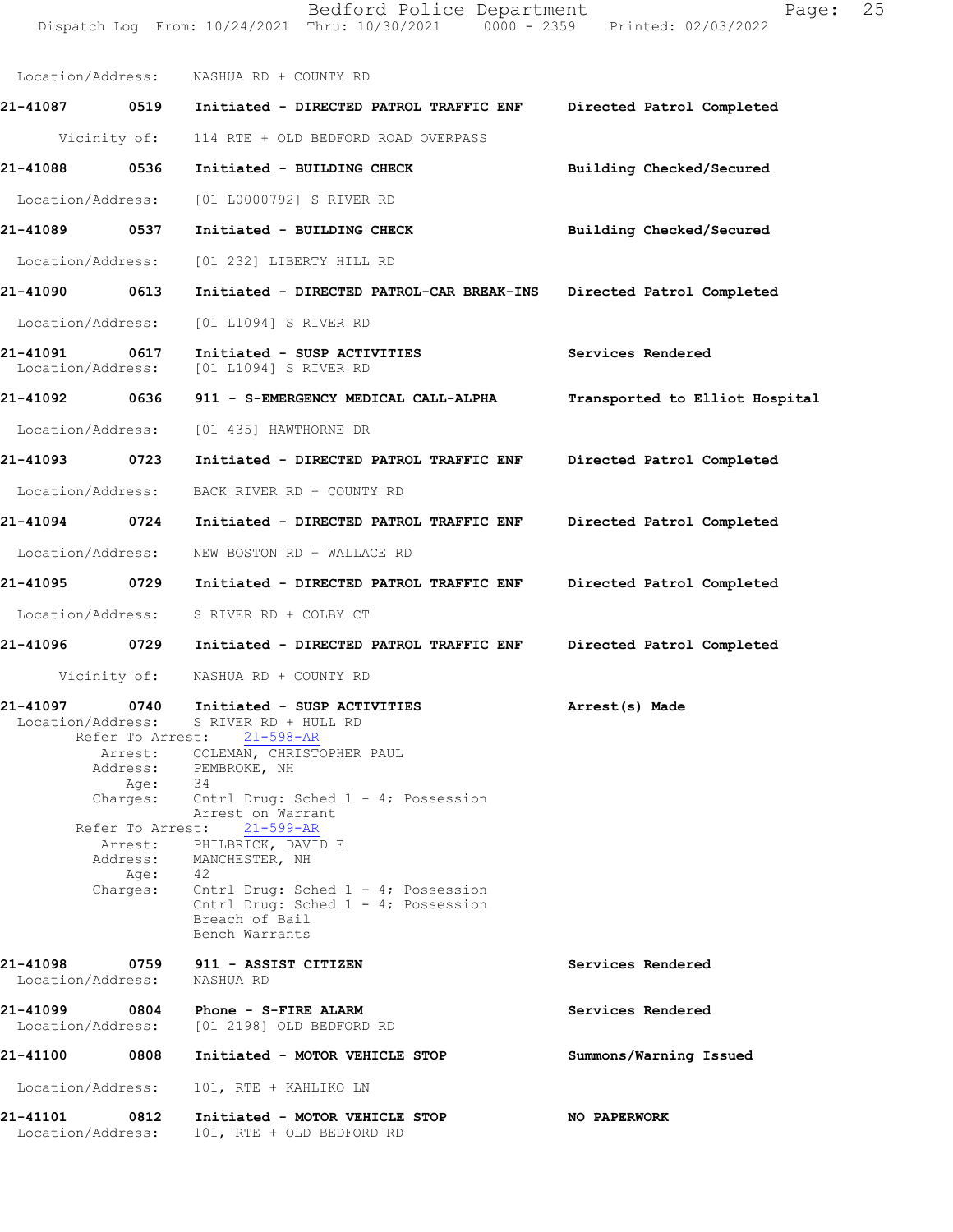**21-41102 0823 Phone - S-FIRE ALARM Services Rendered**  Location/Address: [01 961] S RIVER RD **21-41103 0828 Initiated - MOTOR VEHICLE STOP Summons/Warning Issued**  Location/Address: 101, RTE **21-41104 0835 Phone - SUSP ACTIVITIES Services Rendered**  Location/Address: THIRD ST **21-41105 0852 Initiated - DIRECTED PATROL TRAFFIC ENF Directed Patrol Completed**  Location/Address: 101, RTE + 114 RTE **21-41106 0853 Initiated - DIRECTED PATROL TRAFFIC ENF Directed Patrol Completed**  Vicinity of: 101, RTE + HARDY RD **21-41107 0942 Initiated - MOTOR VEHICLE STOP Summons/Warning Issued**  Location/Address: BEDFORD CENTER RD + CHANDLER RD **21-41108 0945 Initiated - DIRECTED PATROL TRAFFIC ENF Directed Patrol Completed**  Location/Address: 101, RTE + WALLACE RD **21-41109 0949 Phone - THEFT Investigated Investigated Investigated Investigated** Location/Address: Refer To Incident: 21-1014-OF **21-41110 1000 Initiated - MOTOR VEHICLE STOP Summons/Warning Issued**  Location/Address: 101, RTE + MEETINGHOUSE RD **21-41111 1017 Phone - INVESTIGATION-FOLLOW UP Investigated**  Location/Address: BOWMAN PARADE RD Refer To Incident: 21-1016-OF **21-41112 1032 Phone - S-ALARM-MEDICAL AID/LIFT ASST Services Rendered**  Location/Address: SANDY POND PKWY **21-41113 1041 Phone - THEFT Investigated**  Location/Address: [01 1108] LEAVY DR Refer To Incident: 21-1015-OF **21-41114 1046 Initiated - INVESTIGATION-FOLLOW UP Investigated**  Location/Address: [01 474] CONSTITUTION DR **21-41115 1058 Initiated - DIRECTED PATROL-CAR BREAK-INS Directed Patrol Completed**  Location/Address: [01 L2252] JENKINS RD **21-41116 1111 Other - ASSIST OTHER AGENCY Investigated**  Location/Address: REGENCY DR Refer To Incident: 21-1017-OF **21-41117 1116 911 - S-EMERGENCY MEDICAL CALL-CHARL NO TRANSPORT**  Location/Address: [01 919] CORPORATE DR **21-41118 1128 Initiated - INVESTIGATION-FOLLOW UP Investigated**  Location/Address: [01 919] CORPORATE DR Refer To Incident: 21-1014-OF **21-41119 1203 Phone - CHECK THE WELFARE Services Rendered**  Location/Address: [01 1050] DONALD ST **21-41120 1210 911 - S-EMERGENCY MEDICAL CALL-CHARL Transported to Elliot Hospital** Location/Address: [01 1007] HAWTHORNE DR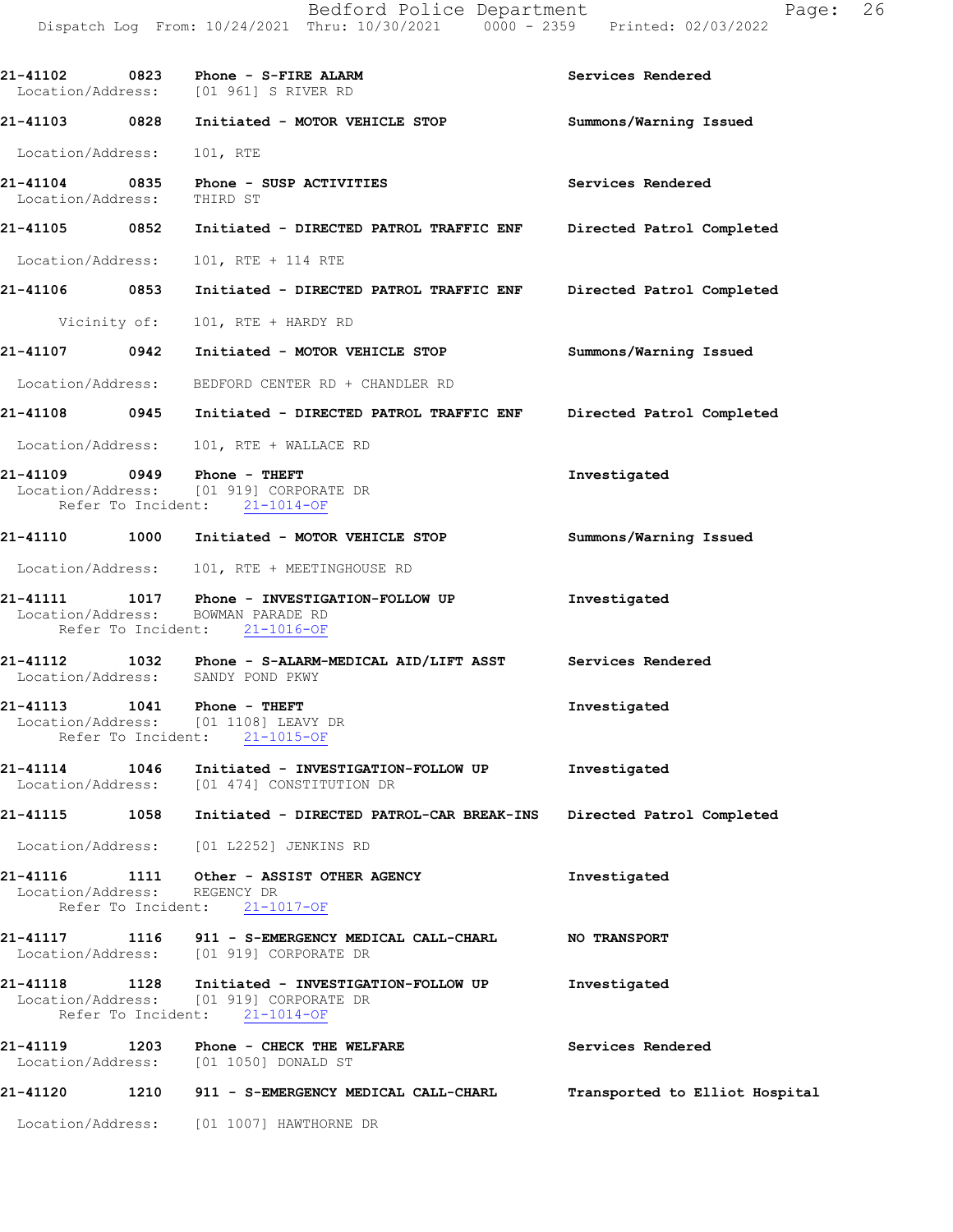| Location/Address: JENKINS RD          | $21-41121$ 1222 Phone - FAMILY OFFENSES<br>21-41122   1305   Initiated - INVESTIGATION-FOLLOW UP   Services Rendered Location/Address: [01 919] CORPORATE DR | Investigated                   |
|---------------------------------------|--------------------------------------------------------------------------------------------------------------------------------------------------------------|--------------------------------|
|                                       |                                                                                                                                                              |                                |
|                                       |                                                                                                                                                              |                                |
|                                       | 21-41123 1311 Phone - ASSAULT<br>Location/Address: [01 1128] S RIVER RD<br>Refer To Incident: 21-1019-OF                                                     | Investigated                   |
| Location/Address: AUTUMN LN           | 21-41124 1346 Radio - INVESTIGATION-FOLLOW UP                                                                                                                | Services Rendered              |
| Location/Address: LIBERTY HILL RD     | 21-41125 1357 Phone - DOG COMPLAINT                                                                                                                          | Services Rendered              |
|                                       | 21-41126 1412 911 - 911 Abandoned<br>Location/Address: [01 L0000558] CONSTITUTION DR                                                                         | Unfounded                      |
| Location/Address: LIBERTY HILL RD     | 21-41127 1414 Phone - S-SERVICE CALL                                                                                                                         | Services Rendered              |
|                                       | 21-41128 1440 911 - S-EMERGENCY MEDICAL CALL-ALPHA                                                                                                           | Transported to Elliot Hospital |
|                                       | Location/Address: [01 1815] S RIVER RD                                                                                                                       |                                |
| Location/Address: [01 631] NASHUA RD  | 21-41129 1455 911 - S-MOTOR VEHICLE ACCIDENT INJ                                                                                                             | Investigated                   |
|                                       | 21-41130 1517 Phone - INVESTIGATION-FOLLOW UP                                                                                                                | No Action Required             |
| Location/Address: REGENCY DR          | Refer To Incident: 21-1017-OF                                                                                                                                |                                |
|                                       | 21-41131 1527 Initiated - INVESTIGATION-FOLLOW UP<br>Location/Address: [01 787] LEAVY DR<br>Refer To Incident: 21-1015-OF                                    | Investigated                   |
|                                       | 21-41132 1539 Phone - MOTOR VEHICLE COMP-IN PROGRESS Could Not Locate<br>Location/Address: 101, RTE + TWIN BROOK LN                                          |                                |
|                                       | 21-41133 1544 Initiated - DIRECTED PATROL TRAFFIC ENF                                                                                                        | Directed Patrol Completed      |
|                                       | Location/Address: S RIVER RD + KILTON RD                                                                                                                     |                                |
| 21-41134<br>1557                      | Initiated - DIRECTED PATROL TRAFFIC ENF                                                                                                                      | Directed Patrol Completed      |
| Location/Address:                     | S RIVER RD + AUTUMN LN                                                                                                                                       |                                |
| 21-41135<br>1602<br>Location/Address: | 911 - S-MOTOR VEHICLE ACCIDENT INJ<br>101, RTE + 114 RTE                                                                                                     | Investigated                   |
| 21-41136<br>1615                      | Initiated - INVESTIGATION-FOLLOW UP<br>Location/Address: [01 1202] NASHUA RD                                                                                 | Investigated                   |
| 1621<br>21-41137                      | Initiated - MOTOR VEHICLE STOP                                                                                                                               | Summons/Warning Issued         |
| Location/Address:                     | 101, RTE + GAGE GIRLS RD                                                                                                                                     |                                |
| 21-41138<br>1630                      | Initiated - DIRECTED PATROL TRAFFIC ENF                                                                                                                      | Directed Patrol Completed      |
| Location/Address:                     | S RIVER RD + MEETINGHOUSE RD                                                                                                                                 |                                |
| 1648<br>21-41139                      | Initiated - MOTOR VEHICLE STOP                                                                                                                               | Summons/Warning Issued         |
| Location/Address:                     | 101, RTE + WALLACE RD                                                                                                                                        |                                |
| 21-41140<br>1648                      | Initiated - DIRECTED PATROL TRAFFIC ENF                                                                                                                      | Directed Patrol Completed      |
| Location/Address:                     | 101, RTE + KAHLIKO LN                                                                                                                                        |                                |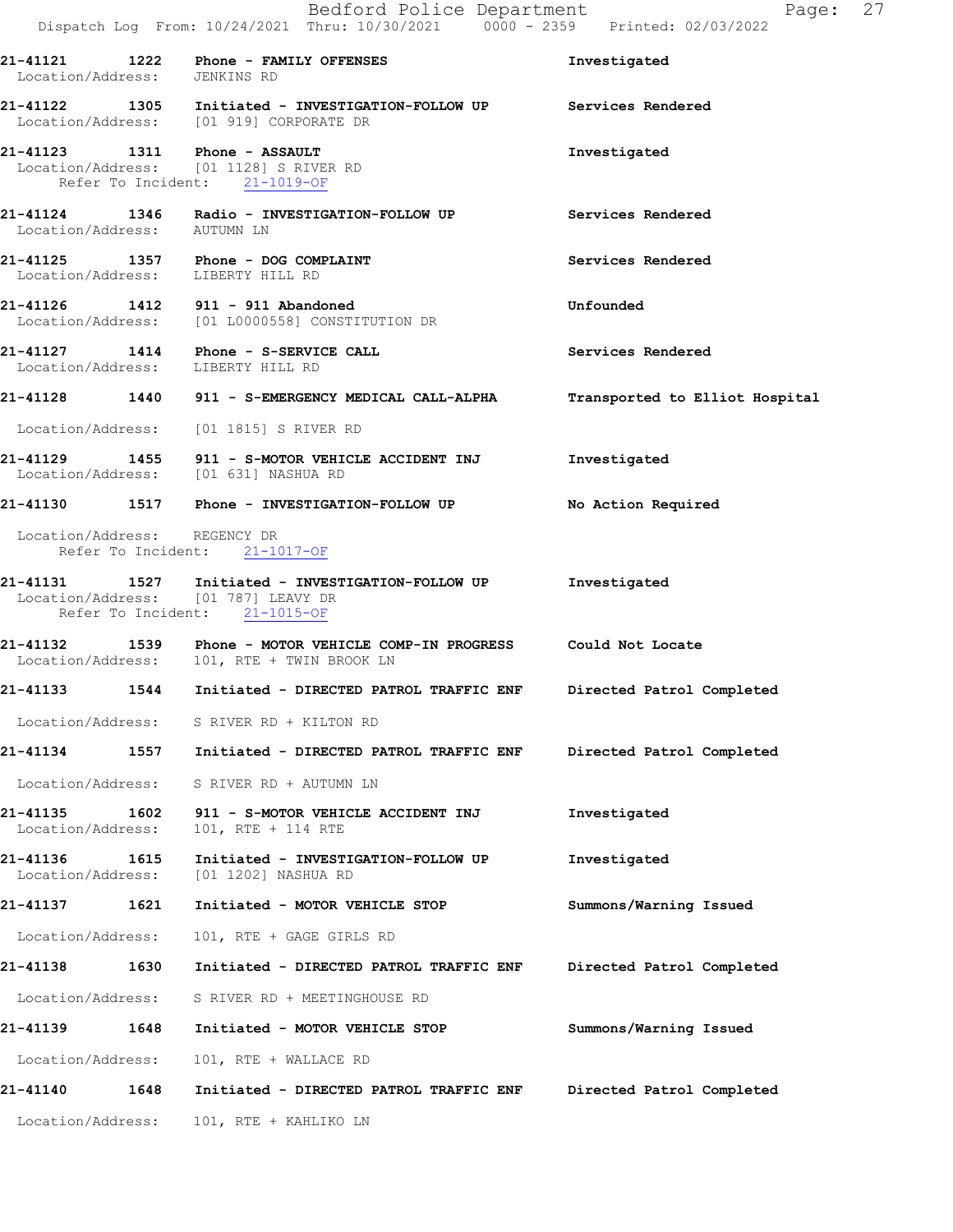Bedford Police Department Fage: 28 Dispatch Log From: 10/24/2021 Thru: 10/30/2021 0000 - 2359 Printed: 02/03/2022 **21-41141 1649 Phone - S-MUTUAL AID-MEDICAL Transported to Elliot Hospital** Location/Address: [07] E HIGH ST **21-41142 1656 Initiated - DIRECTED PATROL TRAFFIC ENF Directed Patrol Completed**  Location/Address: BACK RIVER RD + COUNTY RD **21-41143 1701 911 - S-EMERGENCY MEDICAL CALL-ALPHA LIFT ASSIST**  Location/Address: [01 2072] SEBBINS POND DR **21-41144 1717 Initiated - DIRECTED PATROL ACCIDENTS Directed Patrol Completed**  Location/Address: 101, RTE + NASHUA RD **21-41145 1718 Phone - SUSP ACTIVITIES-IN PROGRESS Services Rendered**  Location/Address: [01 1108] LEAVY DR **21-41146 1727 Phone - ENDANGERMENT Investigated**  Location/Address: BOYNTON ST + DAVIES ST Refer To Incident: 21-1020-OF **21-41147 1735 Initiated - MOTOR VEHICLE STOP NO PAPERWORK**  Location/Address: BOYNTON ST + PLUMMER RD **21-41148 1738 Initiated - MOTOR VEHICLE STOP Summons/Warning Issued**  Location/Address: 101, RTE + COVENANT WAY **21-41149 1801 Initiated - MOTOR VEHICLE STOP Summons/Warning Issued**  Location/Address: [01 1289] BEDFORD CENTER RD **21-41150 1812 Phone - ASSIST CITIZEN No Action Required**  Location/Address: [19] HARDY RD **21-41151 1816 Initiated - DIRECTED PATROL-CAR BREAK-INS Directed Patrol Completed**  Location/Address: [01 463] NASHUA RD **21-41152 1838 911 - S-EMERGENCY MEDICAL CALL-CHARL Transported to Elliot Hospital** Location/Address: [01 919] CORPORATE DR **21-41153 1846 Initiated - INVESTIGATION-FOLLOW UP No Action Required**  Location/Address: TIRRELL HILL RD Refer To Incident: 21-1002-OF **21-41154 1856 Initiated - MOTOR VEHICLE STOP Summons/Warning Issued**  Location/Address: [01 L1843] S RIVER RD **21-41155 1903 Initiated - DIRECTED PATROL-CAR BREAK-INS Directed Patrol Completed**  Location/Address: WALLACE RD + 101, RTE **21-41156 1926 Initiated - ASSIST CITIZEN Services Rendered**  Location/Address: [01 1083] LEAVY DR **21-41157 1941 Initiated - DIRECTED PATROL TRAFFIC ENF Directed Patrol Completed**  Location/Address: 101, RTE + 114 RTE **21-41158 1941 Initiated - DIRECTED PATROL-CAR BREAK-INS Directed Patrol Completed**  Location/Address: HARVEY RD **21-41159 1955 Initiated - MOTOR VEHICLE STOP Summons/Warning Issued**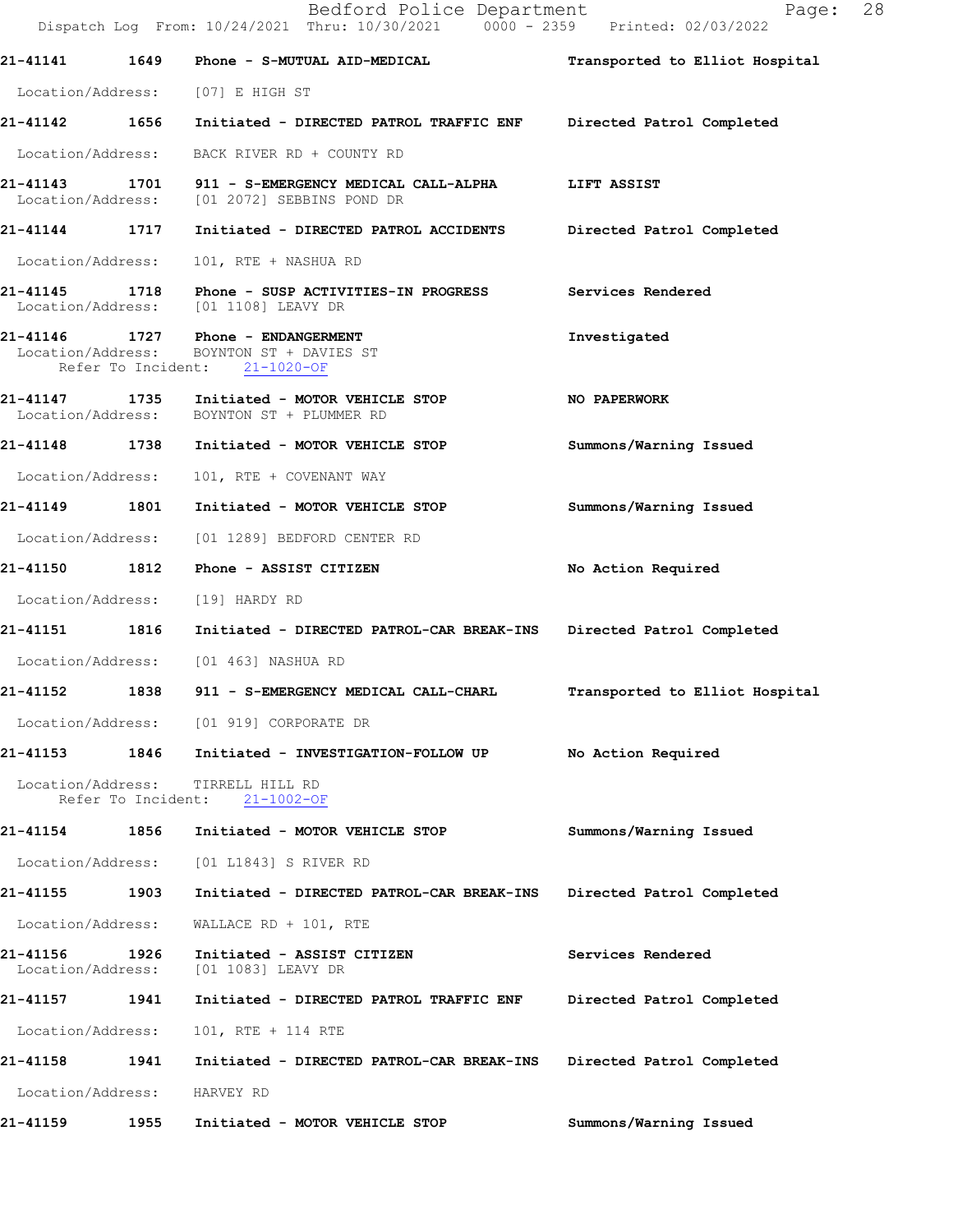|                   |         | Bedford Police Department<br>Dispatch Log From: 10/24/2021 Thru: 10/30/2021 0000 - 2359 Printed: 02/03/2022                                                                                                                            | Page: 29                  |  |
|-------------------|---------|----------------------------------------------------------------------------------------------------------------------------------------------------------------------------------------------------------------------------------------|---------------------------|--|
|                   |         | Location/Address: 114 RTE + DONALD ST                                                                                                                                                                                                  |                           |  |
|                   |         | 21-41160 2002 Initiated - SUSP ACTIVITIES<br>Location/Address: 114 RTE + WHITE AVE                                                                                                                                                     | Services Rendered         |  |
|                   |         | 21-41161 2010 Initiated - DIRECTED PATROL DWI Directed Patrol Completed                                                                                                                                                                |                           |  |
|                   |         | Location/Address: S RIVER RD + KILTON RD                                                                                                                                                                                               |                           |  |
|                   |         | 21-41162 2018 Initiated - DIRECTED PATROL TRAFFIC ENF Directed Patrol Completed                                                                                                                                                        |                           |  |
|                   |         | Location/Address: S RIVER RD + CEDARWOOD DR                                                                                                                                                                                            |                           |  |
|                   |         | 21-41163 2022 911 - MOTOR VEHICLE ACCIDENT<br>Location/Address: [01 L1804] S RIVER RD<br>Refer To Incident: 21-1021-OF                                                                                                                 | Investigated              |  |
|                   | Age: 33 | 21-41164 2023 Phone - INVESTIGATION-FOLLOW UP Services Rendered<br>Location/Address: [01 474] CONSTITUTION DR<br>Refer To Arrest: 21-597-AR<br>Arrest: LAFLAMME, MATTHEW DAVID<br>Address: ALLENSTOWN, NH<br>Charges: DUI - impairment |                           |  |
| Location/Address: |         | 21-41165 2041 Initiated - MOTOR VEHICLE STOP NO PAPERWORK<br>101, RTE + JENKINS RD                                                                                                                                                     |                           |  |
|                   |         | 21-41166 2101 Initiated - DIRECTED PATROL BURGLARY Directed Patrol Completed                                                                                                                                                           |                           |  |
|                   |         | Location/Address: [01 1235] S RIVER RD                                                                                                                                                                                                 |                           |  |
|                   |         | 21-41167 2214 911 - S-EMERGENCY MEDICAL CALL-ALPHA NO TRANSPORT<br>Location/Address: [01 L2098] HAWTHORNE DR                                                                                                                           |                           |  |
|                   |         | 21-41168 2338 Initiated - DIRECTED PATROL DWI           Directed Patrol Completed                                                                                                                                                      |                           |  |
|                   |         | Vicinity of: 101, RTE + WALLACE RD                                                                                                                                                                                                     |                           |  |
|                   |         | 21-41169 2340 Initiated - DIRECTED PATROL DWI                                                                                                                                                                                          | Directed Patrol Completed |  |
|                   |         | Location/Address: S RIVER RD + MEETINGHOUSE RD                                                                                                                                                                                         |                           |  |
| 21-41170          | 2345    | Initiated - MOTOR VEHICLE STOP                                                                                                                                                                                                         | Summons/Warning Issued    |  |
| Location/Address: |         | S RIVER RD + MEETINGHOUSE RD                                                                                                                                                                                                           |                           |  |
| 21-41171          | 2345    | Initiated - MOTOR VEHICLE STOP                                                                                                                                                                                                         | Summons/Warning Issued    |  |
| Location/Address: |         | 101, RTE + PINECREST DR                                                                                                                                                                                                                |                           |  |
|                   |         |                                                                                                                                                                                                                                        |                           |  |

## **For Date: 10/29/2021 - Friday**

| 21-41172          | 0001         | Initiated - DIRECTED PATROL-CAR BREAK-INS | Directed Patrol Completed |
|-------------------|--------------|-------------------------------------------|---------------------------|
|                   |              | Location/Address: [01 L1094] S RIVER RD   |                           |
| 21-41173          | 0004         | Initiated - MOTOR VEHICLE STOP            | Summons/Warning Issued    |
| Location/Address: |              | 101, RTE + OLDE BEDFORD WAY               |                           |
| 21-41174          | 0006         | Initiated - MOTOR VEHICLE STOP            | Summons/Warning Issued    |
| Location/Address: |              | BOYNTON ST + PLUMMER RD                   |                           |
| 21-41175          | 0023         | Initiated - DIRECTED PATROL DWI           | Directed Patrol Completed |
|                   | Vicinity of: | 101, RTE + COVENANT WAY                   |                           |
| 21-41176          | 0024         | Initiated - DIRECTED PATROL DWI           | Directed Patrol Completed |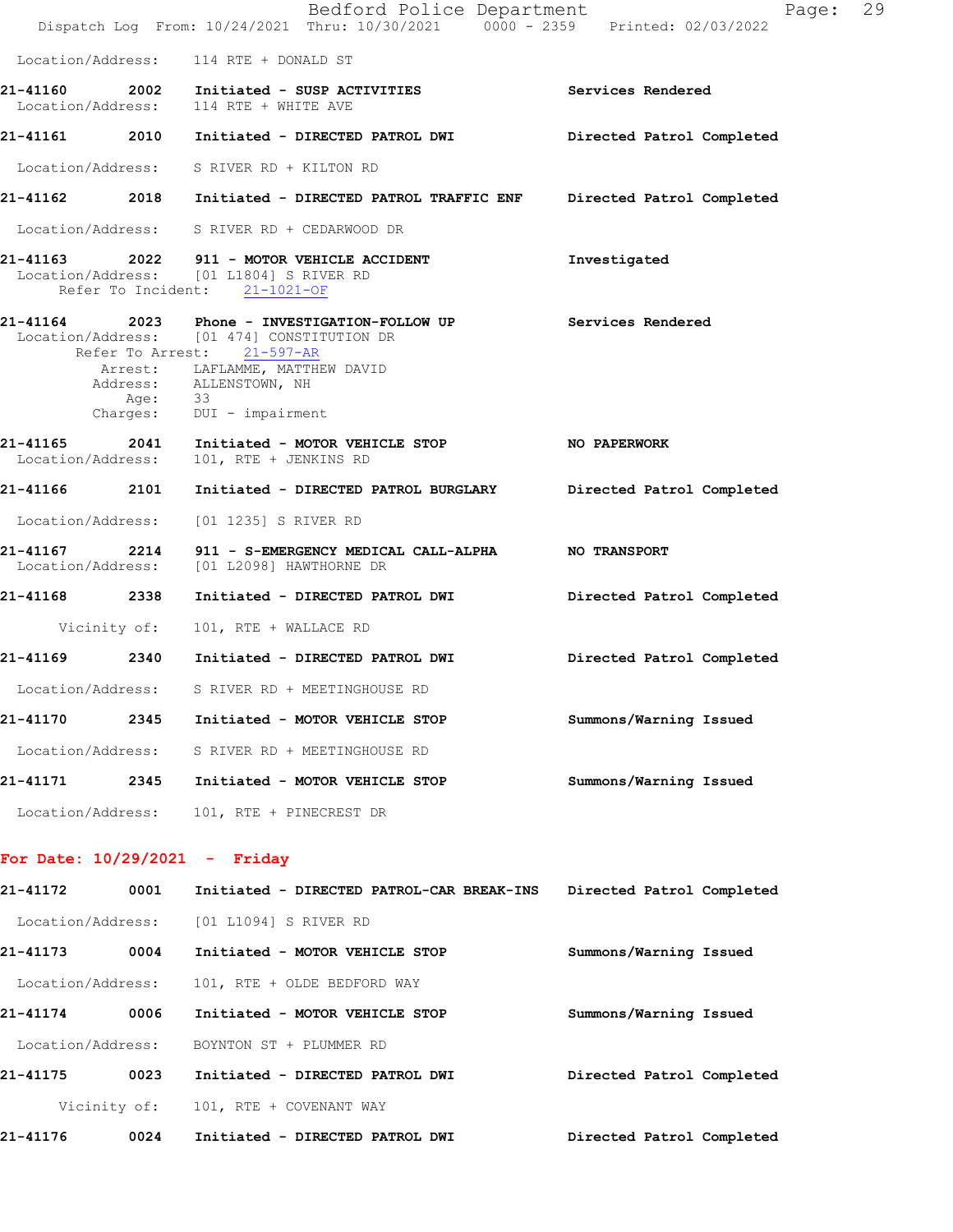|                                       | Dispatch Log From: 10/24/2021 Thru: 10/30/2021 0000 - 2359 Printed: 02/03/2022 |                           |
|---------------------------------------|--------------------------------------------------------------------------------|---------------------------|
|                                       | Location/Address: S RIVER RD + HULL RD                                         |                           |
| 21-41177<br>0038<br>Location/Address: | Initiated - SUSP ACTIVITIES<br>[01 L1387] JOPPA HILL RD                        | Services Rendered         |
| 21-41178<br>0104                      | Other - BOLO                                                                   | No Action Required        |
|                                       | Location/Address: [07 M13] VALLEY ST                                           |                           |
| 21-41179<br>0111                      | Initiated - DIRECTED PATROL DWI                                                | Directed Patrol Completed |
|                                       | Vicinity of: 101, RTE + CHESTNUT DR                                            |                           |
| 21-41180<br>0113                      | Initiated - DIRECTED PATROL DWI                                                | Directed Patrol Completed |
|                                       | Location/Address: S RIVER RD + BACK RIVER RD                                   |                           |

- **21-41181 0148 Initiated MOTOR VEHICLE STOP Summons/Warning Issued**  Location/Address: S RIVER RD + SUNSET LN
- **21-41182 0208 Initiated DIRECTED PATROL-CAR BREAK-INS Directed Patrol Completed**  Vicinity of: BEALS RD + FEDERATION RD
- **21-41183 0217 Initiated DIRECTED PATROL-CAR BREAK-INS Directed Patrol Completed**  Location/Address: MARKET ST + MAIN ST
- 21-41184 0223 Initiated SUSP ACTIVITIES Services Rendered Location/Address: [01 1235] S RIVER RD [01 1235] S RIVER RD
- **21-41186 0231 Initiated BUILDING CHECK Directed Patrol Completed**  Location/Address: [01 463] NASHUA RD
- **21-41185 0232 Initiated DIRECTED PATROL BURGLARY Directed Patrol Completed**
- Location/Address: S RIVER RD + RIVERWAY PL
- **21-41187 0251 Initiated BUILDING CHECK Directed Patrol Completed**  Location/Address: [01 1202] NASHUA RD
- **21-41188 0454 Initiated DIRECTED PATROL TRAFFIC ENF Directed Patrol Completed**
- **21-41189 0459 Initiated BUILDING CHECK Building Checked/Secured** 
	- Location/Address: [01 234] COUNTY RD

Location/Address: DONALD STREET EXT

**21-41190 0500 Initiated - MOTOR VEHICLE STOP Summons/Warning Issued** 

- Location/Address: 101, RTE + MEETINGHOUSE RD OFF RAMP
- **21-41191 0502 Initiated DIRECTED PATROL-CAR BREAK-INS Directed Patrol Completed** 
	- Vicinity of: HITCHING POST LN + KAHLIKO LN
- **21-41192 0518 Phone ANIMAL COMPLAINT Could Not Locate**  Location/Address: 114 RTE + NEW BOSTON RD
- **21-41193 0526 Initiated DIRECTED PATROL TRAFFIC ENF Directed Patrol Completed**  Vicinity of: 101, RTE + WALLACE RD
- **21-41194 0527 Initiated DIRECTED PATROL TRAFFIC ENF Directed Patrol Completed**
- Location/Address: BACK RIVER RD + COUNTY RD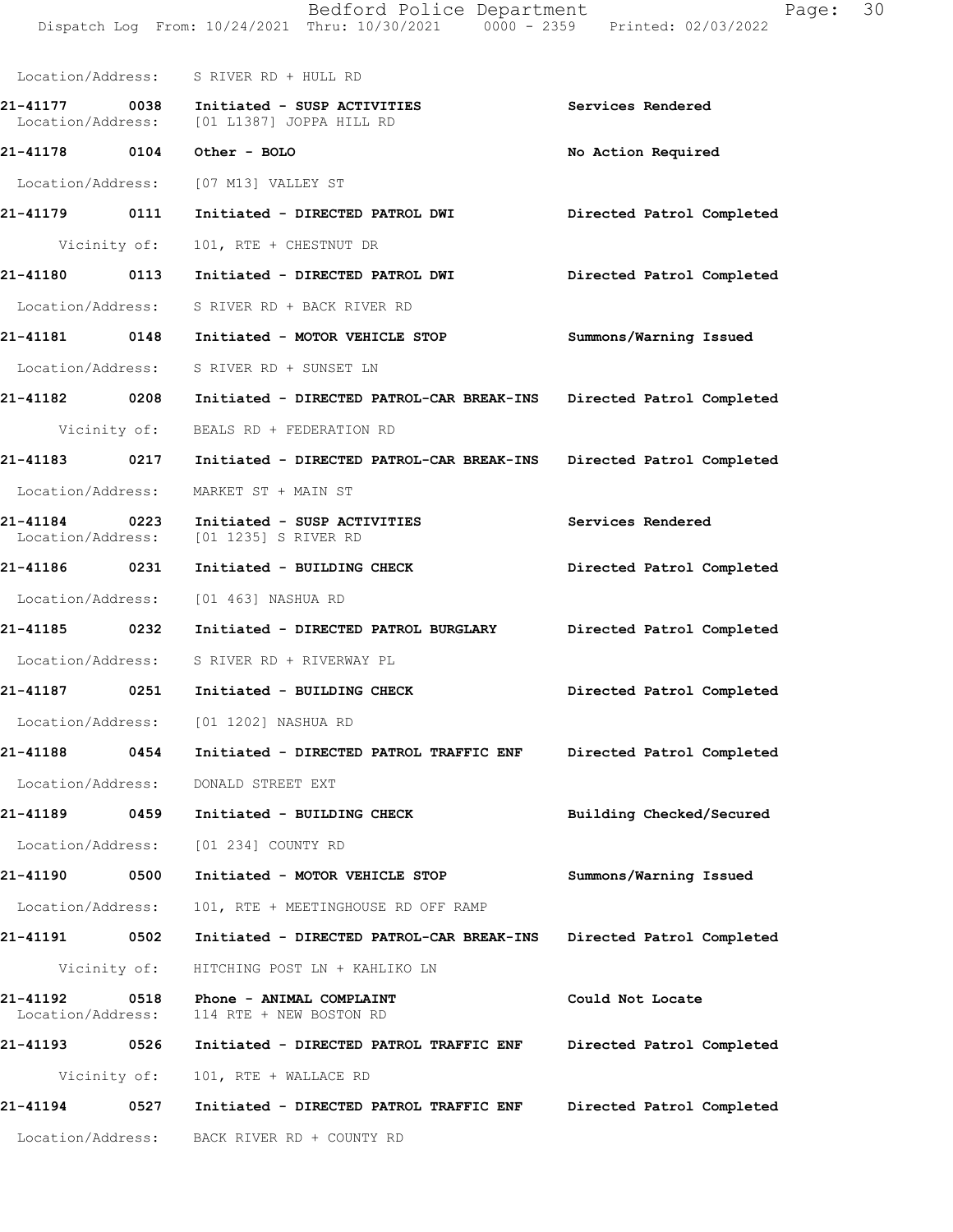Bedford Police Department Fage: 31 Dispatch Log From: 10/24/2021 Thru: 10/30/2021 0000 - 2359 Printed: 02/03/2022

**21-41195 0540 Initiated - MOTOR VEHICLE STOP Summons/Warning Issued** Location/Address: 101, RTE + NASHUA RD **21-41196 0624 911 - S-EMERGENCY MEDICAL CALL-CHARL TRANSPORTED TO CMC HOSPITAL** Location/Address: [01 335] COLBY CT **21-41197 0648 Phone - ALARM,BURGLAR Alarm - False** Location/Address: **21-41198 0653 Phone - POLICE INFORMATION Services Rendered** Location/Address: **21-41199 0658 911 - S-EMERGENCY MEDICAL CALL-ALPHA Transported to Elliot Hospital** Location/Address: [01 L2098] HAWTHORNE DR **21-41200 0700 911 - S-EMERGENCY MEDICAL CALL-ECHO TRANSPORTED TO CMC HOSPITAL** Location/Address: OLD BEDFORD RD **21-41201 0722 Initiated - MOTOR VEHICLE STOP Summons/Warning Issued** Location/Address: 101, RTE + F.E. EVERETT SOUTH TPKE **21-41202 0723 Initiated - MOTOR VEHICLE STOP Summons/Warning Issued** Location/Address: 101, RTE + CONSTITUTION DR **21-41203 0732 Initiated - DIRECTED PATROL TRAFFIC ENF Directed Patrol Completed** Location/Address: NASHUA RD + COUNTY RD **21-41204 0740 Initiated - DIRECTED PATROL TRAFFIC ENF Directed Patrol Completed** Vicinity of: NEW BOSTON RD + WALLACE RD **21-41205 0749 Initiated - DIRECTED PATROL TRAFFIC ENF Directed Patrol Completed** Location/Address: S RIVER RD + UPJOHN ST **21-41206 0753 Initiated - MOTOR VEHICLE STOP Summons/Warning Issued** Location/Address: [01 1312] S RIVER RD **21-41207 0816 Initiated - MOTOR VEHICLE STOP Summons/Warning Issued** Location/Address: CONSTITUTION DR + 101, RTE **21-41208 0817 Initiated - DIRECTED PATROL TRAFFIC ENF Directed Patrol Completed** Vicinity of: PALOMINO LN + PLUMMER RD 21-41209 0843 Initiated - SERVE WARRANT **Arrest(s)** Made Location: HILLSBOROUGH SUPERIOR NORTH<br>Refer To Arrest: 21-600-AR Refer To Arrest:

Arrest: MORAN, DOUGLAS Address: DERRY, NH<br>Age: 34 Age:<br>:Charges Disobeying an Officer Resist Arrest/Detention Recv Stolen Prop; \$0-\$1000 License Reqd; Op w/Expired License <12 mos Drive after Rev/Suspension

## **Transported to Elliot Hospital 21-41210 0848 911 - S-EMERGENCY MEDICAL CALL-CHARL**

Location/Address: [01 L2384] WALLACE RD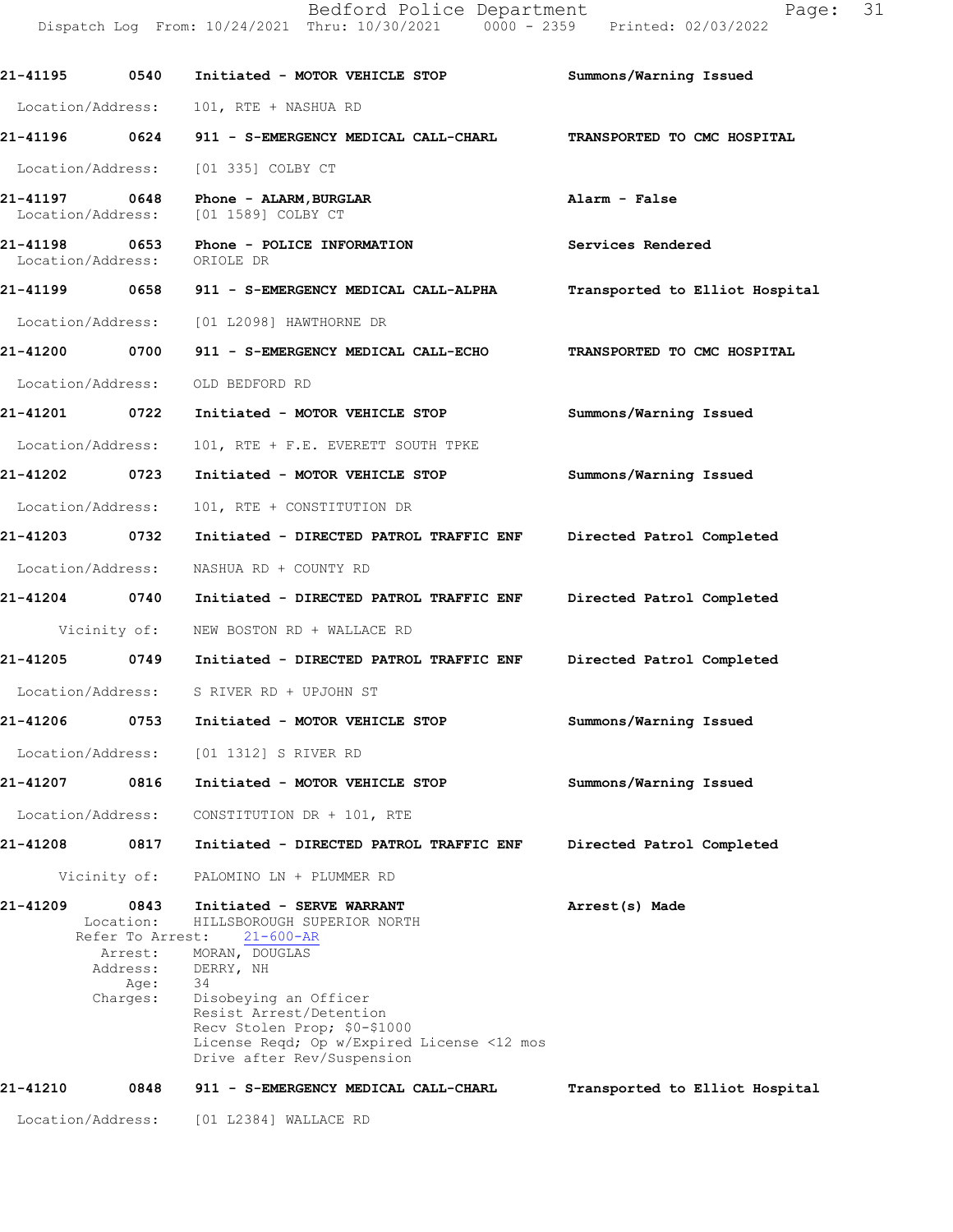|                               |                   | Bedford Police Department<br>Dispatch Log From: 10/24/2021 Thru: 10/30/2021 0000 - 2359 Printed: 02/03/2022 | 32<br>Page:                    |
|-------------------------------|-------------------|-------------------------------------------------------------------------------------------------------------|--------------------------------|
| 21-41211                      | 0849              | Initiated - DIRECTED PATROL TRAFFIC ENF                                                                     | Directed Patrol Completed      |
| Location/Address:             |                   | 101, RTE + KAHLIKO LN                                                                                       |                                |
| 21-41212                      | 0849              | Initiated - DIRECTED PATROL TRAFFIC ENF                                                                     | Directed Patrol Completed      |
| Location/Address:             |                   | S RIVER RD + MOORES CROSSING RD                                                                             |                                |
| 21-41213<br>Location/Address: | 0850              | Initiated - Parking Complaint<br>[01 2021] ORIOLE DR                                                        | Services Rendered              |
| 21-41214<br>Location/Address: | 0854              | Phone - S-FIRE ALARM<br>[01 L481] S RIVER RD                                                                | Services Rendered              |
| 21-41215                      | 0920              | Initiated - MOTOR VEHICLE STOP                                                                              | Summons/Warning Issued         |
| Location/Address:             |                   | 101, RTE + KAHLIKO LN                                                                                       |                                |
| 21-41216                      | 0932              | Initiated - DIRECTED PATROL TRAFFIC ENF                                                                     | Directed Patrol Completed      |
| Location/Address:             |                   | 101, RTE + PINECREST DR                                                                                     |                                |
| 21-41217                      | 1000              | Phone - S-MUTUAL AID-MEDICAL                                                                                | Transported to Elliot Hospital |
| Location/Address:             |                   | [07] ENGLISH VILLAGE RD                                                                                     |                                |
| 21-41218                      | 1001              | Initiated - DIRECTED PATROL TRAFFIC ENF                                                                     | Directed Patrol Completed      |
| Location/Address:             |                   | BACK RIVER RD + SOUTHGATE DR                                                                                |                                |
| 21-41219                      | 1005              | Initiated - MOTOR VEHICLE STOP                                                                              | Summons/Warning Issued         |
| Location/Address:             |                   | S RIVER RD + KILTON RD                                                                                      |                                |
| 21-41220<br>Location/Address: | 1006              | Phone - ALARM, BURGLAR<br>[01 2340] MINISTERIAL BR                                                          | Alarm - False                  |
| 21-41221                      | 1007              | Initiated - MOTOR VEHICLE STOP                                                                              | Summons/Warning Issued         |
| Location/Address:             |                   | 101, RTE + WALLACE RD                                                                                       |                                |
| 21-41222                      | 1034              | Initiated - DIRECTED PATROL-CAR BREAK-INS                                                                   | Directed Patrol Completed      |
|                               |                   | Location/Address: [01 308] COLBY CT                                                                         |                                |
| 21-41223                      | 1050              | Initiated - VACANT PROPERTY CHECK<br>Location/Address: [01 L2462] BLANFORD PL                               | Services Rendered              |
| Location/Address:             |                   | 21-41224 1057 Walk-In - MOTOR VEHICLE COMPLAINT<br>CAMPBELL RD + N AMHERST RD                               | Investigated                   |
| 21-41225 1147                 |                   | Initiated - DIRECTED PATROL-CAR BREAK-INS                                                                   | Directed Patrol Completed      |
| Location/Address:             |                   | [01 1235] S RIVER RD                                                                                        |                                |
| 21-41226<br>Location/Address: | 1152              | Initiated - COMMUNITY POLICING<br>101, RTE                                                                  | Services Rendered              |
| Location/Address: HICKORY LN  |                   | 21-41227 1205 Phone - CHECK THE WELFARE                                                                     | Services Rendered              |
| Location/Address: HARVEY RD   |                   | 21-41228 1236 Initiated - INVESTIGATION-FOLLOW UP                                                           | Investigated                   |
|                               |                   | 21-41229 1238 911 - 911 Abandoned<br>Location/Address: BLACKBIRD DR                                         | Unfounded                      |
| 21-41230                      |                   | 1238 Initiated - MOTOR VEHICLE STOP                                                                         | Summons/Warning Issued         |
|                               | Location/Address: | 101, RTE + NASHUA RD                                                                                        |                                |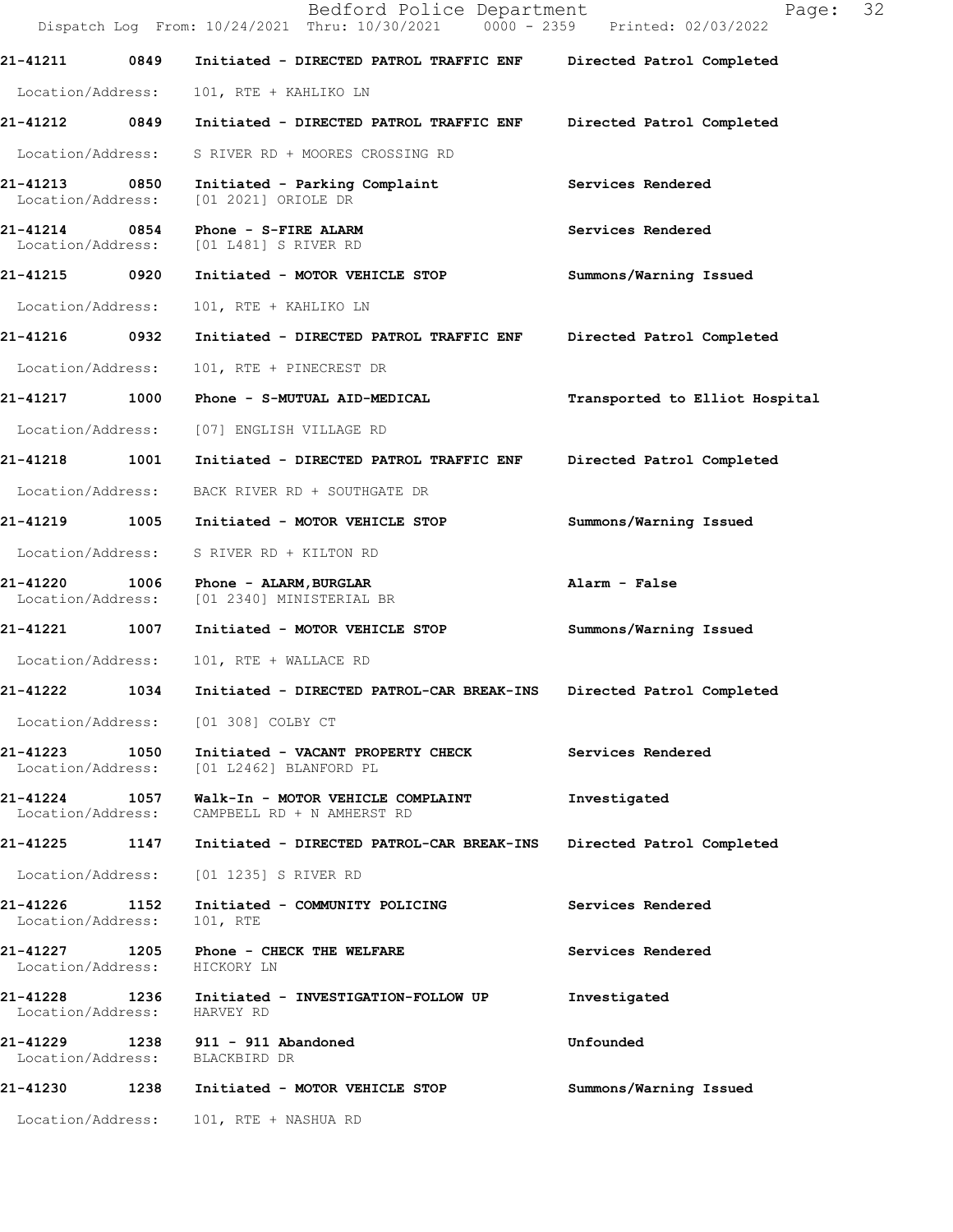|                               |              | Bedford Police Department<br>Dispatch Log From: 10/24/2021 Thru: 10/30/2021 0000 - 2359 Printed: 02/03/2022 | Page: 33                       |
|-------------------------------|--------------|-------------------------------------------------------------------------------------------------------------|--------------------------------|
| 21-41231 1249                 |              | Initiated - DIRECTED PATROL TRAFFIC ENF Directed Patrol Completed                                           |                                |
| Location/Address:             |              | 101, RTE + KAHLIKO LN                                                                                       |                                |
| Location/Address:             |              | 21-41232 1255 911 - S-EMERGENCY MEDICAL CALL-DELTA NO TRANSPORT<br>[01 1536] S RIVER RD                     |                                |
| 21-41233 1257                 |              | Initiated - DIRECTED PATROL BURGLARY Directed Patrol Completed                                              |                                |
|                               | Vicinity of: | MEETINGHOUSE RD + OAK DR                                                                                    |                                |
| Location/Address: S RIVER RD  |              | 21-41234 1301 Phone - MOTOR VEHICLE ACCIDENT                                                                | Investigated                   |
|                               |              | 21-41235 1321 Phone - ASSIST CITIZEN                                                                        | Directed Patrol Completed      |
| Location/Address:             |              | [01 L1708] S RIVER RD                                                                                       |                                |
| 21-41236 1327                 |              | Initiated - DIRECTED PATROL-CAR BREAK-INS Directed Patrol Completed                                         |                                |
| Location/Address:             |              | [01 1312] S RIVER RD                                                                                        |                                |
| 21-41237 1355                 |              | Initiated - DIRECTED PATROL TRAFFIC ENF Directed Patrol Completed                                           |                                |
|                               |              | Location/Address: [01 628] NASHUA RD                                                                        |                                |
| 21-41238 1409                 |              | Walk-In - POLICE INFORMATION                                                                                | No Action Required             |
|                               | Location:    | BEDFORD AREA                                                                                                |                                |
|                               |              | 21-41239 1413 Phone - POLICE INFORMATION<br>Location/Address: [01 463] NASHUA RD                            | Investigated                   |
| Location/Address:             |              | 21-41240 1414 Phone - POLICE INFORMATION<br>[01 234] COUNTY RD                                              | Services Rendered              |
|                               |              | 21-41241 1435 Phone - Parking Complaint<br>Location/Address: [01 930] CHESTNUT DR                           | Services Rendered              |
|                               |              | 21-41242 1438 Phone - S-EMERGENCY MEDICAL CALL                                                              | Transported to Elliot Hospital |
|                               |              | Location/Address: [01 919] CORPORATE DR                                                                     |                                |
| 21-41243                      | 1511         | Initiated - DIRECTED PATROL TRAFFIC ENF                                                                     | Directed Patrol Completed      |
| Location/Address:             |              | COUNTY RD + LIBERTY HILL RD                                                                                 |                                |
| 21-41244                      | 1521         | Initiated - DIRECTED PATROL ACCIDENTS                                                                       | Directed Patrol Completed      |
| Location/Address:             |              | BOYNTON ST + PLUMMER RD                                                                                     |                                |
| 21-41245                      | 1527         | Initiated - DIRECTED PATROL ACCIDENTS                                                                       | Directed Patrol Completed      |
| Location/Address:             |              | 114 RTE + 101, RTE                                                                                          |                                |
| 21-41246                      | 1534         | Initiated - DIRECTED PATROL TRAFFIC ENF                                                                     | Directed Patrol Completed      |
| Location/Address:             |              | LIBERTY HILL RD + EDINBURGH DR                                                                              |                                |
| 21-41247<br>Location/Address: | 1538         | Initiated - MOTOR VEHICLE STOP<br>S RIVER RD                                                                | Alarm - False                  |
| 21-41248                      | 1547         | Initiated - MOTOR VEHICLE STOP                                                                              | Summons/Warning Issued         |
| Location/Address:             |              | [01 232] LIBERTY HILL RD                                                                                    |                                |
| 21-41249                      | 1550         | Initiated - MOTOR VEHICLE STOP                                                                              | Summons/Warning Issued         |
| Location/Address:             |              | 101, RTE + F.E. EVERETT SOUTH TPKE                                                                          |                                |
| 21-41250                      | 1550         | Initiated - MOTOR VEHICLE STOP                                                                              | Summons/Warning Issued         |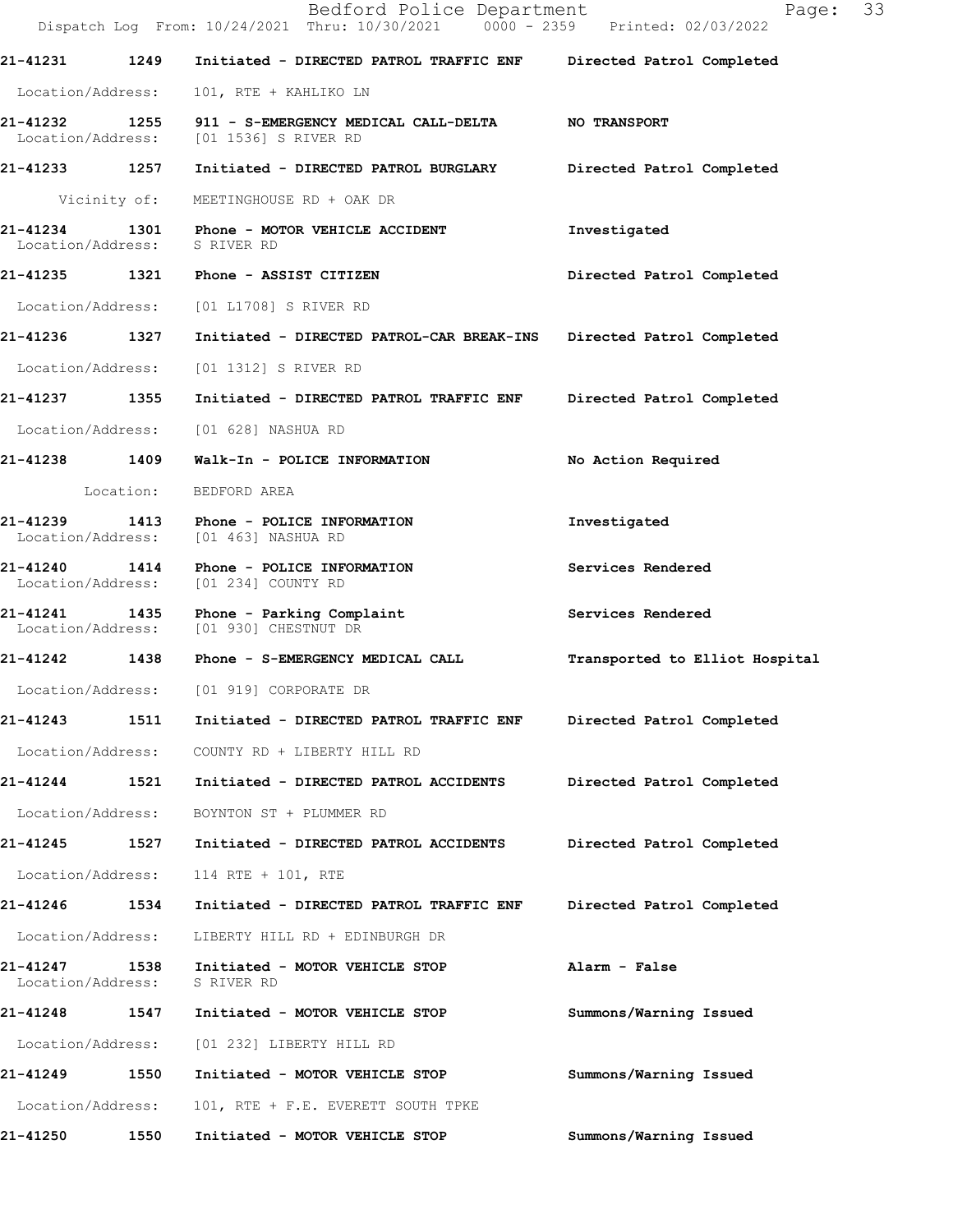Dispatch Log From: 10/24/2021 Thru: 10/30/2021 0000 - 2359 Printed: 02/03/2022 Location/Address: [01 1689] S RIVER RD **21-41251 1551 Initiated - MOTOR VEHICLE STOP Summons/Warning Issued**  Location/Address: [01 1202] NASHUA RD **21-41252 1605 Initiated - MOTOR VEHICLE STOP Summons/Warning Issued**  Location/Address: 101, RTE + MEETINGHOUSE RD **21-41253 1608 Initiated - MOTOR VEHICLE STOP Summons/Warning Issued**  Location/Address: MEETINGHOUSE RD + 101, RTE **21-41254 1618 Initiated - MOTOR VEHICLE STOP Summons/Warning Issued**  Location/Address: [01 919] CORPORATE DR **21-41255 1625 Initiated - DIRECTED PATROL TRAFFIC ENF Directed Patrol Completed**  Location/Address: POWDER HILL RD **21-41256 1625 Initiated - MOTOR VEHICLE STOP Summons/Warning Issued**  Location/Address: S RIVER RD + COMMERCE DR **21-41257 1626 Initiated - TOWN ORDINANCE Investigated**  Location/Address: WOODBURY LN<br>Refer To Incident: 21-1023-OF Refer To Incident: **21-41258 1644 Initiated - MOTOR VEHICLE STOP Summons/Warning Issued**  Location/Address: BACK RIVER RD + ST. ANDREWS DR **21-41259 1650 Initiated - DIRECTED PATROL ACCIDENTS Directed Patrol Completed**  Location/Address: KILTON RD + S RIVER RD **21-41260 1656 Initiated - MOTOR VEHICLE STOP Summons/Warning Issued**  Location/Address: S RIVER RD + EXECUTIVE PARK DR **21-41261 1659 Initiated - MOTOR VEHICLE STOP Summons/Warning Issued**  Location/Address: 101, RTE + WALLACE RD **21-41262 1707 Other - RESTRAINING ORDER Taken/Refered to Other Agency** Location/Address: [01 2333] CARON RD **21-41263 1716 Initiated - MOTOR VEHICLE STOP Summons/Warning Issued**  Location/Address: 101, RTE + MEETINGHOUSE RD **21-41264 1721 Phone - PRISONER RELEASE No Action Required**  Location/Address: [07 1] WILLOW ST **21-41265 1722 Initiated - MOTOR VEHICLE STOP Summons/Warning Issued**  Location/Address: S RIVER RD **21-41266 1723 Initiated - MOTOR VEHICLE STOP Summons/Warning Issued**  Location/Address: [01 463] NASHUA RD **21-41267 1732 Initiated - MOTOR VEHICLE STOP Summons/Warning Issued**  Location/Address: 101, RTE + WALLACE RD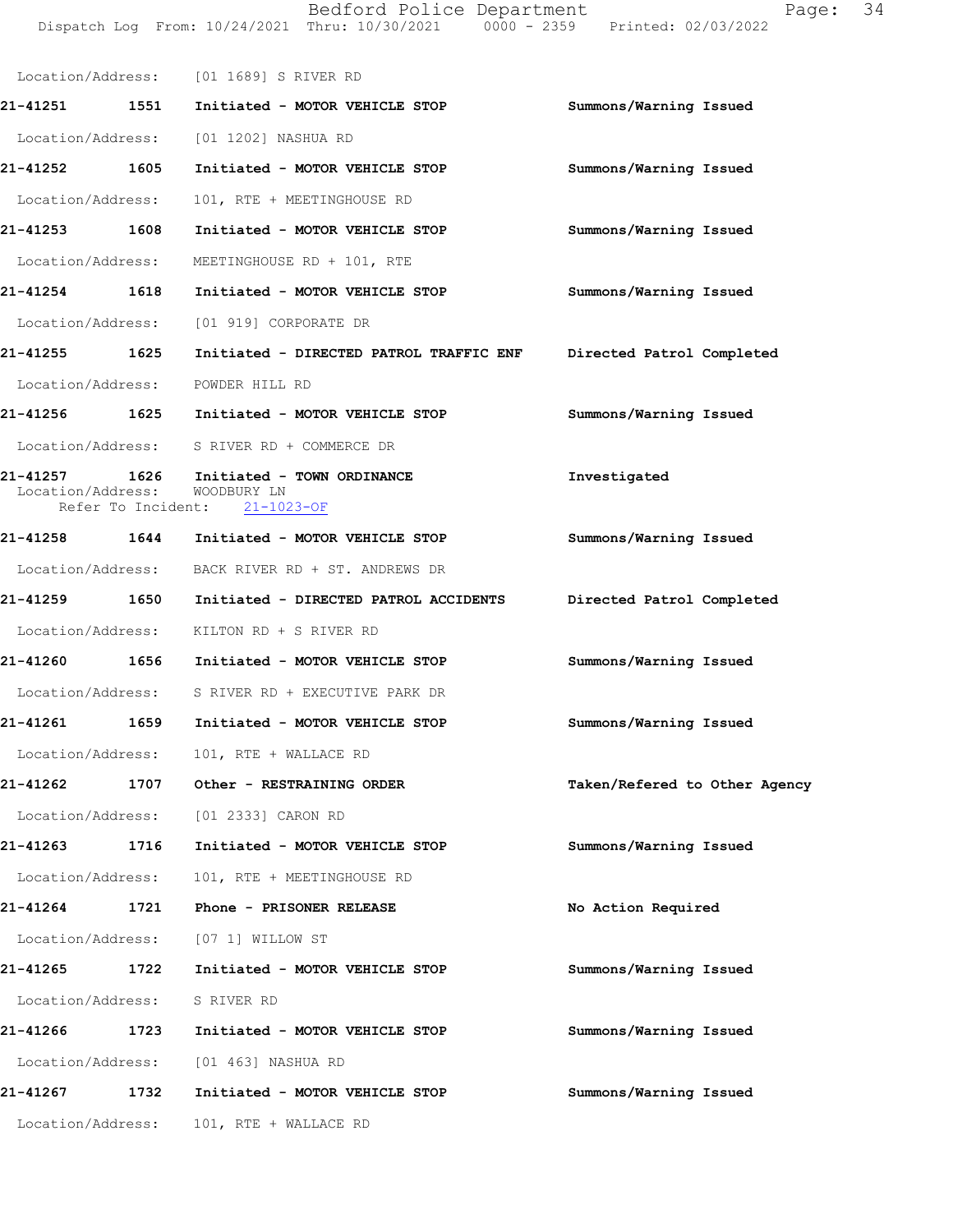|                                    |      | Bedford Police Department<br>Dispatch Log From: 10/24/2021 Thru: 10/30/2021 0000 - 2359 Printed: 02/03/2022      | Page:                     | 35 |
|------------------------------------|------|------------------------------------------------------------------------------------------------------------------|---------------------------|----|
| 21-41268                           | 1739 | Initiated - DIRECTED PATROL-CAR BREAK-INS                                                                        | Directed Patrol Completed |    |
|                                    |      | Location/Address: BACK RIVER RD + S RIVER RD                                                                     |                           |    |
|                                    |      | 21-41269 1739 Initiated - MOTOR VEHICLE STOP                                                                     | Summons/Warning Issued    |    |
|                                    |      | Location/Address: S RIVER RD + MEETINGHOUSE RD                                                                   |                           |    |
| 21-41270                           |      | 1744 Initiated - MOTOR VEHICLE STOP                                                                              | Summons/Warning Issued    |    |
| Location/Address:                  |      | WALLACE RD                                                                                                       |                           |    |
| 21-41271                           |      | 1746 Walk-In - THEFT<br>Location/Address: [01 L380] S RIVER RD<br>Refer To Incident: 21-1024-OF                  | Investigated              |    |
|                                    |      | 21-41272 1751 Initiated - MOTOR VEHICLE STOP                                                                     | Summons/Warning Issued    |    |
|                                    |      | Location/Address: S RIVER RD + WASHINGTON PL                                                                     |                           |    |
| 21-41273 1809                      |      | Initiated - DIRECTED PATROL-CAR BREAK-INS                                                                        | Directed Patrol Completed |    |
| Location/Address:                  |      | S RIVER RD + UPJOHN ST                                                                                           |                           |    |
| 21-41274 1820<br>Location/Address: |      | Initiated - MOTOR VEHICLE ACCIDENT<br>101, RTE + CONSTITUTION DR                                                 | Services Rendered         |    |
| 21-41275 1820                      |      | Initiated - MOTOR VEHICLE STOP                                                                                   | Summons/Warning Issued    |    |
| Location/Address:                  |      | 101, RTE + F.E. EVERETT SOUTH TPKE                                                                               |                           |    |
| 21-41276                           | 1830 | Initiated - MOTOR VEHICLE STOP                                                                                   | Summons/Warning Issued    |    |
| Location/Address:                  |      | 101, RTE + F.E. EVERETT SOUTH TPKE                                                                               |                           |    |
| 21-41277                           | 1841 | Initiated - DIRECTED PATROL TRAFFIC ENF                                                                          | Directed Patrol Completed |    |
| Location/Address:                  |      | WALLACE RD + NEW BOSTON RD                                                                                       |                           |    |
| 21-41278                           |      | 1859 Initiated - MOTOR VEHICLE STOP                                                                              | Summons/Warning Issued    |    |
| Location/Address:                  |      | MEETINGHOUSE RD + S RIVER RD                                                                                     |                           |    |
| 21-41279                           |      | 1936 Phone - ASSIST CITIZEN<br>Location/Address: [01 L0000794] OLDE BEDFORD WAY<br>Refer To Incident: 21-1025-OF | Investigated              |    |
|                                    |      | 21-41280 1938 Initiated - MOTOR VEHICLE STOP                                                                     | Summons/Warning Issued    |    |
| Location/Address:                  |      | 101, RTE + CONSTITUTION DR                                                                                       |                           |    |
| 21-41281                           | 1953 | Initiated - MOTOR VEHICLE STOP                                                                                   | Summons/Warning Issued    |    |
| Location/Address:                  |      | 101, RTE + PINECREST DR                                                                                          |                           |    |
| 21-41282                           | 1954 | Initiated - MOTOR VEHICLE STOP                                                                                   | Summons/Warning Issued    |    |
| Location/Address:                  |      | I-293 NORTH + 101, RTE                                                                                           |                           |    |
| 21-41283<br>Location/Address:      | 2000 | Initiated - TOWN ORDINANCE<br>WOODBURY LN                                                                        | Services Rendered         |    |
| 21-41284 2007                      |      | Phone - ASSIST OTHER AGENCY<br>Location/Address: [01 925] CATESBY LN                                             | Could Not Locate          |    |
| 21-41285                           | 2014 | Initiated - MOTOR VEHICLE STOP                                                                                   | Summons/Warning Issued    |    |
| Location/Address:                  |      | 101, RTE + 114 RTE                                                                                               |                           |    |
| 21-41286                           | 2018 | Initiated - DIRECTED PATROL BURGLARY                                                                             | Directed Patrol Completed |    |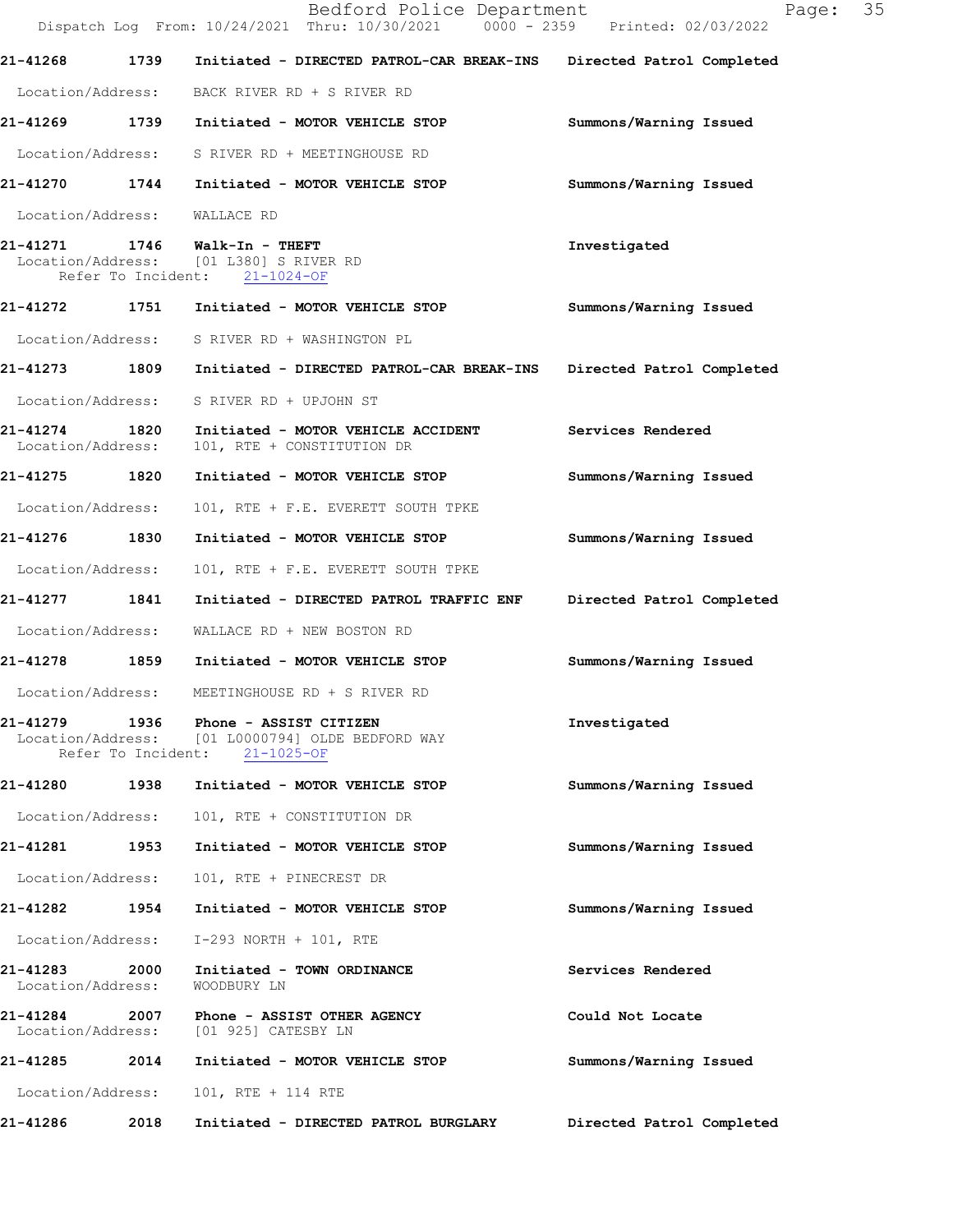|                               |                  | Bedford Police Department<br>Dispatch Log From: 10/24/2021 Thru: 10/30/2021 0000 - 2359 Printed: 02/03/2022                                                                                                                                                                                                                                         | Page:                     | 36 |
|-------------------------------|------------------|-----------------------------------------------------------------------------------------------------------------------------------------------------------------------------------------------------------------------------------------------------------------------------------------------------------------------------------------------------|---------------------------|----|
|                               |                  | Location/Address: S RIVER RD + CLUB ACRE LN                                                                                                                                                                                                                                                                                                         |                           |    |
|                               |                  | 21-41287 2047 Initiated - MOTOR VEHICLE STOP                                                                                                                                                                                                                                                                                                        | Summons/Warning Issued    |    |
| Location/Address:             |                  | 101, RTE + PINECREST DR                                                                                                                                                                                                                                                                                                                             |                           |    |
| 21-41288                      | 2049             | Initiated - DIRECTED PATROL DWI                                                                                                                                                                                                                                                                                                                     | Directed Patrol Completed |    |
| Location/Address:             |                  | MEETINGHOUSE RD + S RIVER RD                                                                                                                                                                                                                                                                                                                        |                           |    |
| Location/Address:             | Refer To Arrest: | 21-41289  2102 Initiated - MOTOR VEHICLE STOP<br>114 RTE + OLD BEDFORD ROAD OVERPASS<br>Refer To Arrest: 21-601-AR<br>Arrest: GEORGE, JESSICA LYNN<br>Address: AMESBURY, MA<br>Age: 33<br>Charges: ARREST ON A WARRANT<br>ARREST ON A WARRANT<br>Drive after Rev/Suspension<br>$21 - 602 - AR$<br>Arrest: LEBLANC, RONALD<br>Address: SALISBURY, MA | Arrest(s) Made            |    |
|                               | Age: 28          | Charges: Cntrl Drug: Cntrl Premises Where Drugs Kept<br>Arrest on Warrant<br>Arrest on Warrant<br>Bench Warrants                                                                                                                                                                                                                                    |                           |    |
| 21-41290                      |                  | 2110 911 - ANIMAL COMPLAINT                                                                                                                                                                                                                                                                                                                         | No Action Required        |    |
| Location/Address:             |                  | BEDFORD CENTER RD                                                                                                                                                                                                                                                                                                                                   |                           |    |
| 21-41291<br>Location/Address: |                  | 2114 Phone - ALARM, BURGLAR<br>BACK RIVER RD                                                                                                                                                                                                                                                                                                        | Alarm - False             |    |
| 21-41292                      | 2206             | Initiated - MOTOR VEHICLE STOP                                                                                                                                                                                                                                                                                                                      | Summons/Warning Issued    |    |
| Location/Address:             |                  | 101, RTE + HARDY RD                                                                                                                                                                                                                                                                                                                                 |                           |    |
| 21-41293                      | 2221             | Initiated - MOTOR VEHICLE STOP                                                                                                                                                                                                                                                                                                                      | Summons/Warning Issued    |    |
| Location/Address:             |                  | 101, RTE + HARDY RD                                                                                                                                                                                                                                                                                                                                 |                           |    |
| 21-41294                      |                  | 2228 Phone - POLICE INFORMATION                                                                                                                                                                                                                                                                                                                     | No Action Required        |    |
|                               |                  | Location: [02] THE FLUME                                                                                                                                                                                                                                                                                                                            |                           |    |
| 21-41295                      | 2235             | Phone - MOTOR VEHICLE COMP-IN PROGRESS                                                                                                                                                                                                                                                                                                              | Summons/Warning Issued    |    |
| Location/Address:             |                  | 101, RTE + I-293 NORTH                                                                                                                                                                                                                                                                                                                              |                           |    |
| 21-41296 2341                 |                  | Initiated - DIRECTED PATROL DWI                                                                                                                                                                                                                                                                                                                     | Directed Patrol Completed |    |
|                               | Vicinity of:     | 101, RTE + 114 RTE                                                                                                                                                                                                                                                                                                                                  |                           |    |
| 21-41297<br>Location/Address: | 2343             | Phone - SUSP ACTIVITIES<br>THIRD ST                                                                                                                                                                                                                                                                                                                 | Services Rendered         |    |
| 21-41298 2344                 |                  | Initiated - MOTOR VEHICLE STOP                                                                                                                                                                                                                                                                                                                      | Summons/Warning Issued    |    |
| Location/Address:             |                  | 101, RTE + CONSTITUTION DR                                                                                                                                                                                                                                                                                                                          |                           |    |
| 21-41299 2347                 |                  | Initiated - DIRECTED PATROL DWI                                                                                                                                                                                                                                                                                                                     | Directed Patrol Completed |    |
|                               | Vicinity of:     | S RIVER RD + BACK RIVER RD                                                                                                                                                                                                                                                                                                                          |                           |    |
| 21-41300                      | 2347             | Initiated - DIRECTED PATROL DWI                                                                                                                                                                                                                                                                                                                     | Directed Patrol Completed |    |
| Location/Address:             |                  | S RIVER RD + MEETINGHOUSE RD                                                                                                                                                                                                                                                                                                                        |                           |    |
| 21-41301                      | 2352             | Initiated - MOTOR VEHICLE STOP                                                                                                                                                                                                                                                                                                                      | Summons/Warning Issued    |    |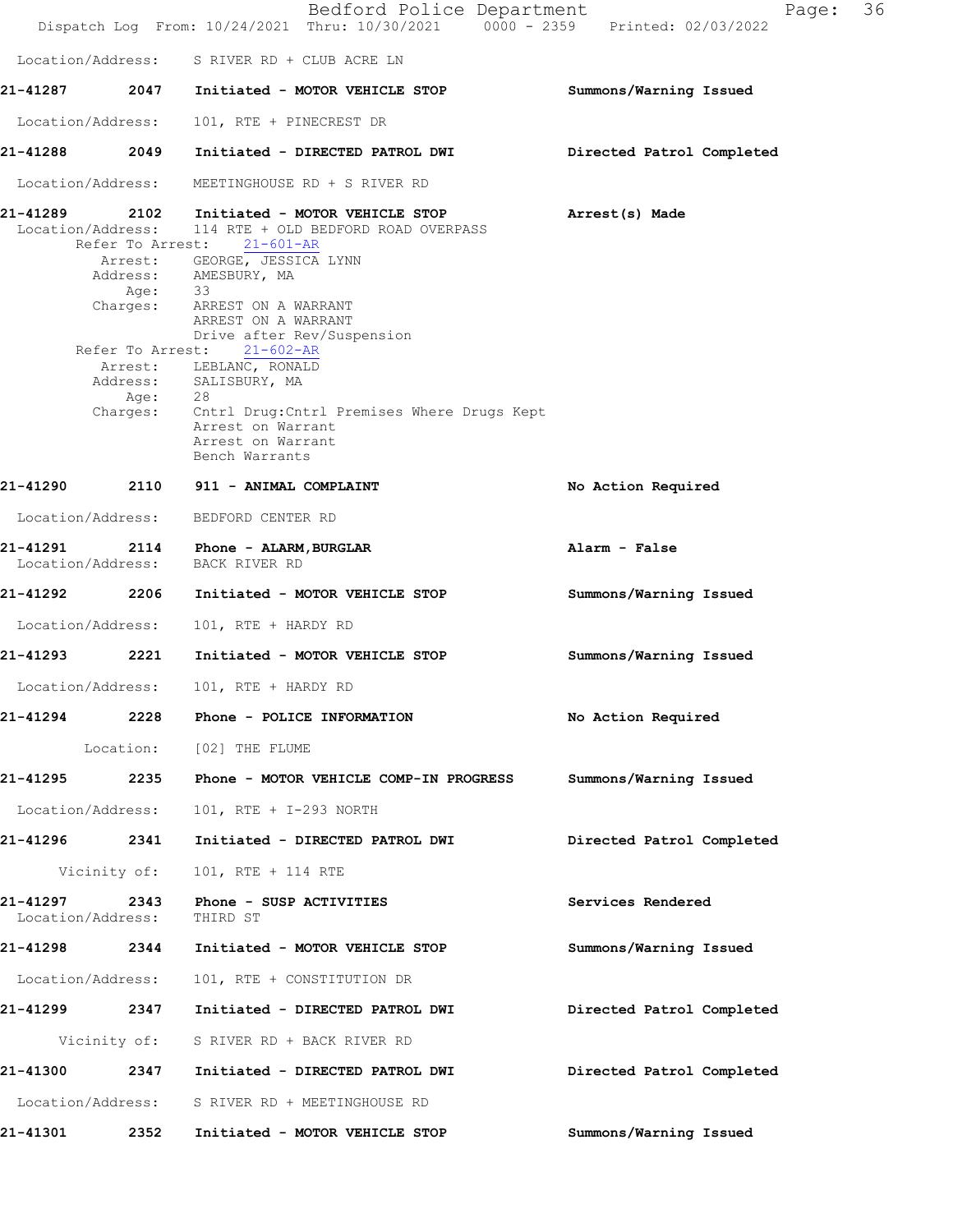|                   |              |                                                    | Dispatch Log From: 10/24/2021 Thru: 10/30/2021 0000 - 2359 Printed: 02/03/2022 |
|-------------------|--------------|----------------------------------------------------|--------------------------------------------------------------------------------|
|                   |              | Location/Address: 101, RTE + PLUMMER ROAD OVERPASS |                                                                                |
|                   |              | 21-41302  2357  Initiated - DIRECTED PATROL DWI    | Directed Patrol Completed                                                      |
|                   |              | Location/Address: 101, RTE + KAHLIKO LN            |                                                                                |
|                   |              | For Date: $10/30/2021$ - Saturday                  |                                                                                |
|                   |              |                                                    | 21-41303 0003 Initiated - DIRECTED PATROL DWI Directed Patrol Completed        |
|                   |              | Vicinity of: S RIVER RD + TECHNOLOGY DR            |                                                                                |
|                   |              | 21-41304 0005 Initiated - DIRECTED PATROL DWI      | Directed Patrol Completed                                                      |
|                   |              | Location/Address: S RIVER RD + MEETINGHOUSE RD     |                                                                                |
| 21-41305 0013     |              | Initiated - MOTOR VEHICLE STOP                     | Summons/Warning Issued                                                         |
| Location/Address: |              | 101, RTE + WALLACE RD                              |                                                                                |
| 21-41306 0014     |              | Initiated - MOTOR VEHICLE STOP                     | Summons/Warning Issued                                                         |
| Location/Address: |              | 101, RTE + 114 RTE                                 |                                                                                |
| 21-41307 0016     |              | Initiated - DIRECTED PATROL DWI                    | Directed Patrol Completed                                                      |
| Vicinity of:      |              | WORTHLEY RD + CONSTANCE ST                         |                                                                                |
| 21-41308 0019     |              | Initiated - MOTOR VEHICLE STOP                     | Summons/Warning Issued                                                         |
| Location/Address: |              | [01 376] KILTON RD                                 |                                                                                |
| 21-41309 0027     |              | Initiated - DIRECTED PATROL DWI                    | Directed Patrol Completed                                                      |
|                   |              | Location/Address: S RIVER RD + COLBY CT            |                                                                                |
| 21-41310 0029     |              | Initiated - DIRECTED PATROL DWI                    | Directed Patrol Completed                                                      |
|                   |              | Vicinity of: S RIVER RD + BACK RIVER RD            |                                                                                |
| 21-41311          | 0030         | Initiated - MOTOR VEHICLE STOP                     | Summons/Warning Issued                                                         |
|                   |              | Location/Address: 101, RTE + PLUMMER ROAD OVERPASS |                                                                                |
|                   |              | 21-41312 0032 Initiated - DIRECTED PATROL DWI      | Directed Patrol Completed                                                      |
| Location/Address: |              | 101, RTE + JENKINS RD                              |                                                                                |
| 21-41313 0044     |              | Initiated - DIRECTED PATROL DWI                    | Directed Patrol Completed                                                      |
|                   | Vicinity of: | 114 RTE + NEW BOSTON RD                            |                                                                                |
| 21-41314 0055     |              | Initiated - DIRECTED PATROL DWI                    | Directed Patrol Completed                                                      |
|                   | Vicinity of: | S RIVER RD + MOORES CROSSING RD                    |                                                                                |
| 21-41315 0059     |              | Initiated - DIRECTED PATROL DWI                    | Directed Patrol Completed                                                      |
|                   |              | Location/Address: S RIVER RD + KILTON RD           |                                                                                |
| 21-41316 0105     |              | Initiated - DIRECTED PATROL DWI                    | Directed Patrol Completed                                                      |
|                   | Vicinity of: | JOPPA HILL RD + PERRY RD                           |                                                                                |
|                   |              | 21-41317 0114 Phone - POLICE INFORMATION           | No Action Required                                                             |
| Location/Address: |              | SUFFOLK CT                                         |                                                                                |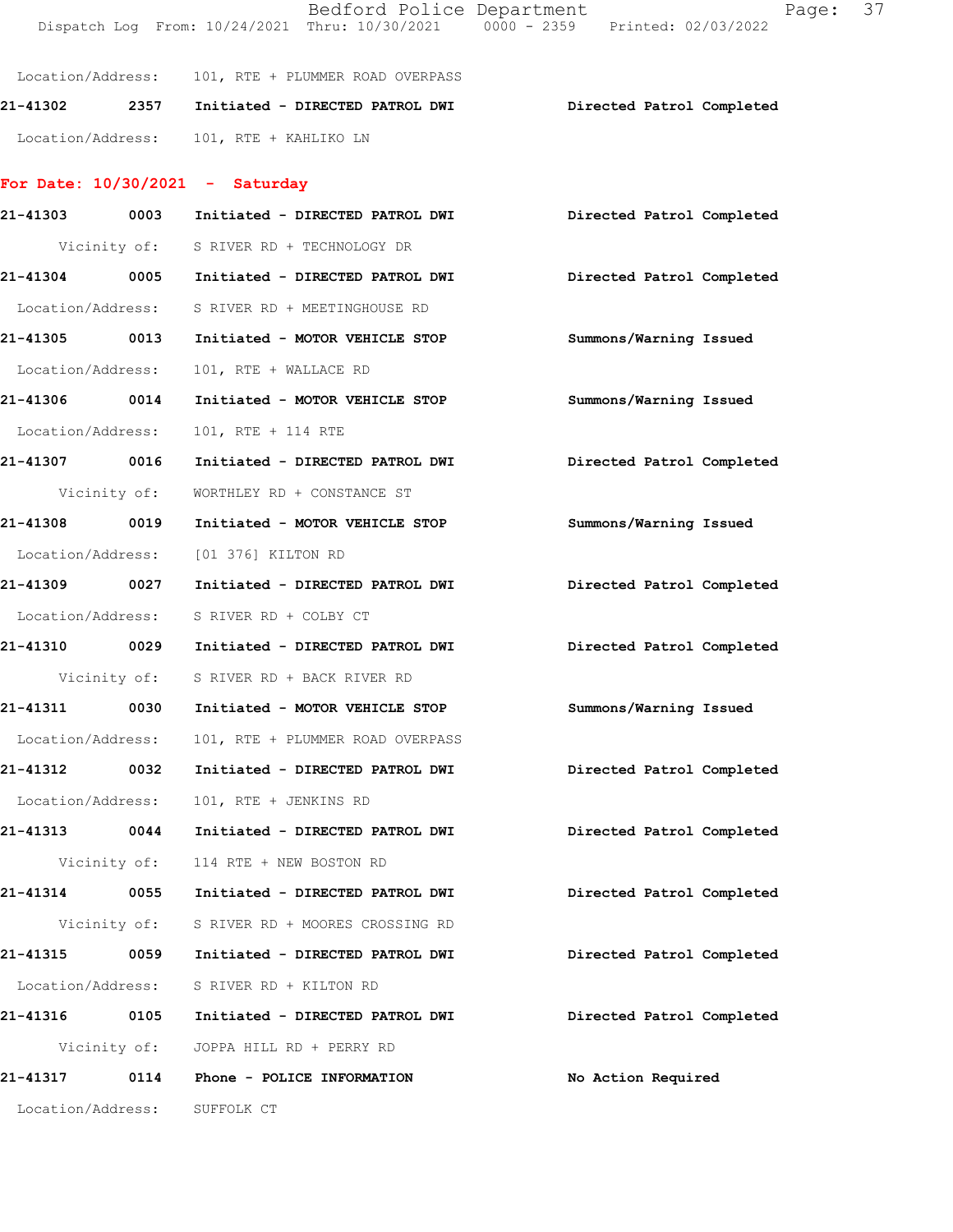Dispatch Log From: 10/24/2021 Thru: 10/30/2021 0000 - 2359 Printed: 02/03/2022 Location/Address: 101, RTE + MEETINGHOUSE RD **21-41319 0126 Initiated - DIRECTED PATROL DWI Directed Patrol Completed**  Vicinity of: S RIVER RD + CLUB ACRE LN **21-41320 0126 Initiated - MOTOR VEHICLE STOP Summons/Warning Issued**  Location/Address: N AMHERST RD + PINE DR **21-41321 0128 Initiated - DIRECTED PATROL DWI Directed Patrol Completed**  Location/Address: MEETINGHOUSE RD + OAK DR **21-41322 0135 Initiated - DIRECTED PATROL BURGLARY Directed Patrol Completed**  Vicinity of: WALLACE RD + CHURCH RD **21-41323 0145 Initiated - MOTOR VEHICLE STOP Summons/Warning Issued**  Location/Address: S RIVER RD + UPJOHN ST **21-41324 0152 Initiated - MOTOR VEHICLE STOP Summons/Warning Issued**  Location/Address: 101, RTE + COVENANT WAY **21-41325 0153 Initiated - DIRECTED PATROL DWI Directed Patrol Completed**  Vicinity of: WALLACE RD + NEW BOSTON RD **21-41326 0205 Initiated - DIRECTED PATROL BURGLARY Directed Patrol Completed**  Location/Address: COLBY CT + S RIVER RD **21-41327 0208 Initiated - DIRECTED PATROL BURGLARY Directed Patrol Completed**  Location/Address: [01 L1094] S RIVER RD **21-41328 0209 Phone - POLICE INFORMATION No Action Required**  Location/Address: SUFFOLK CT **21-41329 0212 Initiated - DIRECTED PATROL-CAR BREAK-INS Building Checked/Secured**  Location/Address: [01 1451] KENSINGTON LN **21-41330 0219 Initiated - DIRECTED PATROL DWI Directed Patrol Completed**  Location/Address: 101, RTE + WALLACE RD **21-41331 0233 Initiated - DIRECTED PATROL-CAR BREAK-INS Directed Patrol Completed**  Location/Address: [01 324] HAWTHORNE DR **21-41332 0234 Initiated - DIRECTED PATROL BURGLARY Directed Patrol Completed**  Vicinity of: WALLACE RD + MCALLISTER RD **21-41333 0238 Initiated - DIRECTED PATROL BURGLARY Directed Patrol Completed**  Location/Address: WENDOVER WAY **21-41334 0259 Initiated - DIRECTED PATROL-CAR BREAK-INS Directed Patrol Completed**  Location/Address: [01 L0000816] IRON HORSE DR **21-41335 0413 Phone - POLICE INFORMATION No Action Required**  Location/Address: 101, RTE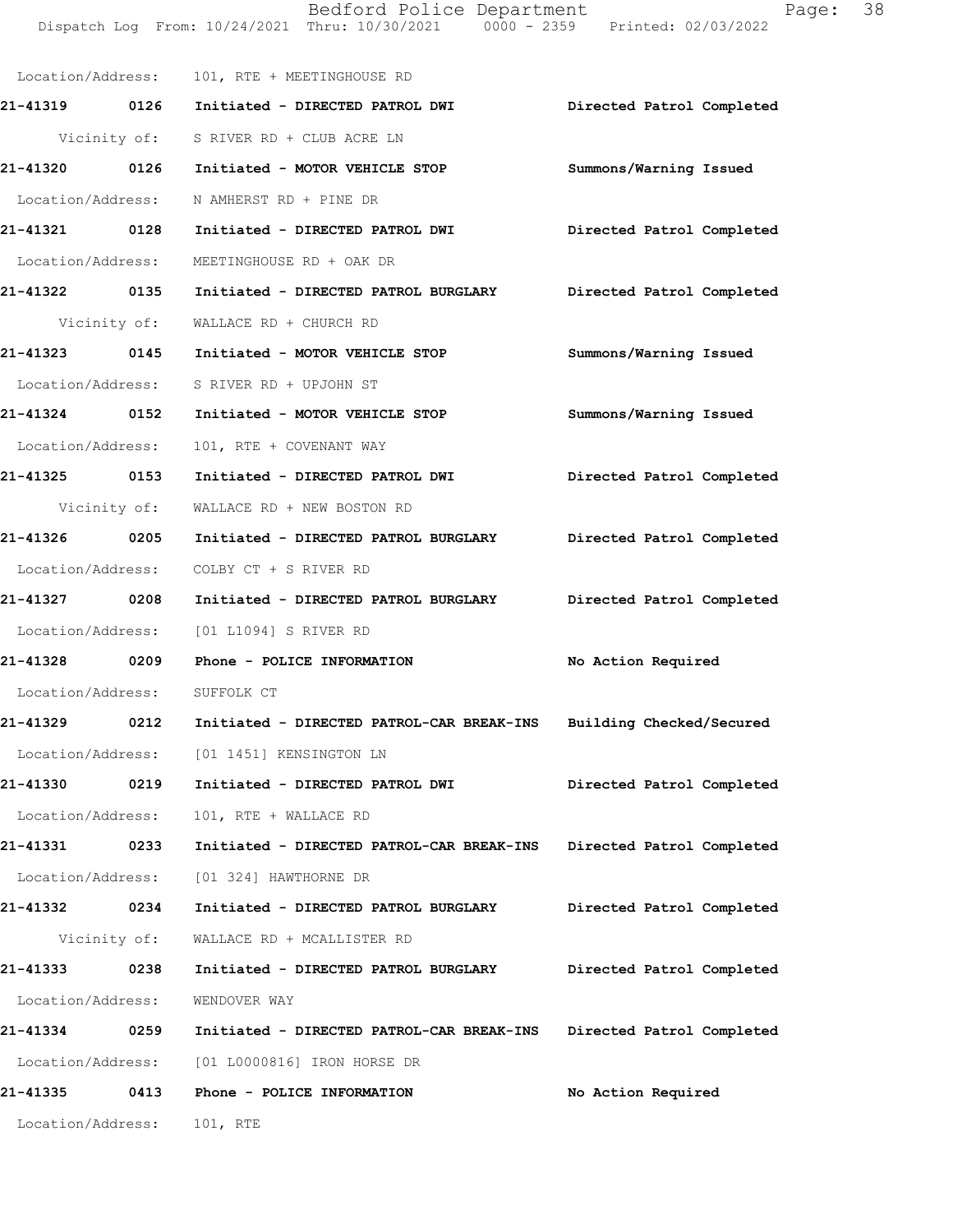|                                    |              | Bedford Police Department<br>Dispatch Log From: 10/24/2021 Thru: 10/30/2021 0000 - 2359 Printed: 02/03/2022 | 39<br>Page:               |
|------------------------------------|--------------|-------------------------------------------------------------------------------------------------------------|---------------------------|
| 21-41336                           | 0611         | Initiated - DIRECTED PATROL TRAFFIC ENF                                                                     | Directed Patrol Completed |
|                                    |              | Location/Address: S RIVER RD + MEETINGHOUSE RD                                                              |                           |
| 21-41337 0615                      |              | Initiated - DIRECTED PATROL TRAFFIC ENF                                                                     | Directed Patrol Completed |
|                                    | Vicinity of: | S RIVER RD + BACK RIVER RD                                                                                  |                           |
| 21-41338 0749                      |              | Initiated - DIRECTED PATROL TRAFFIC ENF                                                                     | Directed Patrol Completed |
|                                    | Vicinity of: | BOYNTON ST + WAYSIDE DR                                                                                     |                           |
| 21-41339 0824<br>Location/Address: |              | Phone - ALARM, BURGLAR<br>[01 463] NASHUA RD                                                                | Alarm - False             |
| 21-41340 0826                      |              | 911 - POLICE INFORMATION                                                                                    | No Action Required        |
| Location/Address:                  |              | SUFFOLK CT                                                                                                  |                           |
| 21-41341 0831                      |              | Initiated - DIRECTED PATROL TRAFFIC ENF                                                                     | Directed Patrol Completed |
|                                    | Vicinity of: | S RIVER RD + KILTON RD                                                                                      |                           |
| 21-41342                           | 0833         | Initiated - DIRECTED PATROL TRAFFIC ENF                                                                     | Directed Patrol Completed |
| Location/Address:                  |              | 101, RTE + 114 RTE                                                                                          |                           |
| 21-41343 0853                      |              | Initiated - DIRECTED PATROL ACCIDENTS                                                                       | Directed Patrol Completed |
| Location/Address:                  |              | S RIVER RD + IRON HORSE DR                                                                                  |                           |
| 21-41344<br>Location/Address:      | 0856         | Phone - FINGERPRINTS<br>[01 474] CONSTITUTION DR                                                            | Services Rendered         |
| 21-41345 0902                      |              | Initiated - DIRECTED PATROL TRAFFIC ENF                                                                     | Directed Patrol Completed |
|                                    | Vicinity of: | GAGE GIRLS RD + WENTWORTH DR                                                                                |                           |
| 21-41346 0904                      |              | Initiated - DIRECTED PATROL ACCIDENTS                                                                       | Directed Patrol Completed |
|                                    |              | Vicinity of: KILTON RD + S RIVER RD                                                                         |                           |
| 21-41347                           | 0922         | Initiated - DIRECTED PATROL TRAFFIC ENF                                                                     | Directed Patrol Completed |
| Location/Address:                  |              | S RIVER RD + MAIN ST                                                                                        |                           |
| 21-41348 0935                      |              | Initiated - MOTOR VEHICLE STOP                                                                              | Summons/Warning Issued    |
| Location/Address:                  |              | S RIVER RD + UPJOHN ST                                                                                      |                           |
| 21-41349<br>Location/Address:      | 0942         | Walk-In - FINGERPRINTS<br>[01 474] CONSTITUTION DR                                                          | Services Rendered         |
| 21-41350 0942                      |              | Initiated - DIRECTED PATROL TRAFFIC ENF                                                                     | Directed Patrol Completed |
|                                    | Vicinity of: | 101, RTE + KAHLIKO LN                                                                                       |                           |
| 21-41351 0943                      |              | Initiated - MOTOR VEHICLE STOP                                                                              | Summons/Warning Issued    |
| Location/Address:                  |              | MEETINGHOUSE RD + MEETINGHOUSE RD OFF RAMP                                                                  |                           |
| 21-41352                           | 0947         | Initiated - DIRECTED PATROL-CAR BREAK-INS                                                                   | Directed Patrol Completed |
| Location/Address:                  |              | [01 L1804] S RIVER RD                                                                                       |                           |
| 21-41353                           | 0953         | Initiated - DIRECTED PATROL TRAFFIC ENF                                                                     | Directed Patrol Completed |
|                                    | Vicinity of: | S RIVER RD + COLBY CT                                                                                       |                           |
| 21-41354                           | 0959         | Initiated - MOTOR VEHICLE STOP                                                                              | Summons/Warning Issued    |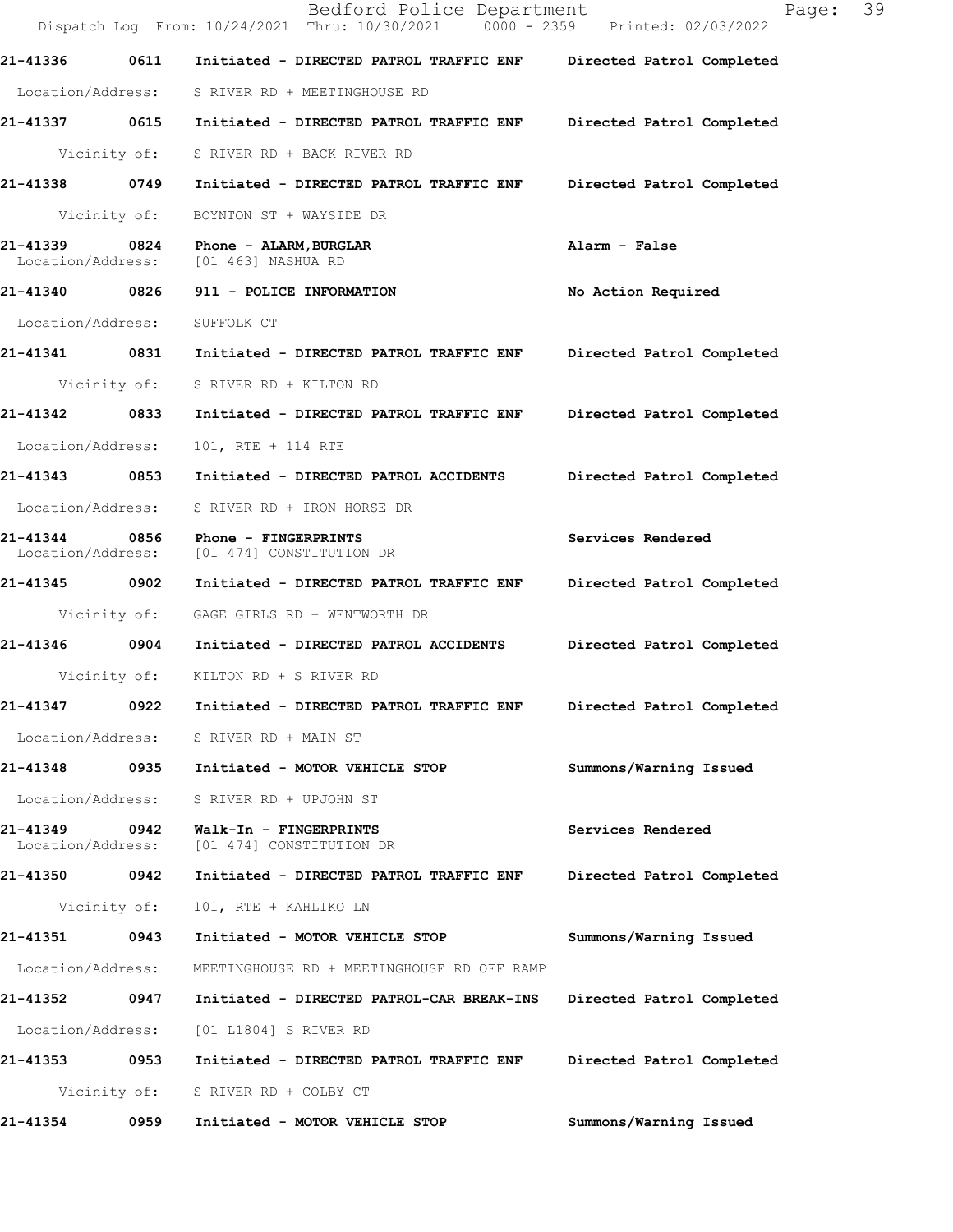|                                    |              | Bedford Police Department<br>Dispatch Log From: 10/24/2021 Thru: 10/30/2021 0000 - 2359 Printed: 02/03/2022 | Page:                          | 40 |
|------------------------------------|--------------|-------------------------------------------------------------------------------------------------------------|--------------------------------|----|
| Location/Address:                  |              | 101, RTE + WALLACE RD                                                                                       |                                |    |
| 21-41355                           | 1008         | Initiated - DIRECTED PATROL TRAFFIC ENF                                                                     | Directed Patrol Completed      |    |
| Location/Address:                  |              | S RIVER RD + MOORES CROSSING RD                                                                             |                                |    |
| 21-41356 1013<br>Location/Address: |              | Walk-In - FINGERPRINTS<br>[01 474] CONSTITUTION DR                                                          | Services Rendered              |    |
| 21-41357 1038                      |              | Initiated - DIRECTED PATROL ACCIDENTS                                                                       | Directed Patrol Completed      |    |
|                                    |              | Vicinity of: S RIVER RD + UPJOHN ST                                                                         |                                |    |
| 21-41358 1045                      |              | Initiated - DIRECTED PATROL TRAFFIC ENF                                                                     | Directed Patrol Completed      |    |
| Location/Address:                  |              | S RIVER RD + MEETINGHOUSE RD                                                                                |                                |    |
| 21-41359 1059                      |              | Initiated - MOTOR VEHICLE STOP                                                                              | Summons/Warning Issued         |    |
| Location/Address:                  |              | S RIVER RD                                                                                                  |                                |    |
| 21-41360 1106                      |              | Initiated - DIRECTED PATROL-CAR BREAK-INS                                                                   | Directed Patrol Completed      |    |
| Location/Address:                  |              | [01 L2252] JENKINS RD                                                                                       |                                |    |
| 21-41361<br>Location/Address:      | 1119         | Phone - HIGHWAY CONDITIONS<br>MEADOW RD + LIBERTY HILL RD                                                   | Services Rendered              |    |
| 21-41362 1130                      |              | Initiated - DIRECTED PATROL TRAFFIC ENF                                                                     | Directed Patrol Completed      |    |
|                                    |              | Location/Address: S RIVER RD + SOMERVILLE DR                                                                |                                |    |
| 21-41363 1131                      |              | Initiated - MOTOR VEHICLE STOP                                                                              | Summons/Warning Issued         |    |
| Location/Address:                  |              | KILTON RD + S RIVER RD                                                                                      |                                |    |
| 21-41364 1133                      |              | Initiated - MOTOR VEHICLE STOP                                                                              | Summons/Warning Issued         |    |
| Location/Address:                  |              | 101, RTE + MEETINGHOUSE RD                                                                                  |                                |    |
| 21-41366 1139                      |              | Walk-In - FINGERPRINTS<br>Location/Address: [01 474] CONSTITUTION DR                                        | Services Rendered              |    |
| 21-41365                           | 1140         | Initiated - MOTOR VEHICLE STOP                                                                              | Summons/Warning Issued         |    |
| Location/Address:                  |              | 101, RTE + WALLACE RD                                                                                       |                                |    |
| 21-41367                           | 1208         | Initiated - MOTOR VEHICLE STOP                                                                              | Summons/Warning Issued         |    |
| Location/Address:                  |              | BACK RIVER RD + ST. ANDREWS DR                                                                              |                                |    |
| 21-41368 1244                      |              | Initiated - DIRECTED PATROL TRAFFIC ENF                                                                     | Directed Patrol Completed      |    |
|                                    | Vicinity of: | 101, RTE + KAHLIKO LN                                                                                       |                                |    |
| 21-41369                           | 1329         | Initiated - DIRECTED PATROL TRAFFIC ENF                                                                     | Directed Patrol Completed      |    |
| Location/Address:                  |              | 101, RTE + MEETINGHOUSE RD                                                                                  |                                |    |
| 21-41370                           | 1340         | Initiated - MOTOR VEHICLE STOP                                                                              | Summons/Warning Issued         |    |
| Location/Address:                  |              | 101, RTE + BEDFORD CENTER RD                                                                                |                                |    |
| 21-41371 1353                      |              | 911 - S-EMERGENCY MEDICAL CALL-BRAVO                                                                        | Transported to Elliot Hospital |    |
| Location/Address:                  |              | [01 1489] LEAVY DR                                                                                          |                                |    |
| 21-41372                           | 1401         | Initiated - DIRECTED PATROL-CAR BREAK-INS                                                                   | Directed Patrol Completed      |    |
|                                    | Vicinity of: | PALOMINO LN + WAYSIDE DR                                                                                    |                                |    |
|                                    |              |                                                                                                             |                                |    |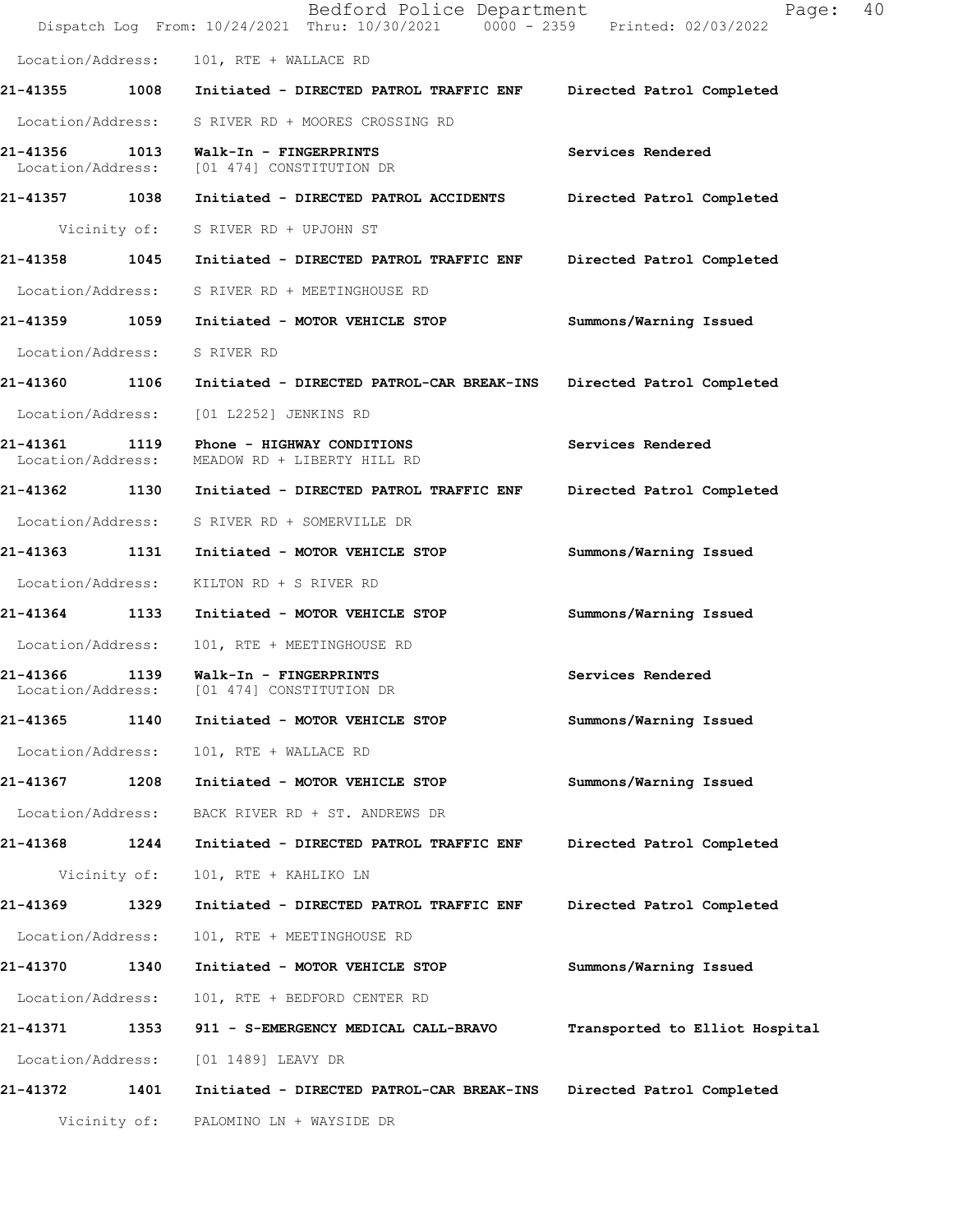|                               |                            | Bedford Police Department<br>Dispatch Log From: 10/24/2021 Thru: 10/30/2021 0000 - 2359 Printed: 02/03/2022       | Page:                          | 41 |
|-------------------------------|----------------------------|-------------------------------------------------------------------------------------------------------------------|--------------------------------|----|
| 21-41373                      |                            | 1546 911 - S-EMERGENCY MEDICAL CALL-CHARL                                                                         | Transported to Elliot Hospital |    |
| Location/Address:             |                            | [01 919] CORPORATE DR                                                                                             |                                |    |
| 21-41374 1546                 |                            | Initiated - DIRECTED PATROL ACCIDENTS Directed Patrol Completed                                                   |                                |    |
| Location/Address:             |                            | DONALD ST + 114 RTE                                                                                               |                                |    |
| 21-41375 1550                 |                            | Initiated - DIRECTED PATROL ACCIDENTS Directed Patrol Completed                                                   |                                |    |
| Location/Address:             |                            | 101, RTE + NASHUA RD                                                                                              |                                |    |
| 21-41376                      | 1557                       | Initiated - DIRECTED PATROL ACCIDENTS Directed Patrol Completed                                                   |                                |    |
| Location/Address:             |                            | S RIVER RD + KILTON RD                                                                                            |                                |    |
| 21-41377 1607                 |                            | Initiated - DIRECTED PATROL ACCIDENTS Directed Patrol Completed                                                   |                                |    |
| Location/Address:             |                            | 114 RTE + 101, RTE                                                                                                |                                |    |
| 21-41378 1610                 |                            | Initiated - DIRECTED PATROL ACCIDENTS                                                                             | Directed Patrol Completed      |    |
| Location/Address:             |                            | S RIVER RD + MEETINGHOUSE RD                                                                                      |                                |    |
| 21-41379<br>Location/Address: | 1611                       | <b>Phone - S-OUTSIDE SMOKE/ILLEGAL BURN</b><br>PULPIT RD                                                          | Services Rendered              |    |
| 21-41380 1614                 |                            | Initiated - MOTOR VEHICLE STOP                                                                                    | Summons/Warning Issued         |    |
| Location/Address:             |                            | WALLACE RD + CHUBBUCK RD                                                                                          |                                |    |
| 21-41381                      | 1617                       | Initiated - DIRECTED PATROL TRAFFIC ENF                                                                           | Directed Patrol Completed      |    |
| Location/Address:             |                            | 101, RTE + KAHLIKO LN                                                                                             |                                |    |
| 21-41382                      | 1623<br>Refer To Incident: | Phone - MOTOR VEHICLE ACC-SPECIAL CIR. Investigated<br>Location/Address: [01 L1562] KILTON RD<br>$21 - 1026 - OF$ |                                |    |
| 21-41383 1625                 |                            | Initiated - DIRECTED PATROL TRAFFIC ENF                                                                           | Directed Patrol Completed      |    |
| Location/Address:             |                            | WALLACE RD + N AMHERST RD                                                                                         |                                |    |
| 21-41384                      | 1658                       | Initiated - DIRECTED PATROL ACCIDENTS                                                                             | Directed Patrol Completed      |    |
|                               |                            | Location/Address: S RIVER RD + BACK RIVER RD                                                                      |                                |    |
|                               |                            | 21-41385 1700 Initiated - DIRECTED PATROL ACCIDENTS                                                               | Directed Patrol Completed      |    |
|                               |                            | Location/Address: 101, RTE + WALLACE RD                                                                           |                                |    |
| Location/Address:             |                            | 21-41386 1702 911 - BURGLARY-IN PROGRESS<br>BACK RIVER RD<br>Refer To Incident: 21-1027-OF                        | Investigated                   |    |
| 21-41387                      | 1707                       | Initiated - DIRECTED PATROL ACCIDENTS                                                                             | Directed Patrol Completed      |    |
| Location/Address:             |                            | 101, RTE + BEDFORD CENTER RD                                                                                      |                                |    |
| Location/Address:             |                            | 21-41388 1709 Phone - ASSIST CITIZEN<br>FEDERATION RD                                                             | Services Rendered              |    |
| Location/Address:             |                            | 21-41389 1714 Phone - HIGHWAY CONDITIONS<br>HARDY RD + N AMHERST RD                                               | Services Rendered              |    |
| Location/Address:             |                            | 21-41390 1716 911 - 911 Abandoned<br>[01 435] HAWTHORNE DR                                                        | Services Rendered              |    |
| 21-41391                      | 1741                       | Phone - S-MUTUAL AID-MEDICAL<br>Location/Address: [07] LAUREL ST                                                  | <b>NO TRANSPORT</b>            |    |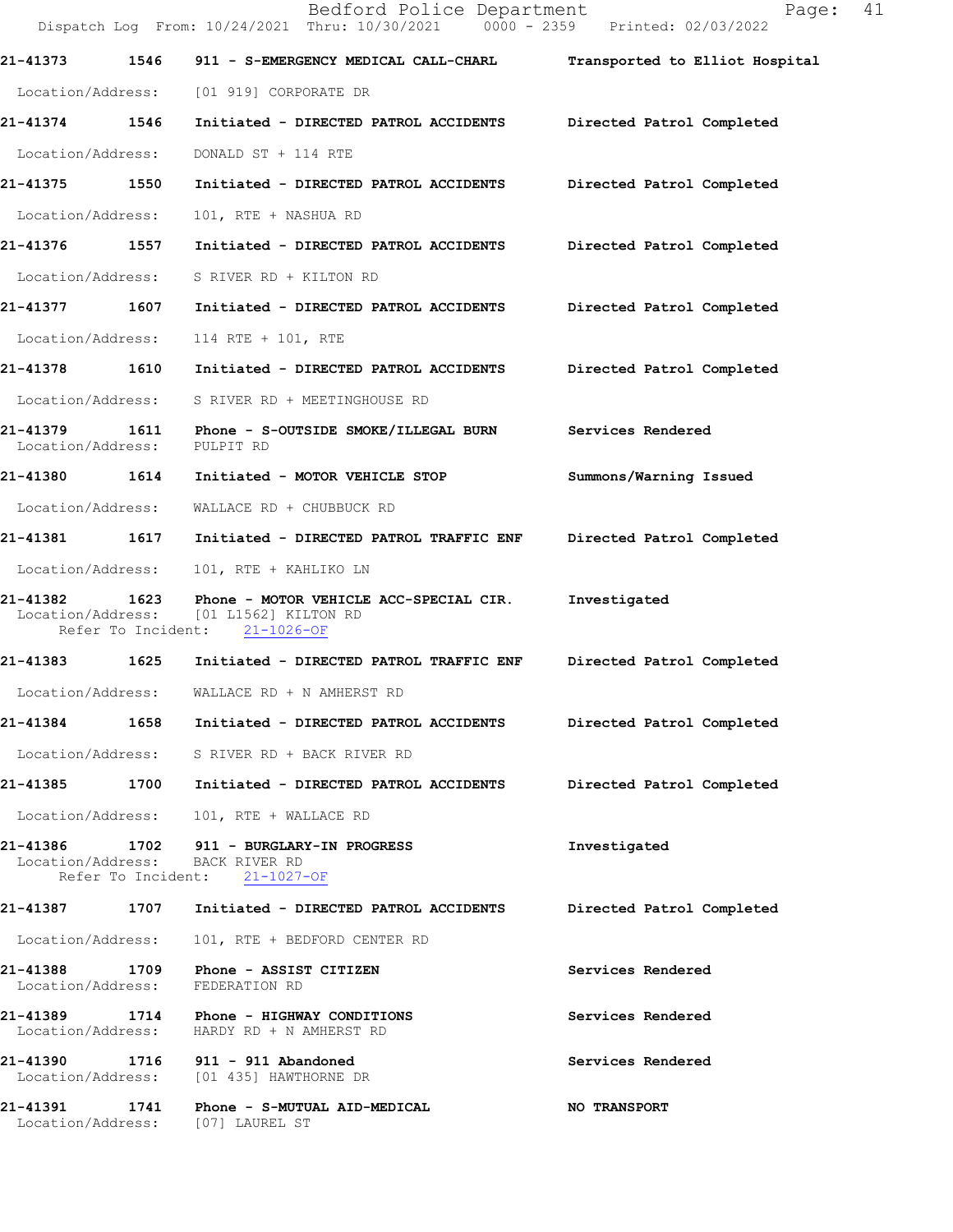|                                      |      | Bedford Police Department<br>Dispatch Log From: 10/24/2021 Thru: 10/30/2021 0000 - 2359 Printed: 02/03/2022 | 42<br>Page:                    |
|--------------------------------------|------|-------------------------------------------------------------------------------------------------------------|--------------------------------|
| 21-41392                             | 1741 | Initiated - DIRECTED PATROL-CAR BREAK-INS                                                                   | Directed Patrol Completed      |
| Location/Address:                    |      | [01 1235] S RIVER RD                                                                                        |                                |
| 21-41393 1755                        |      | Initiated - DIRECTED PATROL TRAFFIC ENF                                                                     | Directed Patrol Completed      |
| Location/Address:                    |      | S RIVER RD + AUTUMN LN                                                                                      |                                |
| 21-41394 1759                        |      | Initiated - DIRECTED PATROL-CAR BREAK-INS                                                                   | Directed Patrol Completed      |
| Location/Address:                    |      | [01 L2252] JENKINS RD                                                                                       |                                |
| 21-41395                             | 1830 | Phone - CIVIL<br>Location/Address: [01 1253] COOPER LN<br>Refer To Incident: 21-1028-OF                     | Investigated                   |
| 21-41396 1832                        |      | Initiated - DIRECTED PATROL TRAFFIC ENF                                                                     | Directed Patrol Completed      |
| Location/Address:                    |      | S RIVER RD + HAWTHORNE DR                                                                                   |                                |
| 21-41397 1842                        |      | 911 - S-EMERGENCY MEDICAL CALL-ALPHA                                                                        | TRANSPORTED TO CMC HOSPITAL    |
| Location/Address:                    |      | KENNEDY DR                                                                                                  |                                |
| 21-41398<br>Location/Address:        |      | <b>1846 • Phone - MOTOR VEHICLE ACCIDENT</b><br>[01 787] LEAVY DR                                           | Services Rendered              |
| 21-41399 1848                        |      | Initiated - DIRECTED PATROL-CAR BREAK-INS                                                                   | Directed Patrol Completed      |
| Location/Address:                    |      | 101, RTE + NASHUA RD                                                                                        |                                |
| 21-41400                             | 1855 | Initiated - DIRECTED PATROL-CAR BREAK-INS                                                                   | Directed Patrol Completed      |
| Location/Address:                    |      | PLUMMER RD + PALOMINO LN                                                                                    |                                |
| 21-41401                             | 1917 | Initiated - DIRECTED PATROL-CAR BREAK-INS Directed Patrol Completed                                         |                                |
| Location/Address:                    |      | [01 324] HAWTHORNE DR                                                                                       |                                |
| 21-41402                             | 1930 | Initiated - DIRECTED PATROL-CAR BREAK-INS                                                                   | Directed Patrol Completed      |
| Location/Address:                    |      | [01 L1804] S RIVER RD                                                                                       |                                |
| 21-41403                             | 2021 | 911 - S-EMERGENCY MEDICAL CALL-CHARL                                                                        | Transported to Elliot Hospital |
| Location/Address:                    |      | [01 335] COLBY CT                                                                                           |                                |
| 21-41404                             | 2025 | Initiated - BUILDING CHECK                                                                                  | Directed Patrol Completed      |
| Location/Address:                    |      | [01 234] COUNTY RD                                                                                          |                                |
| 21-41405<br>Location/Address:        | 2110 | Initiated - INVESTIGATION-FOLLOW UP<br>[01 474] CONSTITUTION DR<br>Refer To Incident: 21-1028-OF            | Investigated                   |
| 21-41406                             | 2114 | 911 - S-EMERGENCY MEDICAL CALL-DELTA                                                                        | Transported to Elliot Hospital |
| Location/Address:                    |      | [01 1870] S RIVER RD                                                                                        |                                |
| <b>21-41407</b><br>Location/Address: | 2134 | Phone - MOTOR VEHICLE COMP-IN PROGRESS<br>NEW BOSTON RD + LINDAHL RD                                        | Could Not Locate               |
| 21-41408<br>Location/Address:        | 2135 | Phone - CHECK THE WELFARE<br>[01 1350] OLDE BEDFORD WAY                                                     | Services Rendered              |
| 21-41409                             | 2140 | Phone - S-EMERGENCY MEDICAL CALL                                                                            | Transported to Elliot Hospital |
| Location/Address:                    |      | [01 1350] OLDE BEDFORD WAY                                                                                  |                                |
| 21-41410                             | 2203 | Initiated - DIRECTED PATROL ACCIDENTS                                                                       | Directed Patrol Completed      |